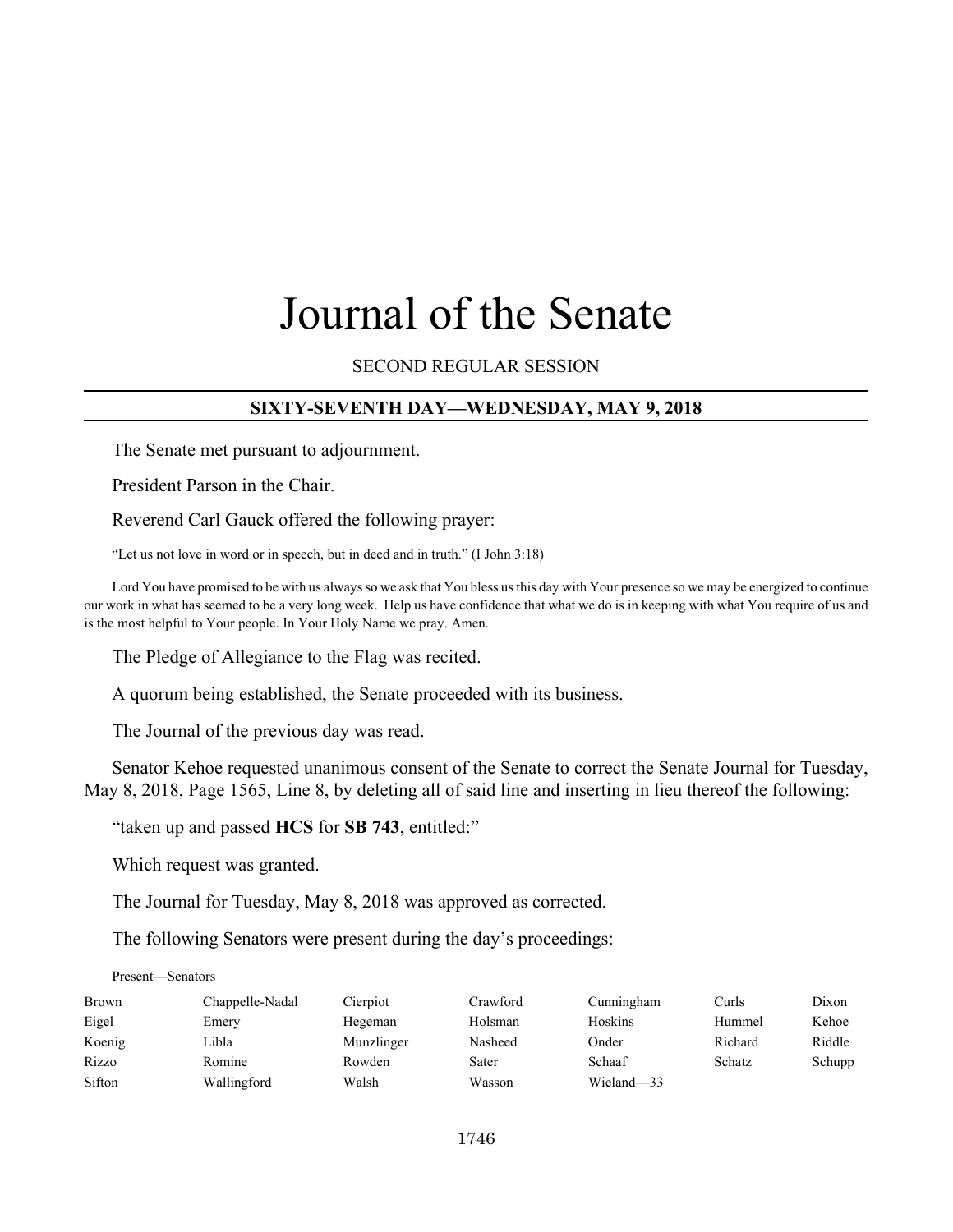Absent—Senators—None

Absent with leave—Senators—None

Vacancies—1

The Lieutenant Governor was present.

#### **RESOLUTIONS**

Senator Hegeman offered Senate Resolution No. 2042, regarding Stacey Calfee, Maryville, which was adopted.

Senator Hegeman offered Senate Resolution No. 2043, regarding Sue Akin, Graham, which was adopted.

Senator Hegeman offered Senate Resolution No. 2044, regarding Kay Smith, Fairfax, which was adopted.

Senator Hegeman offered Senate Resolution No. 2045, regarding the Seventieth Wedding Anniversary of William and Christine McLain, Laredo, which was adopted.

Senator Hegeman offered Senate Resolution No. 2046, regarding the Seventieth Wedding Anniversary of Howard and Glennis Baldwin, Unionville, which was adopted.

Senator Hegeman offered Senate Resolution No. 2047, regarding Debbie Kent, Craig, which was adopted.

## **REPORTS OF STANDING COMMITTEES**

Senator Kehoe, Chairman of the Committee on Rules, Joint Rules, Resolutions and Ethics, submitted the following report:

Mr. President: Your Committee on Rules, Joint Rules, Resolutions and Ethics, to which was referred **SS No. 2** for **SCS** for **SB 949**, begs leave to report that it has examined the same and finds that the bill has been truly perfected and that the printed copies furnished the Senators are correct.

President Pro Tem Richard assumed the Chair.

Senator Brown, Chairman of the Committee on Appropriations, submitted the following report:

Mr. President: Your Committee on Appropriations, to which was referred **HCS** for **HB 2019**, begs leave to report that it has considered the same and recommends that the bill do pass.

Senator Sater, Chairman of the Committee on Seniors, Families and Children, submitted the following reports:

Mr. President: Your Committee on Seniors, Families and Children, to which was referred **HCS** for **HB 1667**, begs leave to report that it has considered the same and recommends that the Senate Committee Substitute, hereto attached, do pass.

Also,

Mr. President: Your Committee on Seniors, Families and Children, to which was referred **HCS** for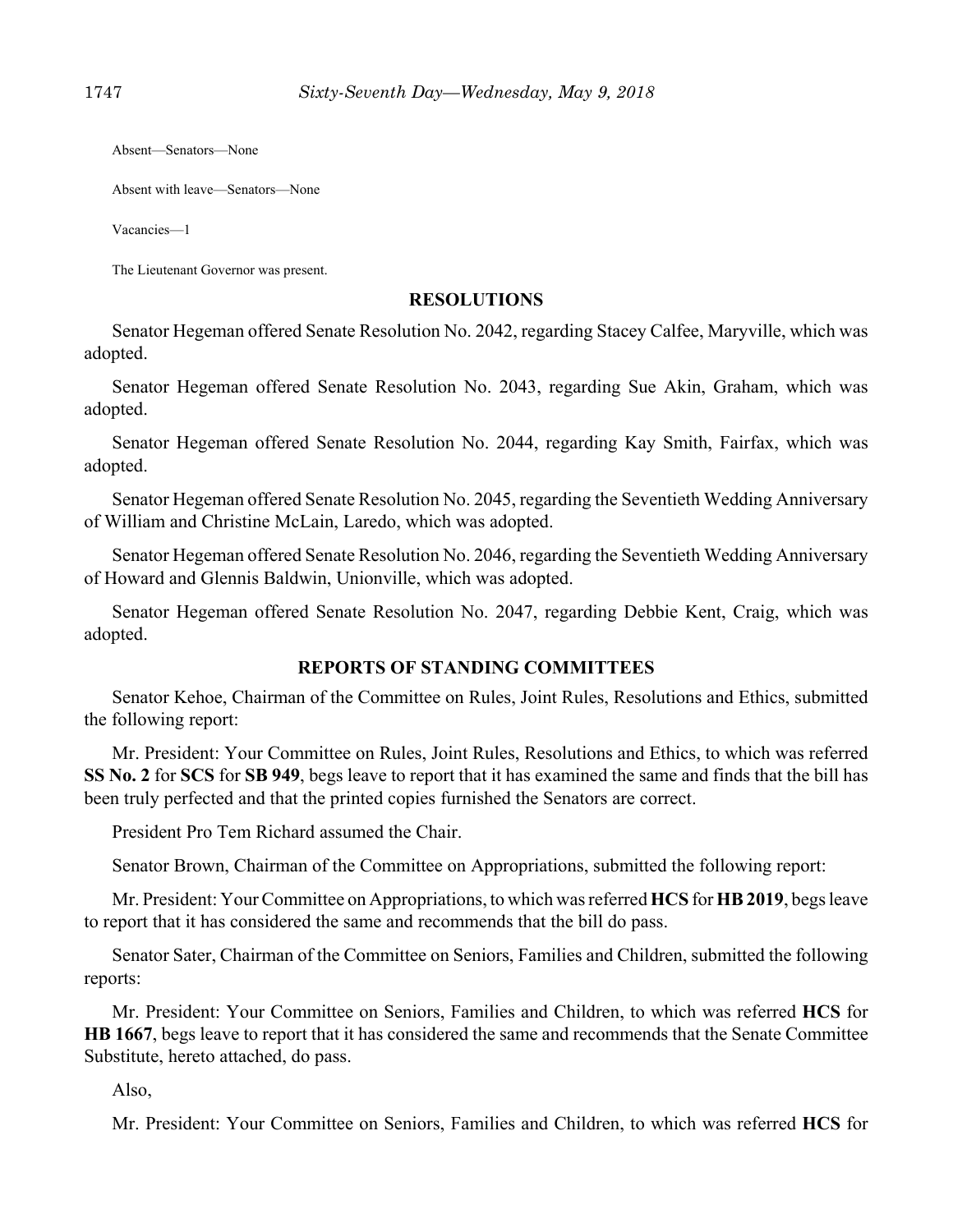**HB 1713**, begs leave to report that it has considered the same and recommends that the Senate Committee Substitute, hereto attached, do pass.

Senator Dixon, Chairman of the Committee on the Judiciary and Civil and Criminal Jurisprudence, submitted the following report:

Mr. President: Your Committee on the Judiciary and Civil and Criminal Jurisprudence, to which was referred **HB 1249**, begs leave to report that it has considered the same and recommends that the Senate Committee Substitute, hereto attached, do pass.

Senator Libla, Chairman of the Committee on Small Business and Industry, submitted the following report:

Mr. President: Your Committee on Small Business and Industry, to which was referred **HB 1832**, begs leave to report that it has considered the same and recommends that the Senate Committee Substitute, hereto attached, do pass.

Senator Schatz, Chairman of the Committee on Transportation, Infrastructure and Public Safety, submitted the following report:

Mr. President: Your Committee on Transportation, Infrastructure and Public Safety, to which was referred **HB 2347**, begs leave to report that it has considered the same and recommends that the Senate Committee Substitute, hereto attached, do pass.

President Parson assumed the Chair.

#### **REFERRALS**

President Pro Tem Richard referred **HB 1633**, with **SCS**; **HCS** for **HBs 2277** and **1983**, with **SCS**; **HCS** for **HB 1868**, with **SCS**; **HCS** for **HB 2249**, with **SCS**; **HCS** for **HBs 2337** and **2272**, with **SCS**; **HCS** for **HB 2042**, with **SCS**; and **HCS** for **HB 2540**, with **SCS**, to the Committee on Fiscal Oversight.

President Pro Tem Richard referred **HCS** for **HCR 77** to the Committee on Rules, Joint Rules, Resolutions and Ethics.

#### **HOUSE BILLS ON THIRD READING**

**HB 1558**, with **SCS**, introduced by Representative Neely, entitled:

An Act to amend chapter 573, RSMo, by adding thereto two new sections relating to the offense of nonconsensual dissemination of private sexual images, with a penalty provision.

Was called from the Informal Calendar and taken up by Senator Romine.

**SCS** for **HB 1558**, entitled:

# SENATE COMMITTEE SUBSTITUTE FOR HOUSE BILL NO. 1558

An Act to amend chapter 573, RSMo, by adding thereto two new sections relating to the offense of nonconsensual dissemination of private sexual images, with a penalty provision.

Was taken up.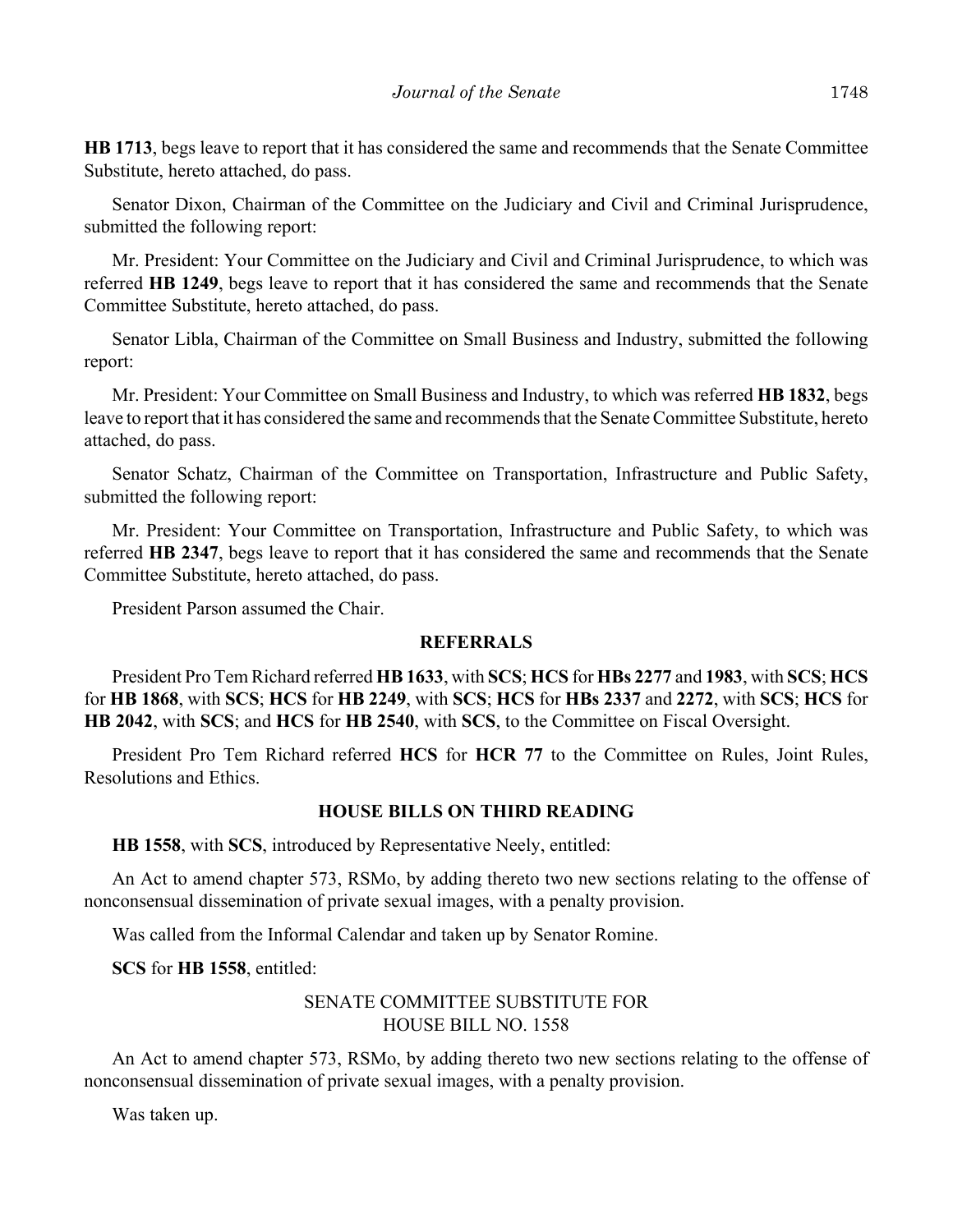Senator Romine moved that **SCS** for **HB 1558** be adopted.

Senator Romine offered **SS** for **SCS** for **HB 1558**, entitled:

# SENATE SUBSTITUTE FOR SENATE COMMITTEE SUBSTITUTE FOR HOUSE BILL NO. 1558

An Act to amend chapter 573, RSMo, by adding thereto two new sections relating to the offense of nonconsensual dissemination of private sexual images, with a penalty provision.

Senator Romine moved that **SS** for **SCS** for **HB 1558** be adopted.

Senator Schupp offered **SA 1**, which was read:

## SENATE AMENDMENT NO. 1

Amend Senate Substitute for Senate Committee Substitute for House Bill No. 1558, Page 5, Section 573.112, Line 20, by inserting after all of said line the following:

"Section B. Because of the urgent need to protect the safety of the citizens of this state, section A of this act is deemed necessary for the immediate preservation of the public health, welfare, peace and safety, and is hereby declared to be an emergency act within the meaning of the constitution, and section A of this act shall be in full force and effect upon its passage and approval."; and

Further amend the title and enacting clause accordingly.

Senator Schupp moved that the above amendment be adopted, which motion prevailed.

Senator Romine moved that **SS** for **SCS** for **HB 1558**, as amended, be adopted, which motion prevailed.

On motion of Senator Romine, **SS** for **SCS** for **HB 1558**, as amended, was read the 3rd time and passed by the following vote:

| YEAS—Senators |                 |            |          |            |         |        |
|---------------|-----------------|------------|----------|------------|---------|--------|
| Brown         | Chappelle-Nadal | Cierpiot   | Crawford | Cunningham | Curls   | Dixon  |
| Eigel         | Emery           | Hegeman    | Holsman  | Hoskins    | Hummel  | Kehoe  |
| Koenig        | Libla           | Munzlinger | Nasheed  | Onder      | Richard | Riddle |
| Rizzo         | Romine          | Rowden     | Sater    | Schaaf     | Schatz  | Schupp |
| Sifton        | Wallingford     | Walsh      | Wasson   | Wieland-33 |         |        |

NAYS—Senators—None

Absent—Senators—None

Absent with leave—Senators—None

Vacancies—1

The President declared the bill passed.

The emergency clause was adopted by the following vote: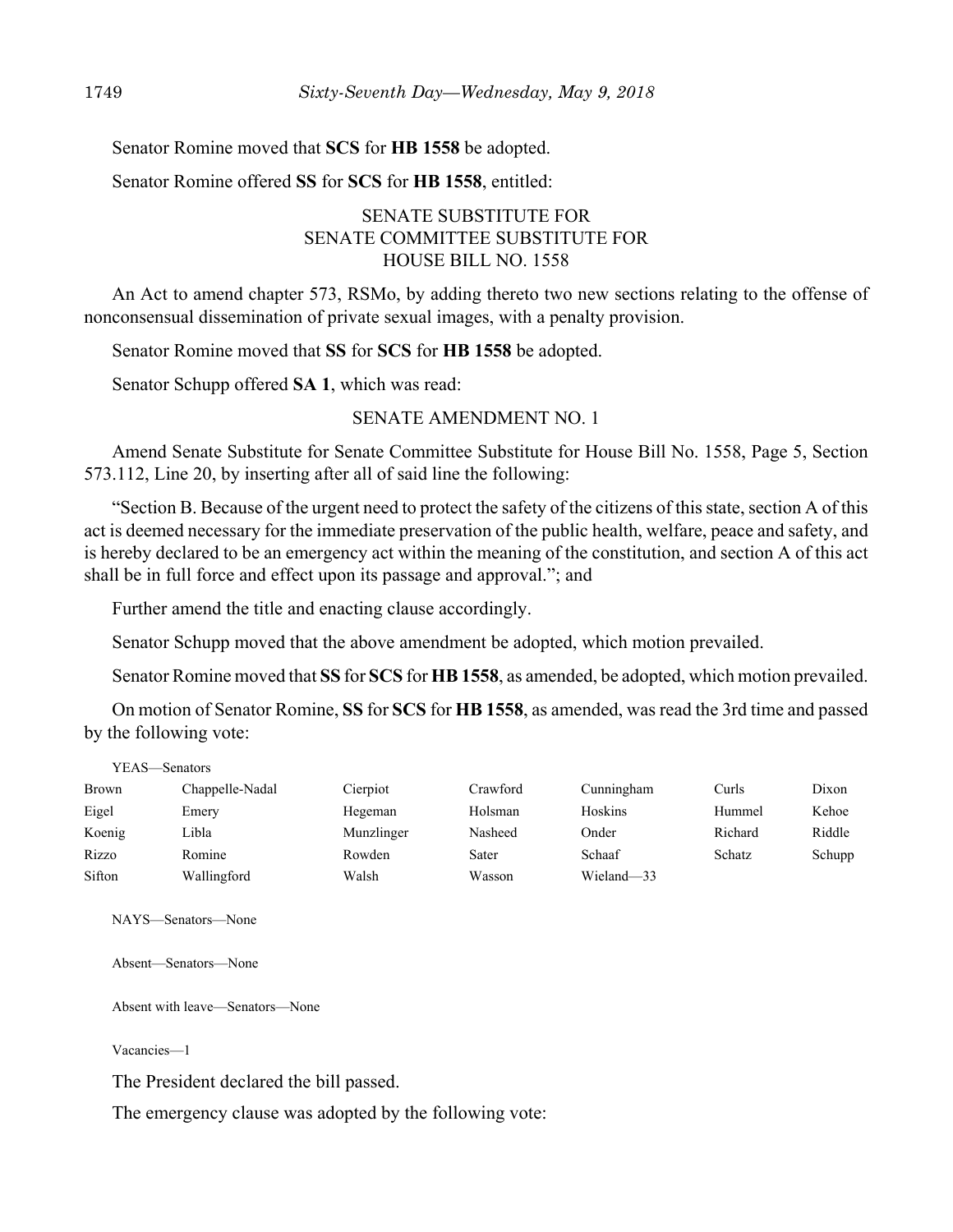| YEAS—Senators |                 |            |          |            |         |        |
|---------------|-----------------|------------|----------|------------|---------|--------|
| <b>Brown</b>  | Chappelle-Nadal | Cierpiot   | Crawford | Cunningham | Curls   | Dixon  |
| Eigel         | Emery           | Hegeman    | Holsman  | Hoskins    | Hummel  | Kehoe  |
| Koenig        | Libla           | Munzlinger | Nasheed  | Onder      | Richard | Riddle |
| Rizzo         | Romine          | Rowden     | Sater    | Schaaf     | Schatz  | Schupp |
| Sifton        | Wallingford     | Walsh      | Wasson   | Wieland-33 |         |        |

NAYS—Senators—None

Absent—Senators—None

Absent with leave—Senators—None

Vacancies—1

On motion of Senator Romine, title to the bill was agreed to.

Senator Romine moved that the vote by which the bill passed be reconsidered.

Senator Kehoe moved that motion lay on the table, which motion prevailed.

**HB 1646**, introduced by Representative Eggleston, entitled:

An Act to repeal section 263.245, RSMo, and to enact in lieu thereof one new section relating to brush control on county roads.

Was called from the Informal Calendar and taken up by Senator Hegeman.

On motion of Senator Hegeman, **HB 1646** was read the 3rd time and passed by the following vote:

|              | YEAS—Senators   |            |          |            |         |        |
|--------------|-----------------|------------|----------|------------|---------|--------|
| <b>Brown</b> | Chappelle-Nadal | Cierpiot   | Crawford | Cunningham | Curls   | Dixon  |
| Eigel        | Emery           | Hegeman    | Holsman  | Hoskins    | Hummel  | Kehoe  |
| Koenig       | Libla           | Munzlinger | Nasheed  | Onder      | Richard | Riddle |
| Rizzo        | Romine          | Rowden     | Sater    | Schaaf     | Schatz  | Schupp |
| Sifton       | Wallingford     | Walsh      | Wasson   | Wieland-33 |         |        |

NAYS—Senators—None

Absent—Senators—None

Absent with leave—Senators—None

Vacancies—1

The President declared the bill passed.

On motion of Senator Hegeman, title to the bill was agreed to.

Senator Hegeman moved that the vote by which the bill passed be reconsidered.

Senator Kehoe moved that motion lay on the table, which motion prevailed.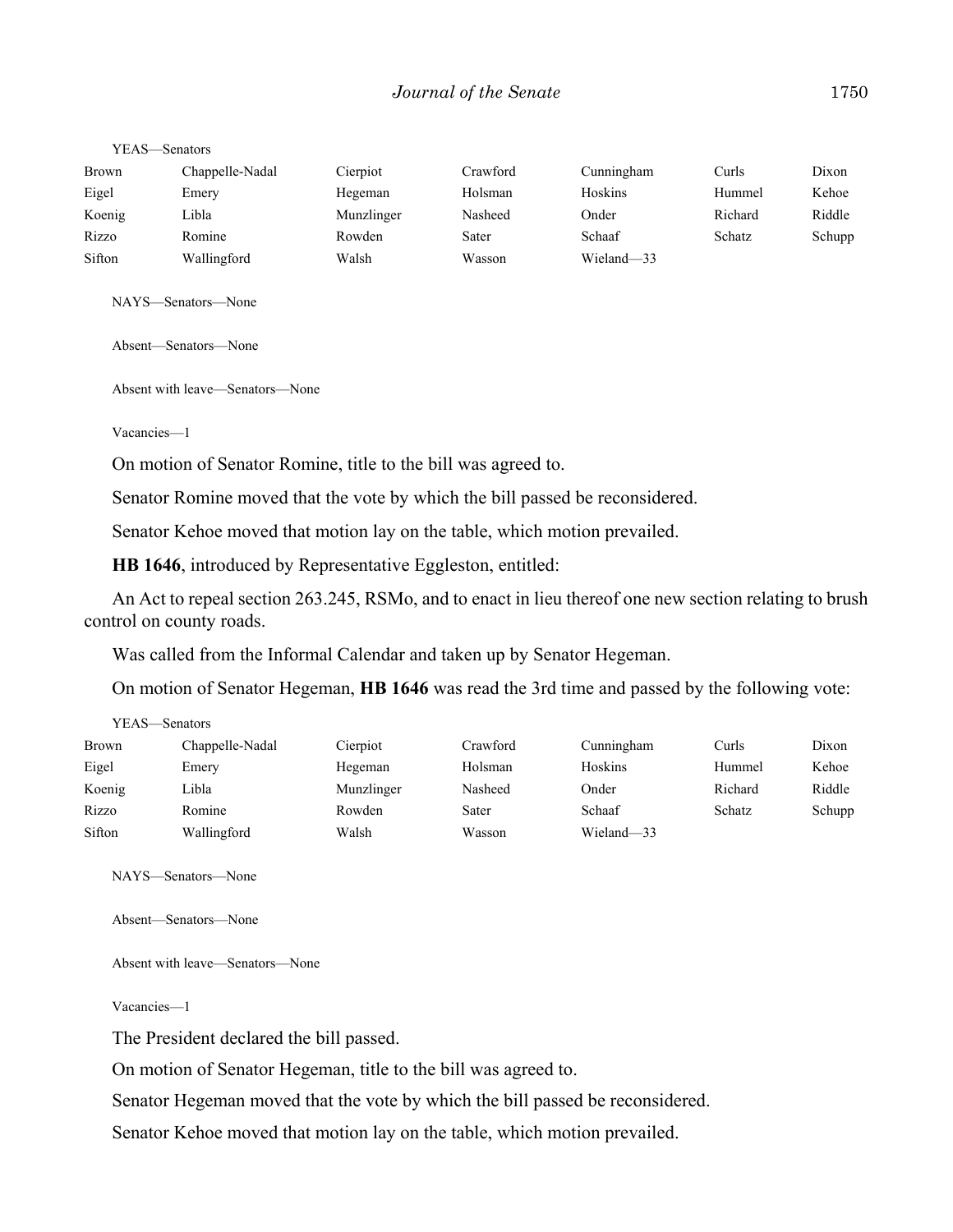**HB 1252**, introduced by Representative Plocher, entitled:

An Act to repeal section 376.782, RSMo, and to enact in lieu thereof one new section relating to lowdose mammography screening.

Was called from the Informal Calendar and taken up by Senator Riddle.

On motion of Senator Riddle, **HB 1252** was read the 3rd time and passed by the following vote:

| YEAS—Senators |                 |          |            |            |        |        |
|---------------|-----------------|----------|------------|------------|--------|--------|
| <b>Brown</b>  | Chappelle-Nadal | Cierpiot | Crawford   | Cunningham | Curls  | Dixon  |
| Eigel         | Emery           | Hegeman  | Holsman    | Hoskins    | Hummel | Kehoe  |
| Libla         | Munzlinger      | Nasheed  | Onder      | Richard    | Riddle | Rizzo  |
| Romine        | Rowden          | Sater    | Schaaf     | Schatz     | Schupp | Sifton |
| Wallingford   | Walsh           | Wasson   | Wieland-32 |            |        |        |

NAYS—Senator Koenig—1

Absent—Senators—None

Absent with leave—Senators—None

Vacancies—1

The President declared the bill passed.

On motion of Senator Riddle, title to the bill was agreed to.

Senator Riddle moved that the vote by which the bill passed be reconsidered.

Senator Kehoe moved that motion lay on the table, which motion prevailed.

Senator Sater moved that **HCS** for **HB 2171**, with **SA 1** (pending), be called from the Informal Calendar and again taken up for 3rd reading and final passage, which motion prevailed.

**SA 1** was again taken up.

Senator Schupp moved that the above amendment be adopted, which motion prevailed.

On motion of Senator Sater, **HCS** for **HB 2171**, as amended, was read the 3rd time and passed by the following vote:

| YEAS-Senators   |            |          |            |            |        |             |
|-----------------|------------|----------|------------|------------|--------|-------------|
| <b>Brown</b>    | Cierpiot   | Crawford | Cunningham | Dixon      | Eigel  | Emery       |
| Hoskins         | Kehoe      | Koenig   | Libla      | Munzlinger | Onder  | Richard     |
| Riddle          | Romine     | Rowden   | Sater      | Schaaf     | Schatz | Wallingford |
| Wasson          | Wieland-23 |          |            |            |        |             |
| NAYS-Senators   |            |          |            |            |        |             |
| Chappelle-Nadal | Curls      | Holsman  | Hummel     | Nasheed    | Rizzo  | Schupp      |
| Sifton          | Walsh-9    |          |            |            |        |             |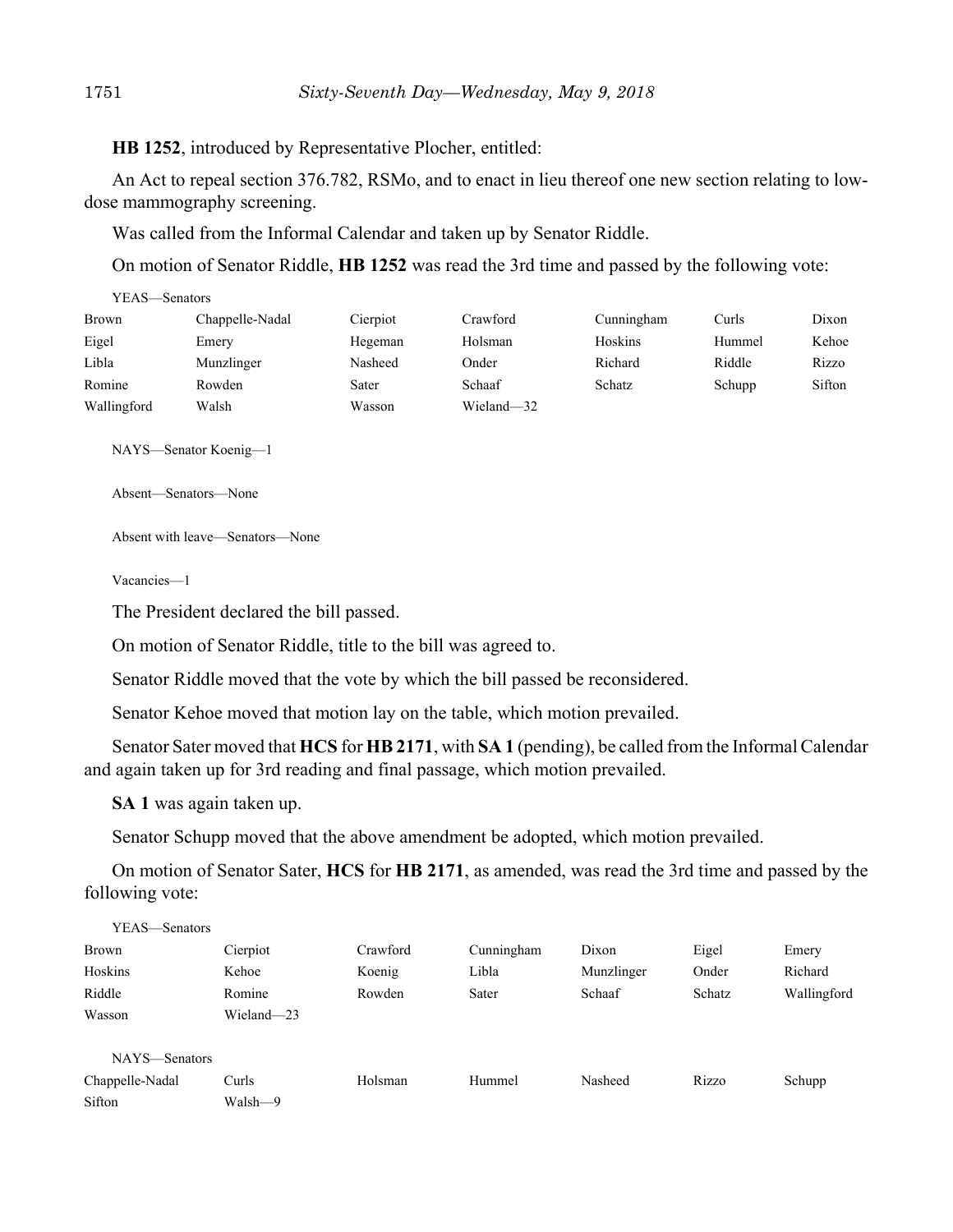Absent—Senator Hegeman—1

Absent with leave—Senators—None

Vacancies—1

The President declared the bill passed.

On motion of Senator Sater, title to the bill was agreed to.

Senator Sater moved that the vote by which the bill passed be reconsidered.

Senator Kehoe moved that motion lay on the table, which motion prevailed.

**HB 2183**, introduced by Representative Bondon, entitled:

An Act to repeal sections 197.052, 197.305, and 536.031, RSMo, and to enact in lieu thereof three new sections relating to licensure of healthcare facilities.

Was called from the Informal Calendar and taken up by Senator Crawford.

On motion of Senator Crawford, **HB 2183** was read the 3rd time and passed by the following vote:

| YEAS—Senators |                 |          |            |            |        |        |
|---------------|-----------------|----------|------------|------------|--------|--------|
| Brown         | Chappelle-Nadal | Cierpiot | Crawford   | Cunningham | Curls  | Dixon  |
| Eigel         | Emery           | Holsman  | Hoskins    | Hummel     | Kehoe  | Koenig |
| Libla         | Munzlinger      | Nasheed  | Onder      | Richard    | Riddle | Rizzo  |
| Romine        | Rowden          | Sater    | Schaaf     | Schatz     | Schupp | Sifton |
| Wallingford   | Walsh           | Wasson   | Wieland-32 |            |        |        |

NAYS—Senators—None

Absent—Senator Hegeman—1

Absent with leave—Senators—None

Vacancies—1

The President declared the bill passed.

On motion of Senator Crawford, title to the bill was agreed to.

Senator Crawford moved that the vote by which the bill passed be reconsidered.

Senator Kehoe moved that motion lay on the table, which motion prevailed.

**HCS No. 2** for **HB 1503**, with **SCS**, entitled:

An Act to repeal sections 30.750 and 30.756, RSMo, and to enact in lieu thereof three new sections relating to small business loans for veterans.

Was taken up by Senator Hoskins.

**SCS** for **HCS No. 2** for **HB 1503**, entitled: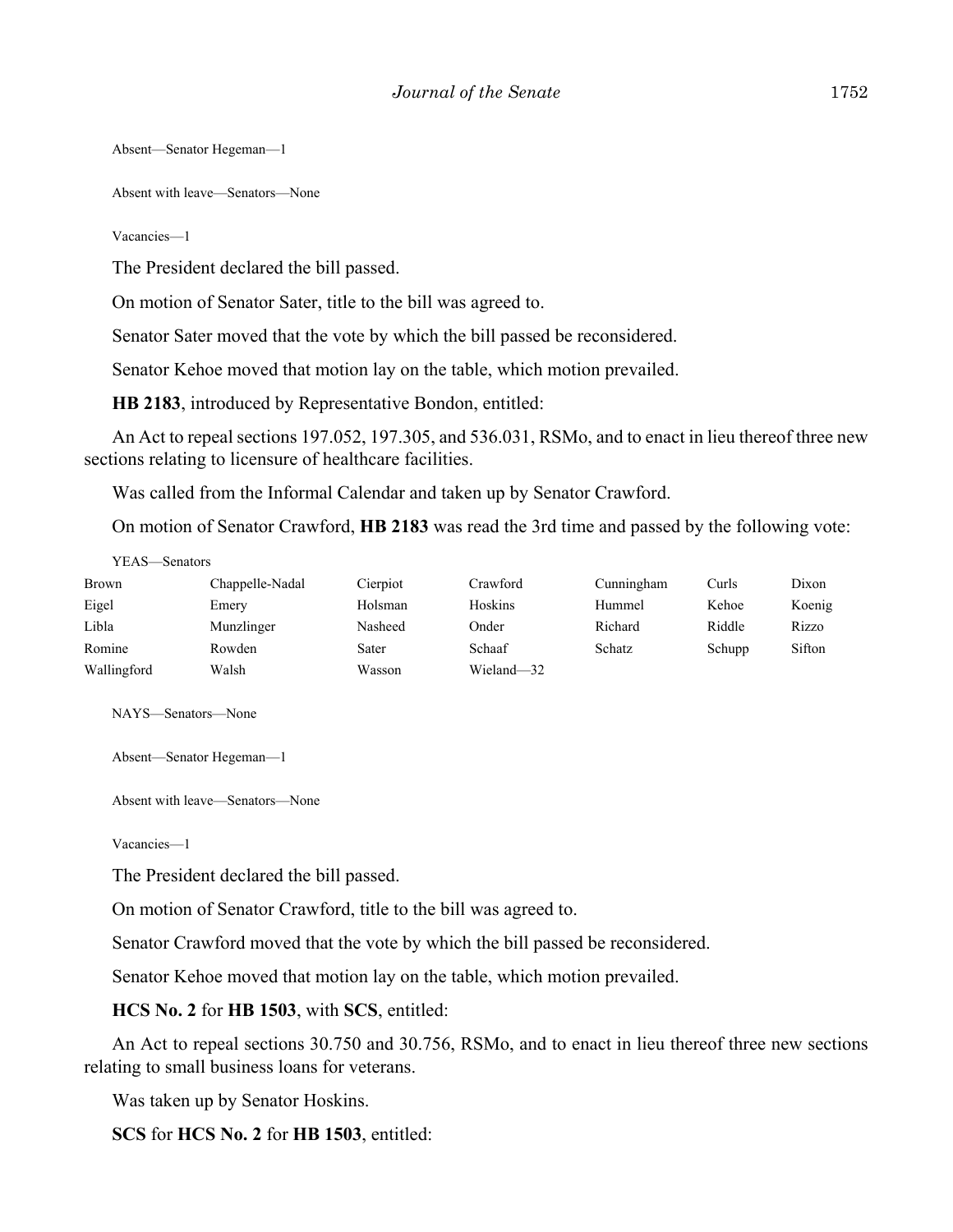# SENATE COMMITTEE SUBSTITUTE FOR HOUSE COMMITTEE SUBSTITUTE NO. 2 FOR HOUSE BILL NO. 1503

An Act to repeal sections 30.750, 30.756, 41.050, 41.070, 41.080, 41.110, 41.260, 41.450, 41.460, 41.490, 41.500, 115.013, 301.074, 301.075, and 301.145, RSMo, and to enact in lieu thereof seventeen new sections relating to military affairs, with an existing penalty provision.

Was taken up.

President Pro Tem Richard assumed the Chair.

Senator Hoskins moved that **SCS** for **HCS No. 2** for **HB 1503** be adopted, which motion prevailed.

On motion of Senator Hoskins, **SCS** for **HCS No. 2** for **HB 1503** was read the 3rd time and passed by the following vote:

YEAS—Senators

| <b>Brown</b> | Chappelle-Nadal | Cierpiot   | Crawford   | Cunningham | Curls   | Dixon  |
|--------------|-----------------|------------|------------|------------|---------|--------|
| Eigel        | Emery           | Hegeman    | Holsman    | Hoskins    | Hummel  | Kehoe  |
| Koenig       | Libla           | Munzlinger | Nasheed    | Onder      | Richard | Riddle |
| Rizzo        | Romine          | Rowden     | Sater      | Schatz     | Schupp  | Sifton |
| Wallingford  | Walsh           | Wasson     | Wieland-32 |            |         |        |

NAYS—Senators—None

Absent—Senator Schaaf—1

Absent with leave—Senators—None

Vacancies—1

The President declared the bill passed.

On motion of Senator Hoskins, title to the bill was agreed to.

Senator Hoskins moved that the vote by which the bill passed be reconsidered.

Senator Kehoe moved that motion lay on the table, which motion prevailed.

**HCS** for **HB 1991**, with **SCS**, entitled:

An Act to repeal sections 67.1830 and 67.1846, RSMo, and to enact in lieu thereof fourteen new sections relating to the deployment of utilities infrastructure.

Was called from the Informal Calendar and taken up by Senator Rowden.

**SCS** for **HCS** for **HB 1991**, entitled:

# SENATE COMMITTEE SUBSTITUTE FOR HOUSE COMMITTEE SUBSTITUTE FOR HOUSE BILL NO. 1991

An Act to repeal sections 67.1830 and 67.1846, RSMo, and to enact in lieu thereof fourteen new sections relating to the deployment of utilities infrastructure.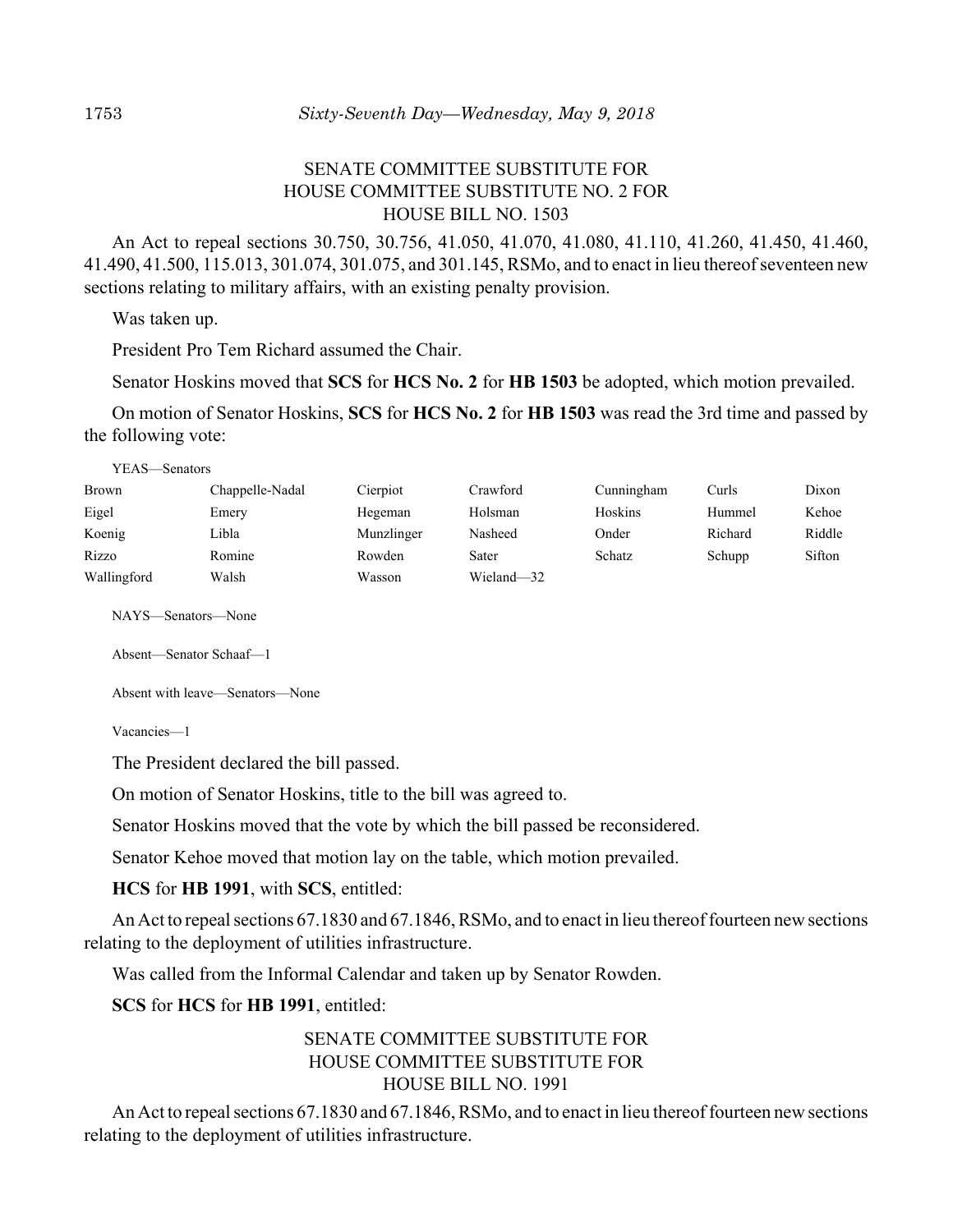Was taken up.

Senator Rowden moved that **SCS** for **HCS** for **HB 1991** be adopted.

Senator Rowden offered **SS** for **SCS** for **HCS** for **HB 1991**, entitled:

# SENATE SUBSTITUTE FOR SENATE COMMITTEE SUBSTITUTE FOR HOUSE COMMITTEE SUBSTITUTE FOR HOUSE BILL NO. 1991

An Act to repeal sections 67.1830 and 67.1846, RSMo, and to enact in lieu thereof sixteen new sections relating to the deployment of wireless facilities infrastructure, with a delayed effective date for certain sections.

Senator Rowden moved that **SS** for **SCS** for **HCS** for **HB 1991** be adopted.

Senator Wallingford assumed the Chair.

Senator Nasheed offered **SA 1**:

#### SENATE AMENDMENT NO. 1

Amend Senate Substitute for Senate Committee Substitute for House Committee Substitute for House Bill No. 1991, Page 32, Section 67.5116, Line 5 of said page, by inserting immediately after "hundred" the word "**fifty**".

Senator Nasheed moved that the above amendment be adopted, which motion prevailed.

President Pro Tem Richard assumed the Chair.

Senator Rowden offered **SA 2**, which was read:

#### SENATE AMENDMENT NO. 2

Amend Senate Substitute for Senate Committee Substitute for House Committee Substitute for House Bill No. 1991, Page 27, Section 67.5113, Line 14 of said page, by striking the following: ", permit, or charge a fee".

Senator Rowden moved that the above amendment be adopted, which motion prevailed.

Senator Rowden moved that **SS** for **SCS** for **HCS** for **HB 1991**, as amended, be adopted, which motion prevailed.

On motion of Senator Rowden, **SS** for **SCS** for **HCS** for **HB 1991**, as amended, was read the 3rd time and passed by the following vote:

| YEAS—Senators |                 |          |          |            |             |        |
|---------------|-----------------|----------|----------|------------|-------------|--------|
| <b>Brown</b>  | Chappelle-Nadal | Cierpiot | Crawford | Cunningham | Curls       | Eigel  |
| Emery         | Hegeman         | Holsman  | Hoskins  | Hummel     | Kehoe       | Koenig |
| Libla         | Munzlinger      | Onder    | Richard  | Riddle     | Rizzo       | Romine |
| Rowden        | Sater           | Schatz   | Schupp   | Sifton     | Wallingford | Walsh  |
| Wasson        | Wieland-30      |          |          |            |             |        |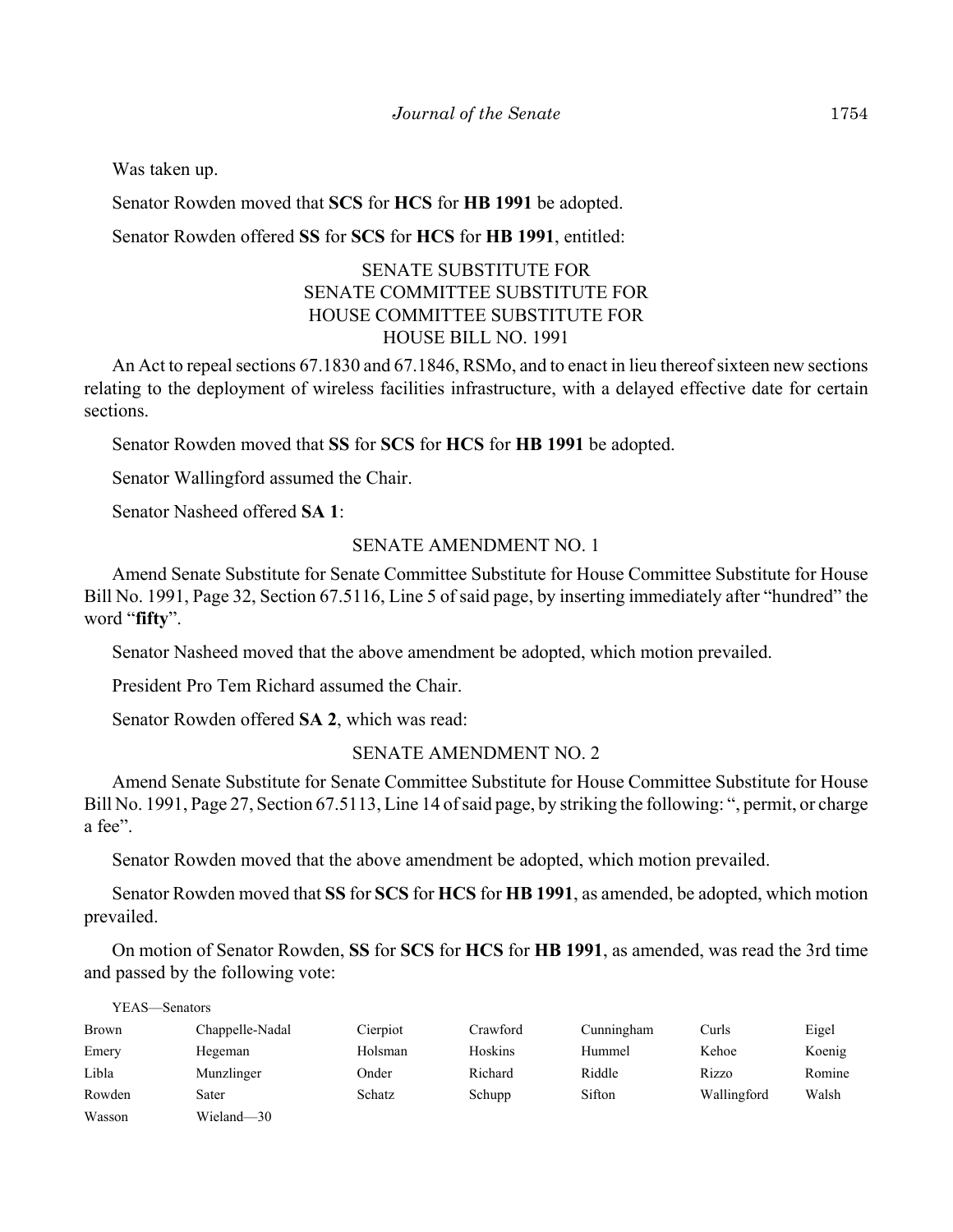```
NAYS—Senator Nasheed—1
```

```
Absent—Senators
Dixon Schaaf—2
```
Absent with leave—Senators—None

Vacancies—1

The President declared the bill passed.

On motion of Senator Rowden, title to the bill was agreed to.

Senator Rowden moved that the vote by which the bill passed be reconsidered.

Senator Kehoe moved that motion lay on the table, which motion prevailed.

## **REPORTS OF STANDING COMMITTEES**

Senator Sater, Chairman of the Committee on Seniors, Families and Children, submitted the following report:

Mr. President: Your Committee on Seniors, Families and Children, to which was referred **HCS** for **HBs 2280**, **2120**, **1468** and **1616**, begs leave to report that it has considered the same and recommends that the Senate Committee Substitute, hereto attached, do pass.

Senator Dixon, Chairman of the Committee on the Judiciary and Civil and Criminal Jurisprudence, submitted the following report:

Mr. President: Your Committee on the Judiciary and Civil and Criminal Jurisprudence, to which was referred **HB 2562**, begs leave to report that it has considered the same and recommends that the Senate Committee Substitute, hereto attached, do pass.

Senator Schatz, Chairman of the Committee on Transportation, Infrastructure and Public Safety, submitted the following report:

Mr. President: Your Committee on Transportation, Infrastructure and Public Safety, to which was referred **HB 1892**, begs leave to report that it has considered the same and recommends that the bill do pass.

#### **RESOLUTIONS**

Senator Richard offered Senate Resolution No. 2048, regarding Sharon Beshore, Joplin, which was adopted.

Photographers from KMIZ-TV were given permission to take pictures in the Senate Chamber.

On motion of Senator Kehoe, the Senate recessed until 3:00 p.m.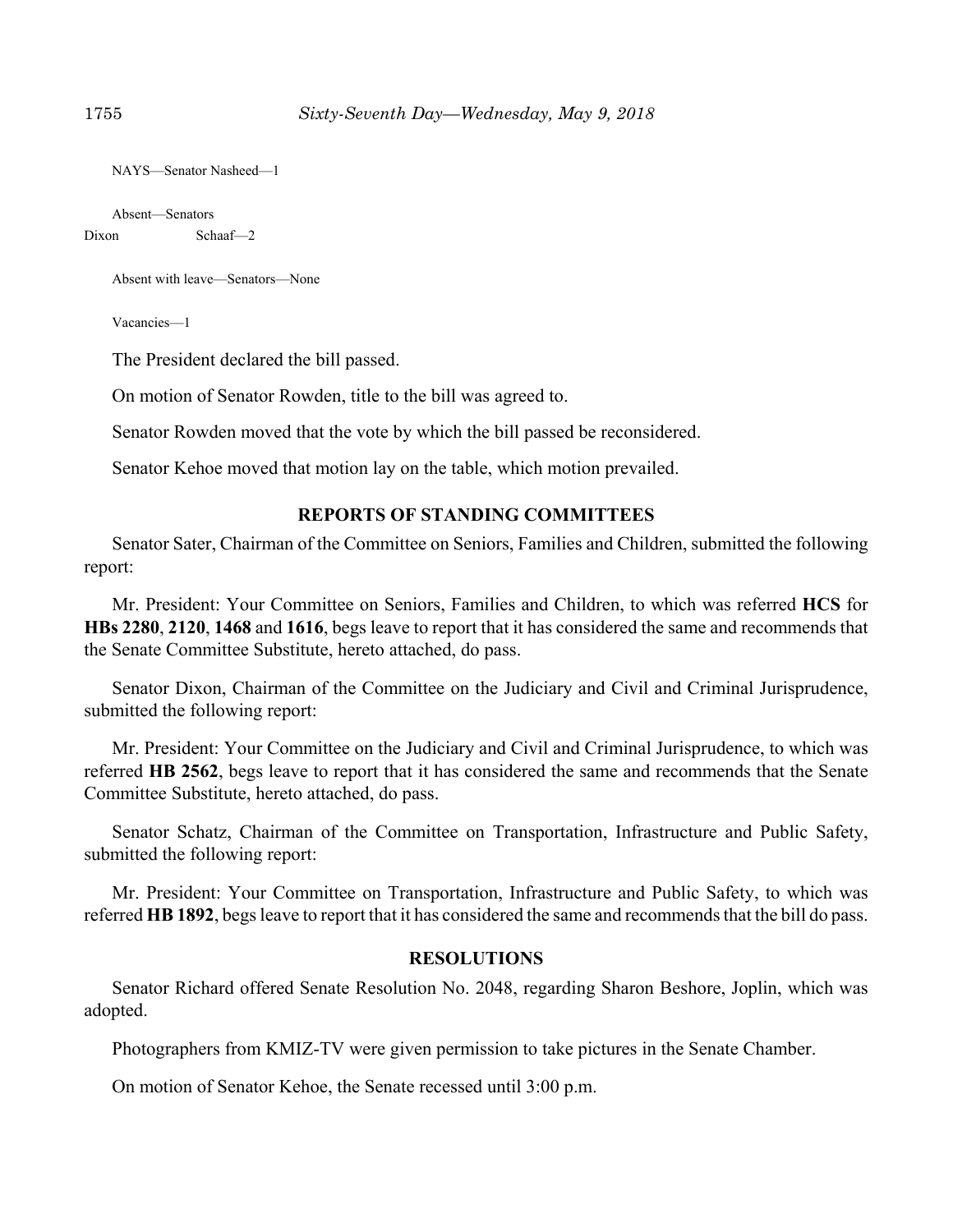#### **RECESS**

The time of recess having expired, the Senate was called to order by President Parson.

## **CONCURRENT RESOLUTIONS**

Senator Emery moved that **SCR 52** be taken up for adoption, which motion prevailed.

On motion of Senator Emery, **SCR 52** was adopted by the following vote:

| YEAS—Senators |                 |            |          |            |         |             |  |
|---------------|-----------------|------------|----------|------------|---------|-------------|--|
| <b>Brown</b>  | Chappelle-Nadal | Cierpiot   | Crawford | Cunningham | Curls   | Dixon       |  |
| Eigel         | Emery           | Hegeman    | Holsman  | Hoskins    | Hummel  | Kehoe       |  |
| Koenig        | Libla           | Munzlinger | Nasheed  | Onder      | Richard | Riddle      |  |
| Rizzo         | Romine          | Rowden     | Sater    | Schaaf     | Sifton  | Wallingford |  |
| Walsh         | Wasson          | Wieland-31 |          |            |         |             |  |

NAYS—Senators—None

Absent—Senators Schatz Schupp—2

Absent with leave—Senators—None

Vacancies—1

Senator Hegeman moved that **SCR 35** be taken up for adoption, which motion prevailed.

On motion of Senator Hegeman, **SCR 35** was adopted by the following vote:

| YEAS—Senators   |            |            |            |         |        |
|-----------------|------------|------------|------------|---------|--------|
| Chappelle-Nadal | Cierpiot   | Crawford   | Cunningham | Curls   | Dixon  |
| Emery           | Hegeman    | Holsman    | Hoskins    | Hummel  | Kehoe  |
| Libla           | Munzlinger | Nasheed    | Onder      | Richard | Riddle |
| Romine          | Rowden     | Sater      |            | Schupp  | Sifton |
| Walsh           | Wasson     | Wieland-32 |            |         |        |
|                 |            |            |            | Schaaf  |        |

NAYS—Senators—None

Absent—Senator Schatz—1

Absent with leave—Senators—None

Vacancies—1

**HCR 70**, introduced by Representative Franks, Jr., entitled:

Relating to youth violence.

Was taken up by Senator Nasheed.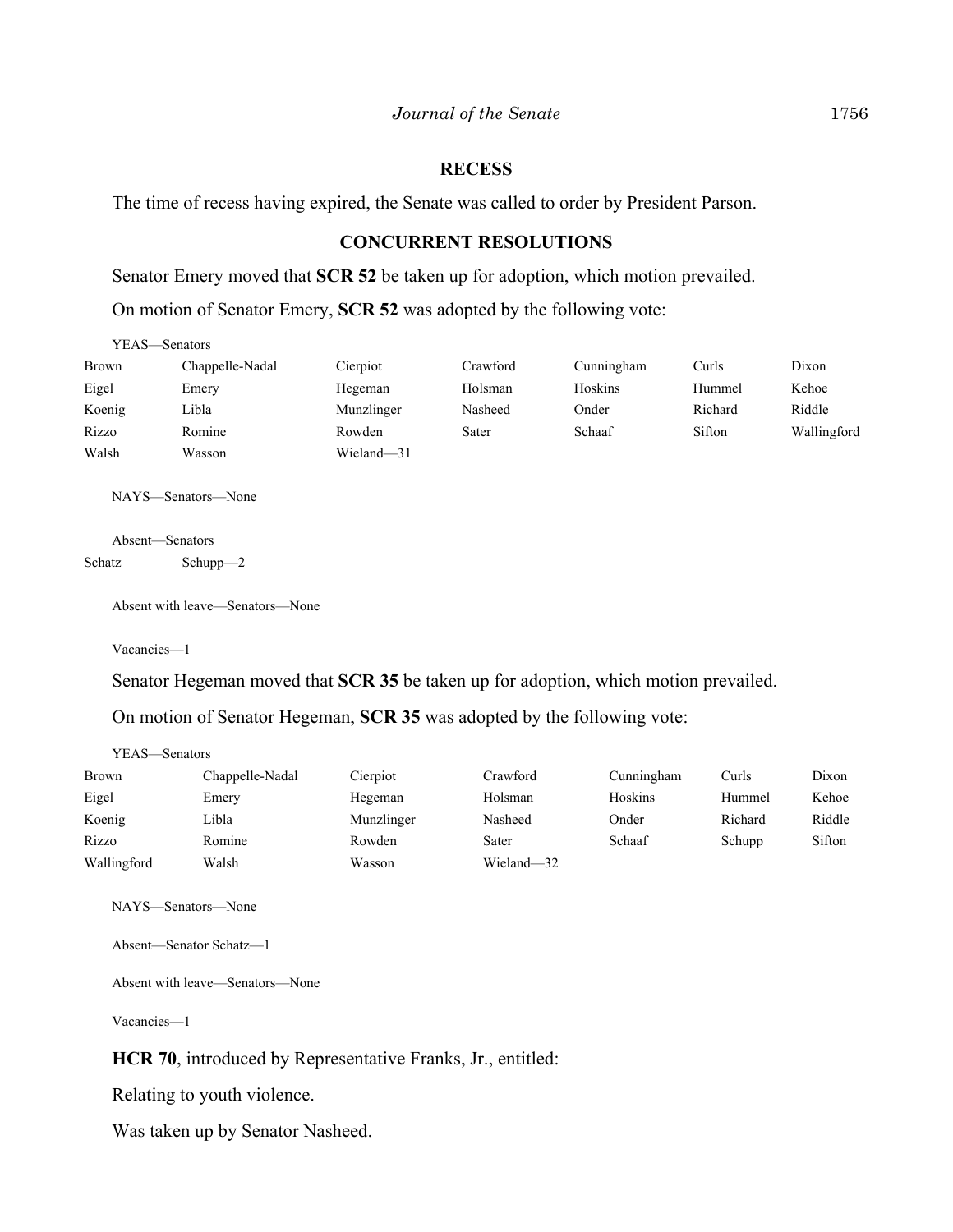#### On motion of Senator Nasheed, **HCR 70** was read the 3rd time and passed by the following vote:

| YEAS-Senators   |                                 |          |            |             |       |        |
|-----------------|---------------------------------|----------|------------|-------------|-------|--------|
| Brown           | Chappelle-Nadal                 | Cierpiot | Crawford   | Cunningham  | Curls | Eigel  |
| Emery           | Hegeman                         | Holsman  | Hoskins    | Hummel      | Kehoe | Koenig |
| Libla           | Munzlinger                      | Nasheed  | Onder      | Riddle      | Rizzo | Romine |
| Rowden          | Sater                           | Schupp   | Sifton     | Wallingford | Walsh | Wasson |
| Wieland-29      |                                 |          |            |             |       |        |
|                 | NAYS-Senators-None              |          |            |             |       |        |
| Absent—Senators |                                 |          |            |             |       |        |
| Dixon           | Richard                         | Schaaf   | $Schatz-4$ |             |       |        |
|                 | Absent with leave—Senators—None |          |            |             |       |        |

Vacancies—1

The President declared the concurrent resolution passed.

On motion of Senator Nasheed, title to the concurrent resolution was agreed to.

Senator Nasheed moved that the vote by which the concurrent resolution passed be reconsidered.

Senator Kehoe moved that motion lay on the table, which motion prevailed.

#### **MESSAGES FROM THE HOUSE**

The following messages were received from the House of Representatives through its Chief Clerk:

Mr. President: I am instructed by the House of Representatives to inform the Senate that the House has taken up and adopted the Conference Committee Report on **SCS** for **HCS** for **HB 2002**, and has taken up and passed **CCS** for **SCS** for **HCS** for **HB 2002**.

Also,

Mr. President: I am instructed by the House of Representatives to inform the Senate that the House has taken up and adopted the Conference Committee Report on **SCS** for **HCS** for **HB 2003**, and has taken up and passed **CCS** for **SCS** for **HCS** for **HB 2003**.

Also,

Mr. President: I am instructed by the House of Representatives to inform the Senate that the House has taken up and adopted the Conference Committee Report on **SCS** for **HCS** for **HB 2004**, and has taken up and passed **CCS** for **SCS** for **HCS** for **HB 2004**.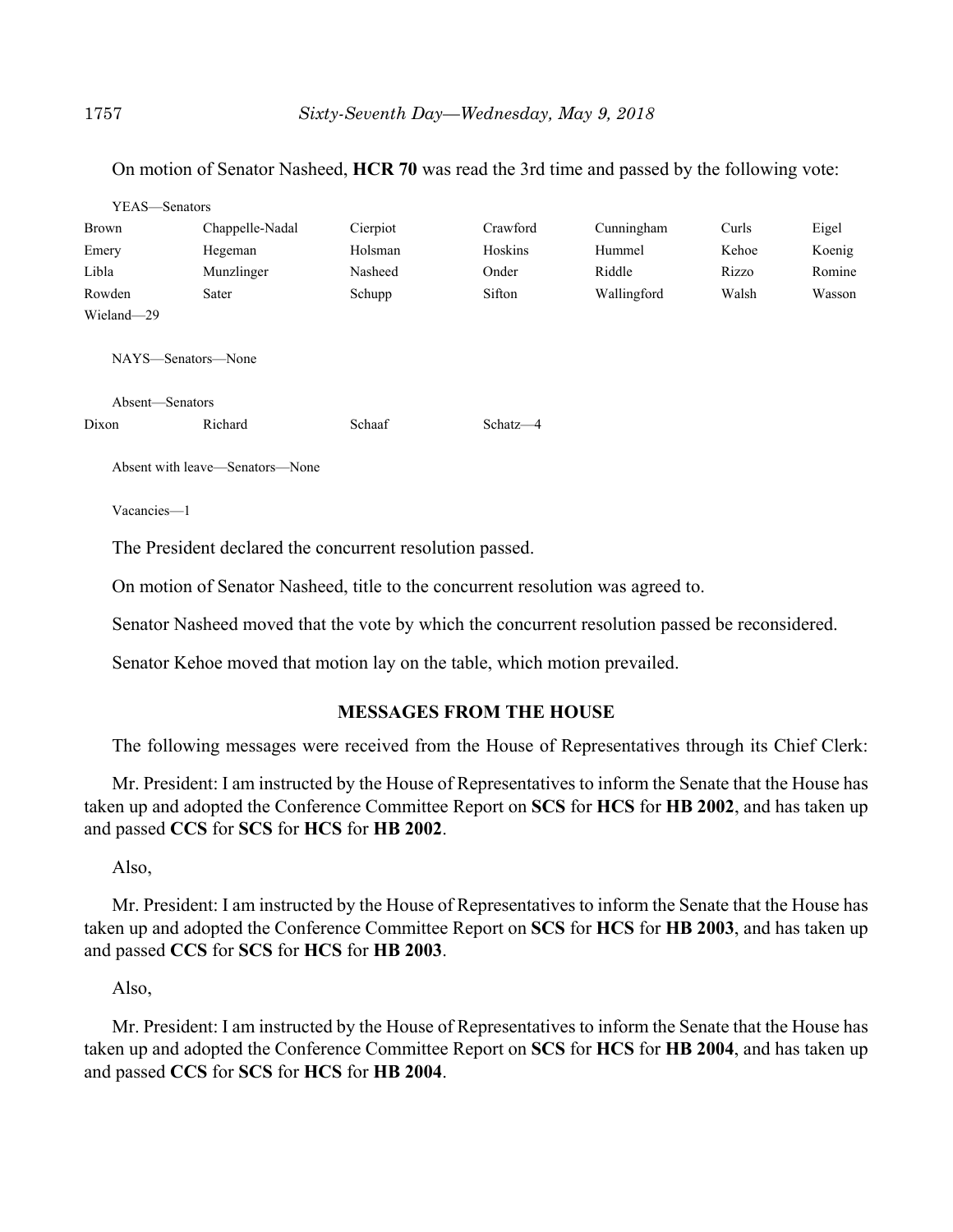## Also,

Mr. President: I am instructed by the House of Representatives to inform the Senate that the House has taken up and adopted the Conference Committee Report on **SCS** for **HCS** for **HB 2005**, and has taken up and passed **CCS** for **SCS** for **HCS** for **HB 2005**.

Also,

Mr. President: I am instructed by the House of Representatives to inform the Senate that the House has taken up and adopted the Conference Committee Report on **SCS** for **HCS** for **HB 2006**, as amended, and has taken up and passed **CCS** for **SCS** for **HCS** for **HB 2006**.

Also,

Mr. President: I am instructed by the House of Representatives to inform the Senate that the House has taken up and adopted the Conference Committee Report on **SCS** for **HCS** for **HB 2007**, as amended, and has taken up and passed **CCS** for **SCS** for **HCS** for **HB 2007**.

## **PRIVILEGED MOTIONS**

Senator Brown, on behalf of the conference committee appointed to act with a like committee from the House on **SCS** for **HCS** for **HB 2002** moved that the following conference committee report be taken up, which motion prevailed.

## CONFERENCE COMMITTEE REPORT ON SENATE COMMITTEE SUBSTITUTE FOR HOUSE COMMITTEE SUBSTITUTE FOR HOUSE BILL NO. 2002

The Conference Committee appointed on Senate Committee Substitute for House Committee Substitute for House Bill No. 2002, begs leave to report that we, after free and fair discussion of the differences, have agreed to recommend and do recommend to the respective bodies as follows:

1. That the Senate recede from its position on Senate Committee Substitute for House Committee Substitute for House Bill No. 2002.

2. That the House recede from its position on House Committee Substitute for House Bill No. 2002.

3. That the attached Conference Committee Substitute for Senate Committee Substitute for House Committee Substitute for House Bill No. 2002, be truly agreed to and finally passed.

| <b>FOR THE HOUSE:</b> | <b>FOR THE SENATE:</b> |
|-----------------------|------------------------|
| /s/ Scott Fitzpatrick | /s/ Dan Brown          |
| /s/ Justin Alferman   | /s/ Dan Hegeman        |
| /s/ Lyle Rowland      | /s/ Mike Cunningham    |
| /s/ Kip Kendrick      | /s/ S. Kiki Curls      |
| /s/ DaRon McGee       | /s/ Jason Holsman      |

Senator Brown moved that the above conference committee report be adopted, which motion prevailed by the following vote: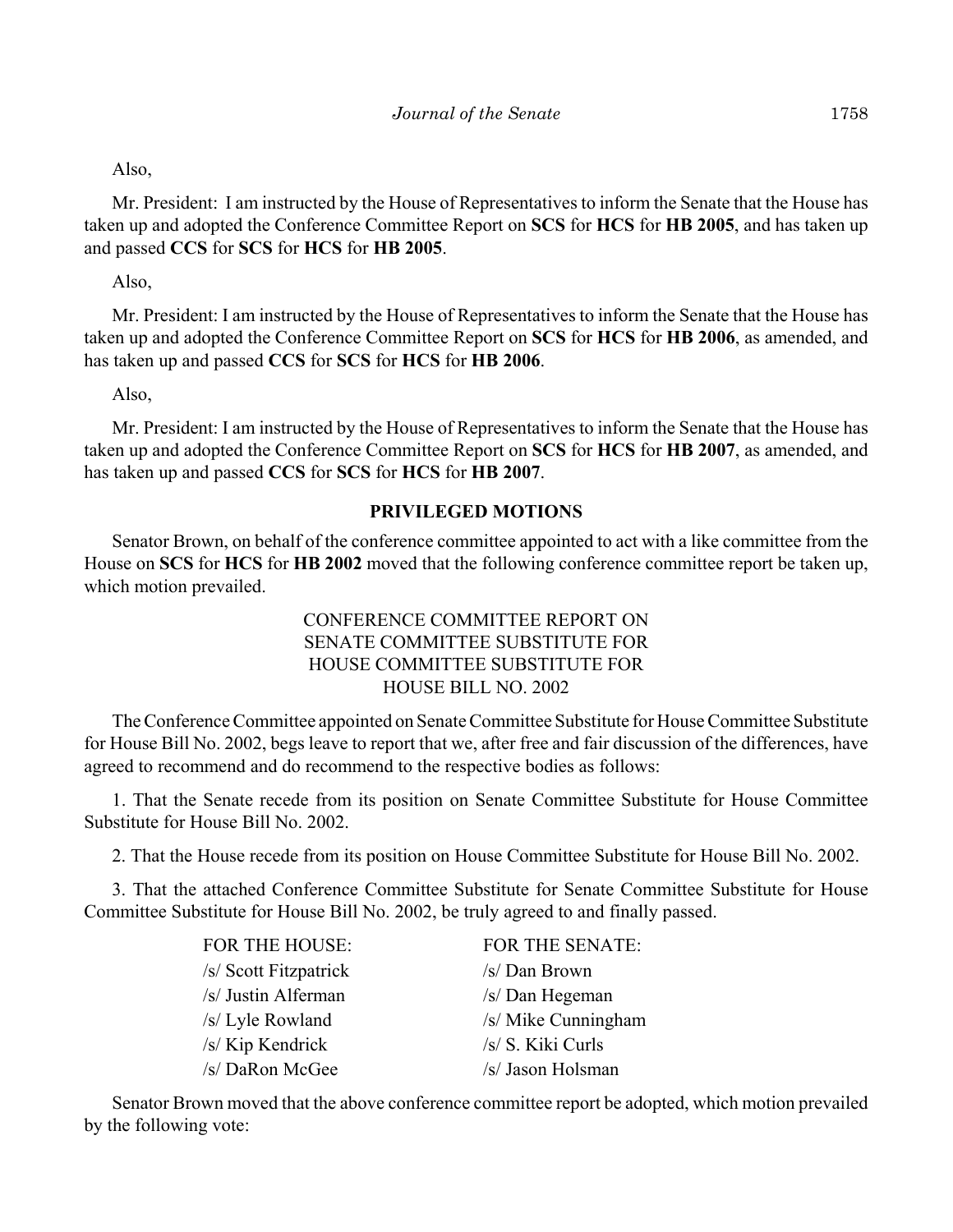| YEAS—Senators   |                      |          |          |            |             |        |
|-----------------|----------------------|----------|----------|------------|-------------|--------|
| Brown           | Chappelle-Nadal      | Cierpiot | Crawford | Cunningham | Curls       | Dixon  |
| Eigel           | Hegeman              | Holsman  | Hoskins  | Hummel     | Kehoe       | Koenig |
| Libla           | Munzlinger           | Nasheed  | Onder    | Richard    | Riddle      | Rizzo  |
| Romine          | Rowden               | Sater    | Schupp   | Sifton     | Wallingford | Walsh  |
| Wasson          | Wieland-30           |          |          |            |             |        |
|                 | NAYS—Senator Emery—1 |          |          |            |             |        |
| Absent-Senators |                      |          |          |            |             |        |
| Schaaf          | $Schatz - 2$         |          |          |            |             |        |

Absent with leave—Senators—None

Vacancies—1

#### On motion of Senator Brown, **CCS** for **SCS** for **HCS** for **HB 2002**, entitled:

## CONFERENCE COMMITTEE SUBSTITUTE FOR SENATE COMMITTEE SUBSTITUTE FOR HOUSE COMMITTEE SUBSTITUTE FOR HOUSE BILL NO. 2002

An Act to appropriate money for the expenses, grants, refunds, and distributions of the State Board of Education and the Department of Elementary and Secondary Education, and the several divisions and programs thereof to be expended only as provided in Article IV, Section 28 of the Constitution of Missouri, and to transfer money among certain funds for the period beginning July 1, 2018, and ending June 30, 2019.

Was read the 3rd time and passed by the following vote:

| YEAS—Senators   |                                 |             |          |             |        |        |
|-----------------|---------------------------------|-------------|----------|-------------|--------|--------|
| Brown           | Chappelle-Nadal                 | Cierpiot    | Crawford | Cunningham  | Curls  | Dixon  |
| Eigel           | Hegeman                         | Holsman     | Hoskins  | Hummel      | Kehoe  | Koenig |
| Libla           | Munzlinger                      | Nasheed     | Onder    | Richard     | Riddle | Rizzo  |
| Rowden          | Sater                           | Schupp      | Sifton   | Wallingford | Walsh  | Wasson |
| Wieland-29      |                                 |             |          |             |        |        |
| Absent—Senators | NAYS—Senator Emery—1            |             |          |             |        |        |
| Romine          | Schaaf                          | Schatz $-3$ |          |             |        |        |
|                 | Absent with leave—Senators—None |             |          |             |        |        |
| Vacancies-1     |                                 |             |          |             |        |        |

The President declared the bill passed.

On motion of Senator Brown, title to the bill was agreed to.

Senator Brown moved that the vote by which the bill passed be reconsidered.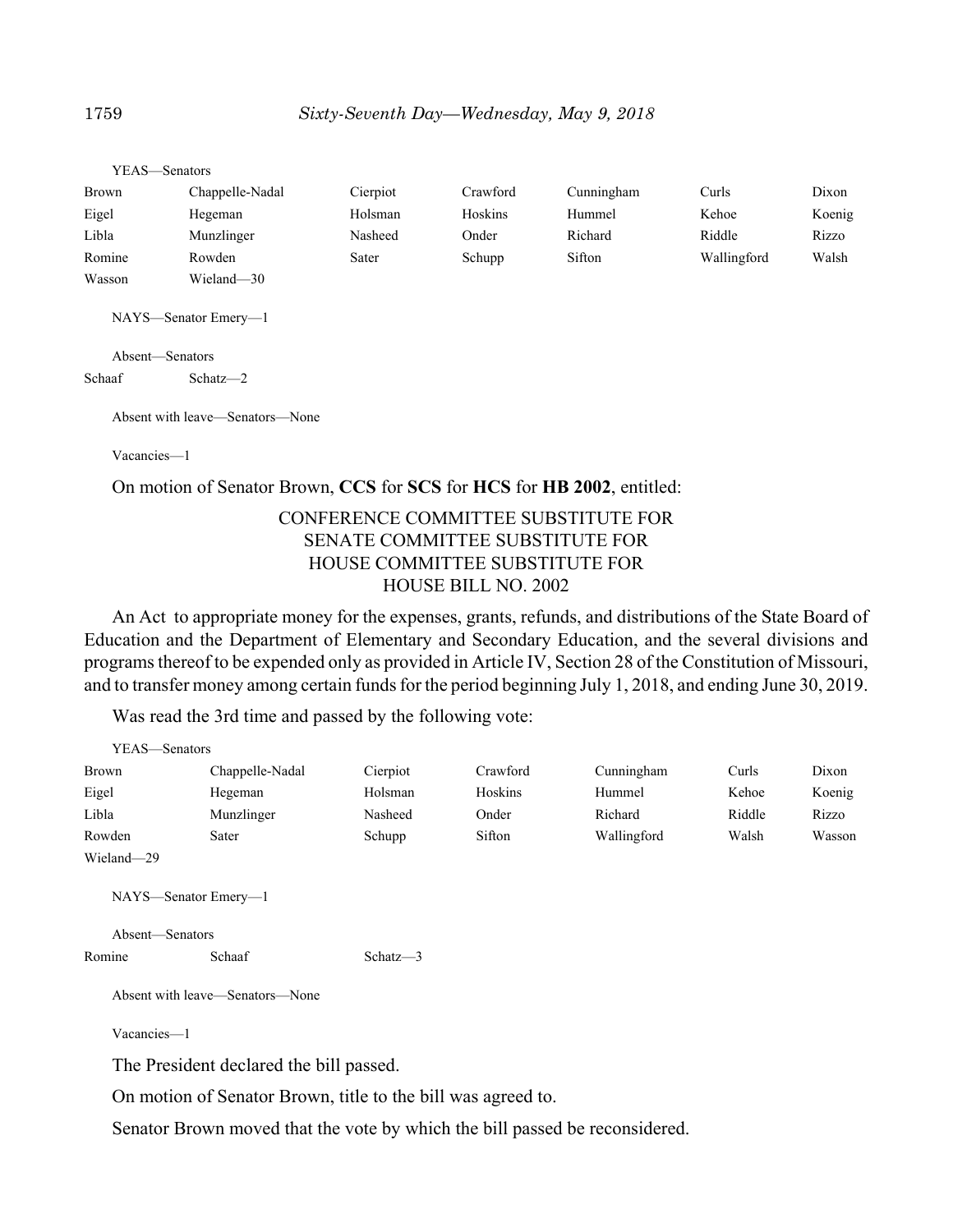Senator Kehoe moved that motion lay on the table, which motion prevailed.

Senator Brown, on behalf of the conference committee appointed to act with a like committee from the House on **SCS** for **HCS** for **HB 2003** moved that the following conference committee report be taken up, which motion prevailed.

# CONFERENCE COMMITTEE REPORT ON SENATE COMMITTEE SUBSTITUTE FOR HOUSE COMMITTEE SUBSTITUTE FOR HOUSE BILL NO. 2003

The Conference Committee appointed on Senate Committee Substitute for House Committee Substitute for House Bill No. 2003, begs leave to report that we, after free and fair discussion of the differences, have agreed to recommend and do recommend to the respective bodies as follows:

1. That the Senate recede from its position on Senate Committee Substitute for House Committee Substitute for House Bill No. 2003.

2. That the House recede from its position on House Committee Substitute for House Bill No. 2003.

3. That the attached Conference Committee Substitute for Senate Committee Substitute for House Committee Substitute for House Bill No. 2003, be truly agreed to and finally passed.

| <b>FOR THE HOUSE:</b> | <b>FOR THE SENATE:</b> |
|-----------------------|------------------------|
| /s/ Scott Fitzpatrick | /s/ Dan Brown          |
| /s/ Justin Alferman   | /s/ Dan Hegeman        |
| /s/ Lyle Rowland      | /s/ David Sater        |
| /s/ Kip Kendrick      | /s/ S. Kiki Curls      |
| /s/ DaRon McGee       | Jamilah Nasheed        |

Senator Brown moved that the above conference committee report be adopted, which motion prevailed by the following vote:

| YEAS—Senators                   |            |          |            |        |            |             |
|---------------------------------|------------|----------|------------|--------|------------|-------------|
| <b>Brown</b>                    | Cierpiot   | Crawford | Cunningham | Curls  | Dixon      | Eigel       |
| Emery                           | Hoskins    | Kehoe    | Koenig     | Libla  | Munzlinger | Onder       |
| Richard                         | Riddle     | Rizzo    | Romine     | Rowden | Sater      | Wallingford |
| Wasson                          | Wieland-23 |          |            |        |            |             |
| NAYS-Senators                   |            |          |            |        |            |             |
| Chappelle-Nadal                 | Holsman    | Hummel   | Nasheed    | Schupp | Sifton     | Walsh-7     |
| Absent-Senators                 |            |          |            |        |            |             |
| Hegeman                         | Schaaf     | Schatz-3 |            |        |            |             |
| Absent with leave-Senators-None |            |          |            |        |            |             |
| Vacancies-1                     |            |          |            |        |            |             |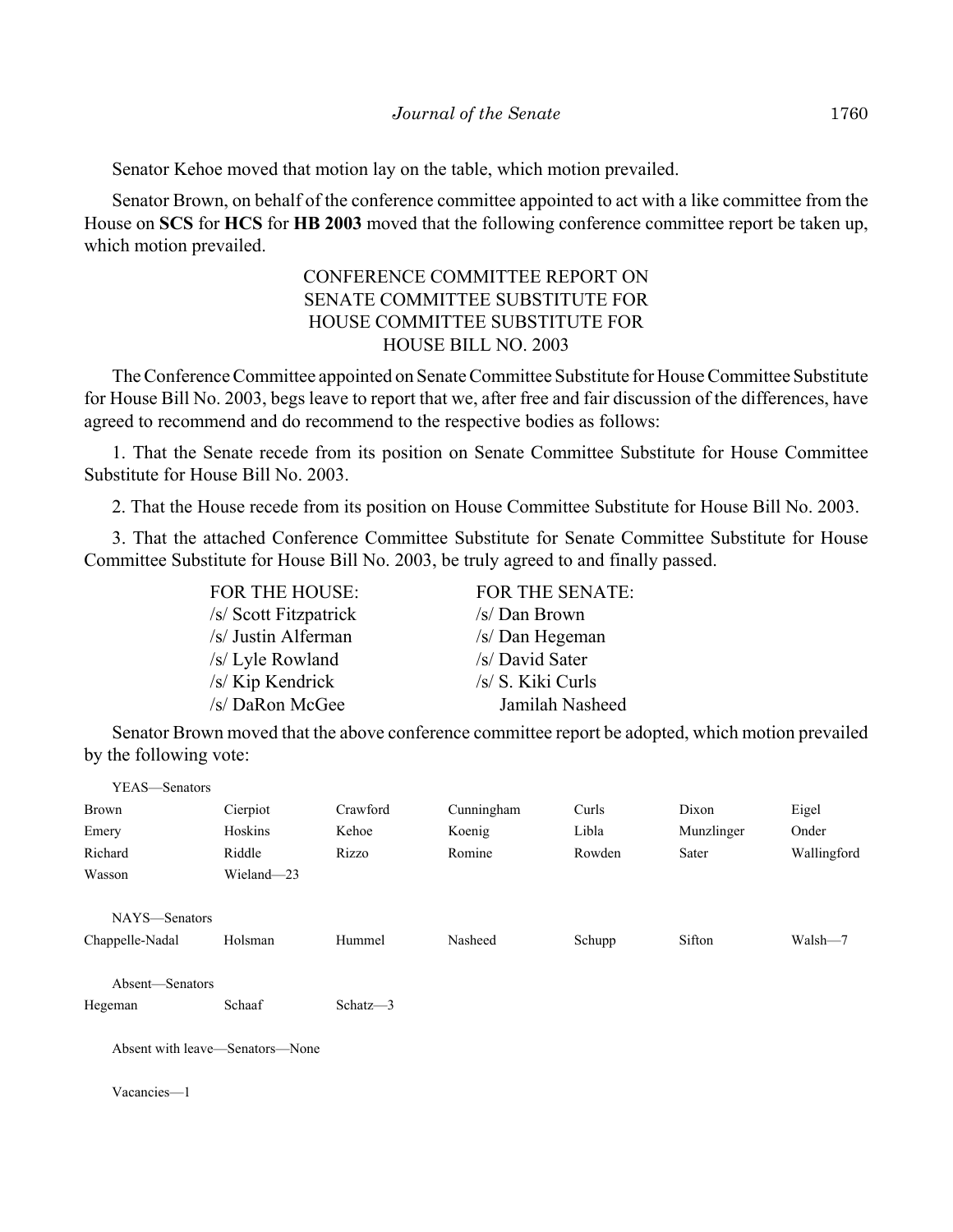#### On motion of Senator Brown, **CCS** for **SCS** for **HCS** for **HB 2003**, entitled:

# CONFERENCE COMMITTEE SUBSTITUTE FOR SENATE COMMITTEE SUBSTITUTE FOR HOUSE COMMITTEE SUBSTITUTE FOR HOUSE BILL NO. 2003

An Act to appropriate money for the expenses, grants, refunds, and distributions of the Department of Higher Education, the several divisions, programs, and institutions of higher education included therein to be expended only as provided in Article IV, Section 28 of the Constitution of Missouri, and to transfer money among certain funds for the period beginning July 1, 2018, and ending June 30, 2019.

Was read the 3rd time and passed by the following vote:

| YEAS—Senators   |          |            |            |        |        |            |
|-----------------|----------|------------|------------|--------|--------|------------|
| <b>Brown</b>    | Cierpiot | Crawford   | Cunningham | Curls  | Dixon  | Eigel      |
| Emery           | Hegeman  | Hoskins    | Kehoe      | Koenig | Libla  | Munzlinger |
| Onder           | Richard  | Riddle     | Rizzo      | Romine | Rowden | Sater      |
| Wallingford     | Wasson   | Wieland-24 |            |        |        |            |
|                 |          |            |            |        |        |            |
| NAYS—Senators   |          |            |            |        |        |            |
| Chappelle-Nadal | Holsman  | Hummel     | Nasheed    | Schupp | Sifton | Walsh-7    |
|                 |          |            |            |        |        |            |

Absent—Senators

Schaaf Schatz—2

Absent with leave—Senators—None

Vacancies—1

The President declared the bill passed.

On motion of Senator Brown, title to the bill was agreed to.

Senator Brown moved that the vote by which the bill passed be reconsidered.

Senator Kehoe moved that motion lay on the table, which motion prevailed.

Senator Brown, on behalf of the conference committee appointed to act with a like committee from the House on **SCS** for **HCS** for **HB 2004** moved that the following conference committee report be taken up, which motion prevailed.

# CONFERENCE COMMITTEE REPORT ON SENATE COMMITTEE SUBSTITUTE FOR HOUSE COMMITTEE SUBSTITUTE FOR HOUSE BILL NO. 2004

The Conference Committee appointed on Senate Committee Substitute for House Committee Substitute for House Bill No. 2004, begs leave to report that we, after free and fair discussion of the differences, have agreed to recommend and do recommend to the respective bodies as follows: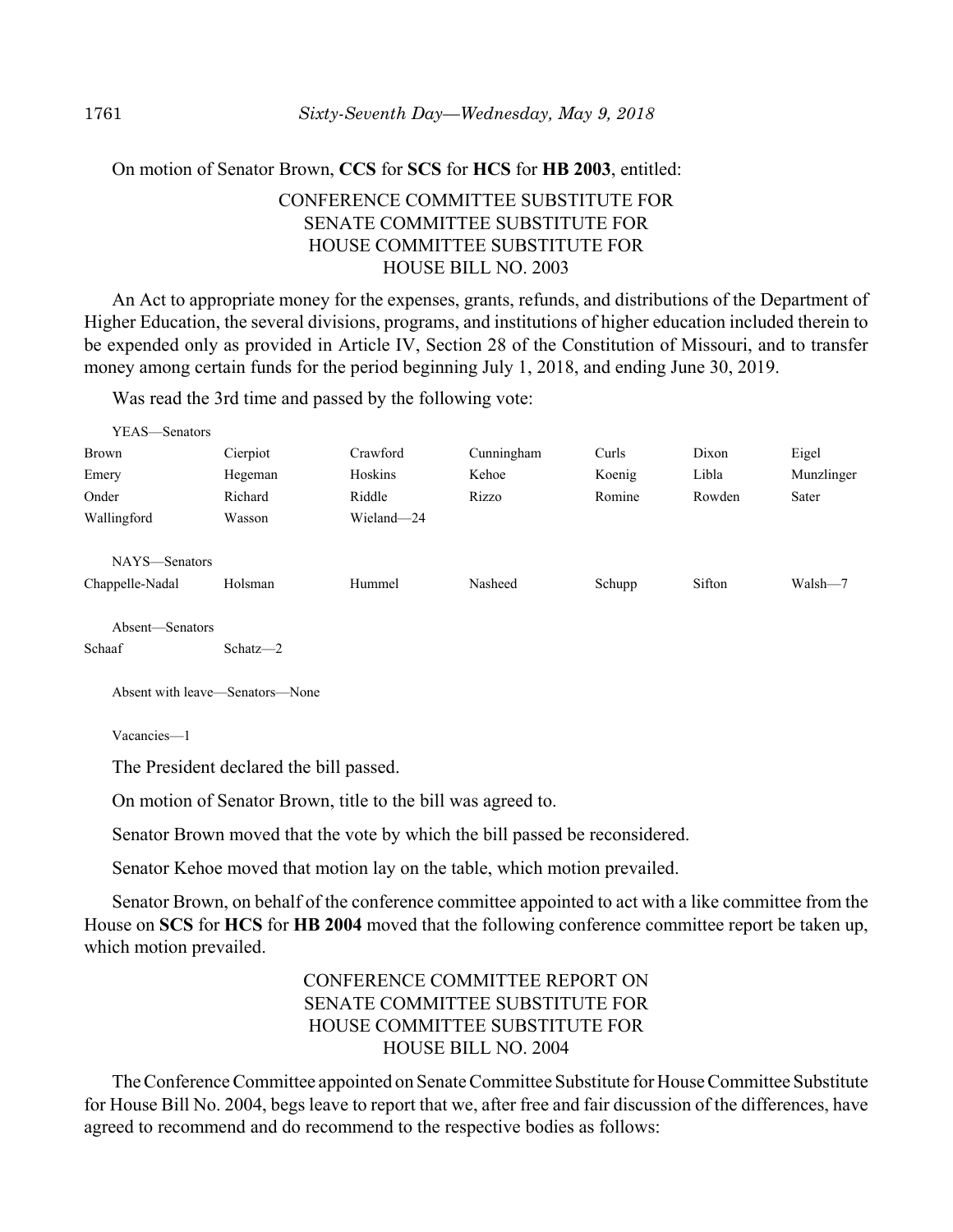1. That the Senate recede from its position on Senate Committee Substitute for House Committee Substitute for House Bill No. 2004.

2. That the House recede from its position on House Committee Substitute for House Bill No. 2004.

3. That the attached Conference Committee Substitute for Senate Committee Substitute for House Committee Substitute for House Bill No. 2004, be truly agreed to and finally passed.

| <b>FOR THE HOUSE:</b> | <b>FOR THE SENATE:</b> |
|-----------------------|------------------------|
| /s/ Scott Fitzpatrick | /s/ Dan Brown          |
| /s/ Justin Alferman   | /s/ Dan Hegeman        |
| /s/ Kathie Conway     | /s/ Mike Cunningham    |
| /s/ Michael Butler    | /s/ S. Kiki Curls      |
| /s/ Greg Razer        | /s/ Jason Holsman      |

Senator Brown moved that the above conference committee report be adopted, which motion prevailed by the following vote:

| YEAS—Senators |                    |            |          |            |             |        |
|---------------|--------------------|------------|----------|------------|-------------|--------|
| <b>Brown</b>  | Chappelle-Nadal    | Cierpiot   | Crawford | Cunningham | Curls       | Dixon  |
| Eigel         | Emery              | Hegeman    | Holsman  | Hoskins    | Hummel      | Kehoe  |
| Koenig        | Libla              | Munzlinger | Nasheed  | Onder      | Richard     | Riddle |
| Rizzo         | Romine             | Rowden     | Schupp   | Sifton     | Wallingford | Walsh  |
| Wasson        | Wieland-30         |            |          |            |             |        |
|               | NAYS—Senators—None |            |          |            |             |        |

Absent—Senators Sater Schaaf Schatz—3

Absent with leave—Senators—None

Vacancies—1

On motion of Senator Brown, **CCS** for **SCS** for **HCS** for **HB 2004**, entitled:

## CONFERENCE COMMITTEE SUBSTITUTE FOR SENATE COMMITTEE SUBSTITUTE FOR HOUSE COMMITTEE SUBSTITUTE FOR HOUSE BILL NO. 2004

An Act to appropriate money for the expenses, grants, refunds, and distributions of the Department of Revenue, the Department of Transportation, and the several divisions and programs thereof to be expended only as provided in Article IV, Section 28 of the Constitution of Missouri, and to transfer money among certain funds for the period beginning July 1, 2018, and ending June 30, 2019.

Was read the 3rd time and passed by the following vote:

| $VEAS$ — $\sim$ | Senators        |          |            |            |             |       |
|-----------------|-----------------|----------|------------|------------|-------------|-------|
| Brown           | Chappelle-Nadal | Cierpiot | Crawford - | Cunningham | <b>urls</b> | Jixon |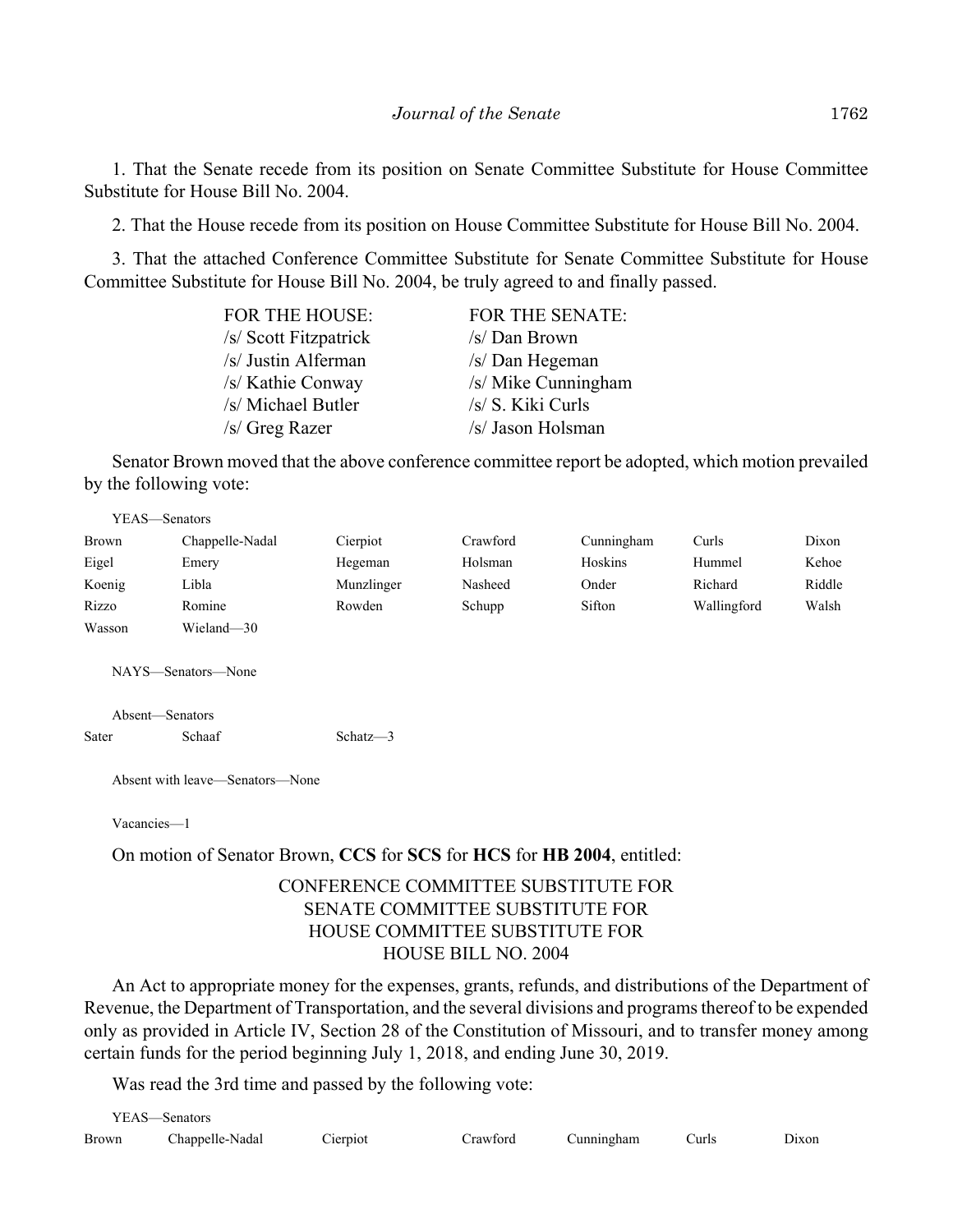| Eigel  | Emerv  | Hegeman    | Holsman | Hoskins | Hummel  | Kehoe       |
|--------|--------|------------|---------|---------|---------|-------------|
| Koenig | ∟ibla  | Munzlinger | Nasheed | Onder   | Richard | Riddle      |
| Rizzo  | Romine | Rowden     | Sater   | Schupp  | Sifton  | Wallingford |
| Walsh  | Wasson | Wieland-31 |         |         |         |             |

NAYS—Senators—None

Absent—Senators Schaaf Schatz—2

Absent with leave—Senators—None

Vacancies—1

The President declared the bill passed.

On motion of Senator Brown, title to the bill was agreed to.

Senator Brown moved that the vote by which the bill passed be reconsidered.

Senator Kehoe moved that motion lay on the table, which motion prevailed.

Senator Brown, on behalf of the conference committee appointed to act with a like committee from the House on **SCS** for **HCS** for **HB 2005** moved that the following conference committee report be taken up, which motion prevailed.

# CONFERENCE COMMITTEE REPORT ON SENATE COMMITTEE SUBSTITUTE FOR HOUSE COMMITTEE SUBSTITUTE FOR HOUSE BILL NO. 2005

The Conference Committee appointed on Senate Committee Substitute for House Committee Substitute for House Bill No. 2005, begs leave to report that we, after free and fair discussion of the differences, have agreed to recommend and do recommend to the respective bodies as follows:

1. That the Senate recede from its position on Senate Committee Substitute for House Committee Substitute for House Bill No. 2005.

2. That the House recede from its position on House Committee Substitute for House Bill No. 2005.

3. That the attached Conference Committee Substitute for Senate Committee Substitute for House Committee Substitute for House Bill No. 2005, be truly agreed to and finally passed.

> /s/ Scott Fitzpatrick /s/ Dan Brown /s/ Justin Alferman /s/ Dan Hegeman /s/ Kip Kendrick /s/ S. Kiki Curls /s/ Peter Merideth /s/ Jason Holsman

FOR THE HOUSE: FOR THE SENATE: /s/ Kurt M. Bahr /s/ Mike Cunningham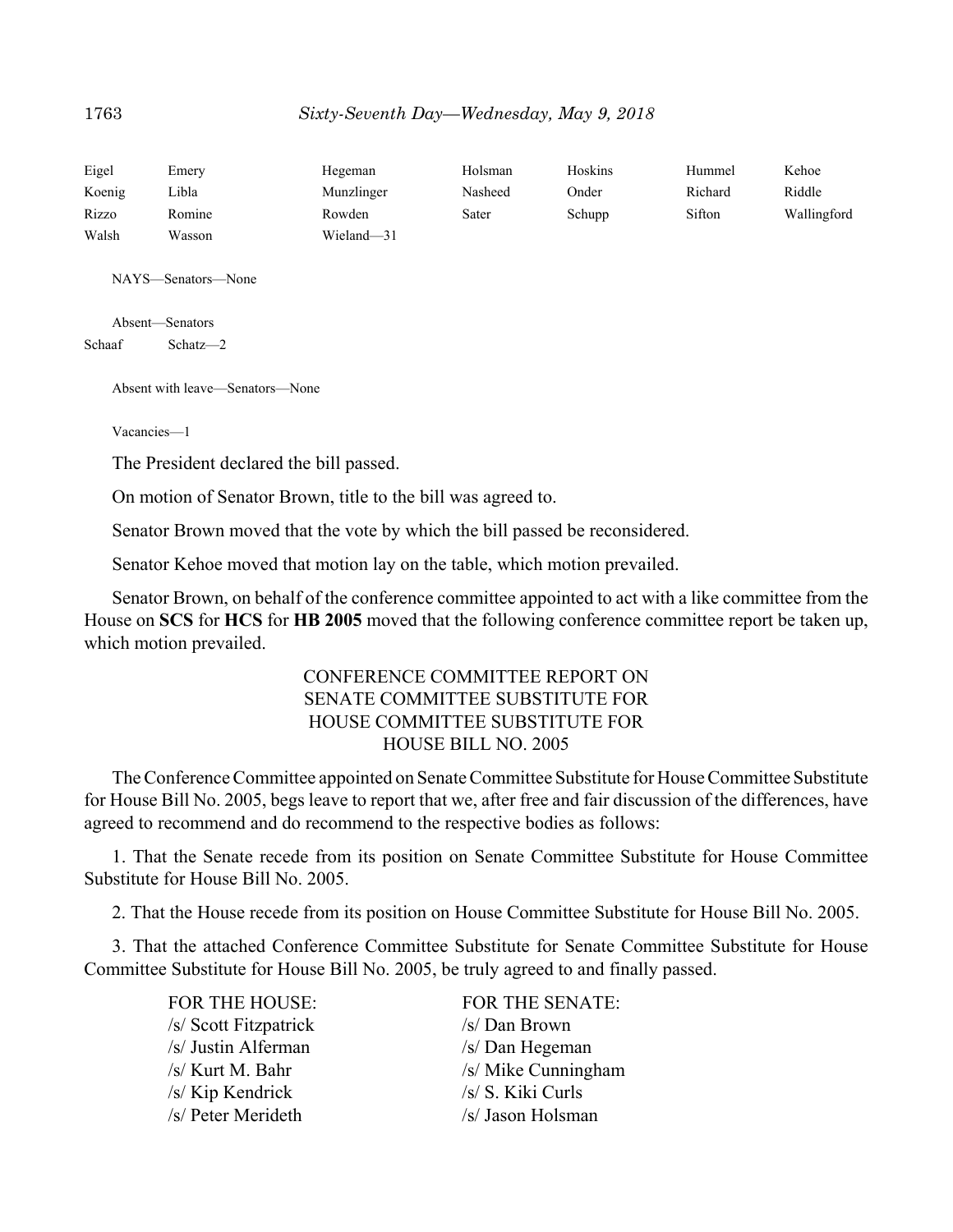Senator Brown moved that the above conference committee report be adopted, which motion prevailed by the following vote:

| YEAS—Senators                         |                                 |             |          |            |             |       |
|---------------------------------------|---------------------------------|-------------|----------|------------|-------------|-------|
| <b>Brown</b>                          | Chappelle-Nadal                 | Cierpiot    | Crawford | Cunningham | Curls       | Dixon |
| Eigel                                 | Emery                           | Hegeman     | Holsman  | Hoskins    | Hummel      | Kehoe |
| Libla                                 | Munzlinger                      | Nasheed     | Onder    | Richard    | Riddle      | Rizzo |
| Romine                                | Rowden                          | Sater       | Schupp   | Sifton     | Wallingford | Walsh |
| Wasson                                | Wieland-30                      |             |          |            |             |       |
| NAYS—Senators—None<br>Absent-Senators |                                 |             |          |            |             |       |
| Koenig                                | Schaaf                          | Schatz $-3$ |          |            |             |       |
|                                       | Absent with leave—Senators—None |             |          |            |             |       |

Vacancies—1

On motion of Senator Brown, **CCS** for **SCS** for **HCS** for **HB 2005**, entitled:

# CONFERENCE COMMITTEE SUBSTITUTE FOR SENATE COMMITTEE SUBSTITUTE FOR HOUSE COMMITTEE SUBSTITUTE FOR HOUSE BILL NO. 2005

An Act to appropriate money for the expenses, grants, refunds, and distributions of the Office of Administration, the Department of Transportation, the Department of Conservation, the Department of Public Safety, the Chief Executive's Office, and the several divisions and programs thereof to be expended only as provided in Article IV, Section 28 of the Constitution of Missouri, and to transfer money among certain funds for the period beginning July 1, 2018, and ending June 30, 2019.

Was read the 3rd time and passed by the following vote:

| YEAS—Senators   |                                 |             |          |            |             |       |
|-----------------|---------------------------------|-------------|----------|------------|-------------|-------|
| <b>Brown</b>    | Chappelle-Nadal                 | Cierpiot    | Crawford | Cunningham | Curls       | Dixon |
| Eigel           | Emery                           | Hegeman     | Holsman  | Hoskins    | Hummel      | Kehoe |
| Libla           | Munzlinger                      | Nasheed     | Onder    | Richard    | Riddle      | Rizzo |
| Romine          | Rowden                          | Sater       | Schupp   | Sifton     | Wallingford | Walsh |
| Wasson          | Wieland-30                      |             |          |            |             |       |
| Absent-Senators | NAYS—Senators—None              |             |          |            |             |       |
| Koenig          | Schaaf                          | Schatz $-3$ |          |            |             |       |
|                 | Absent with leave—Senators—None |             |          |            |             |       |
| Vacancies-1     |                                 |             |          |            |             |       |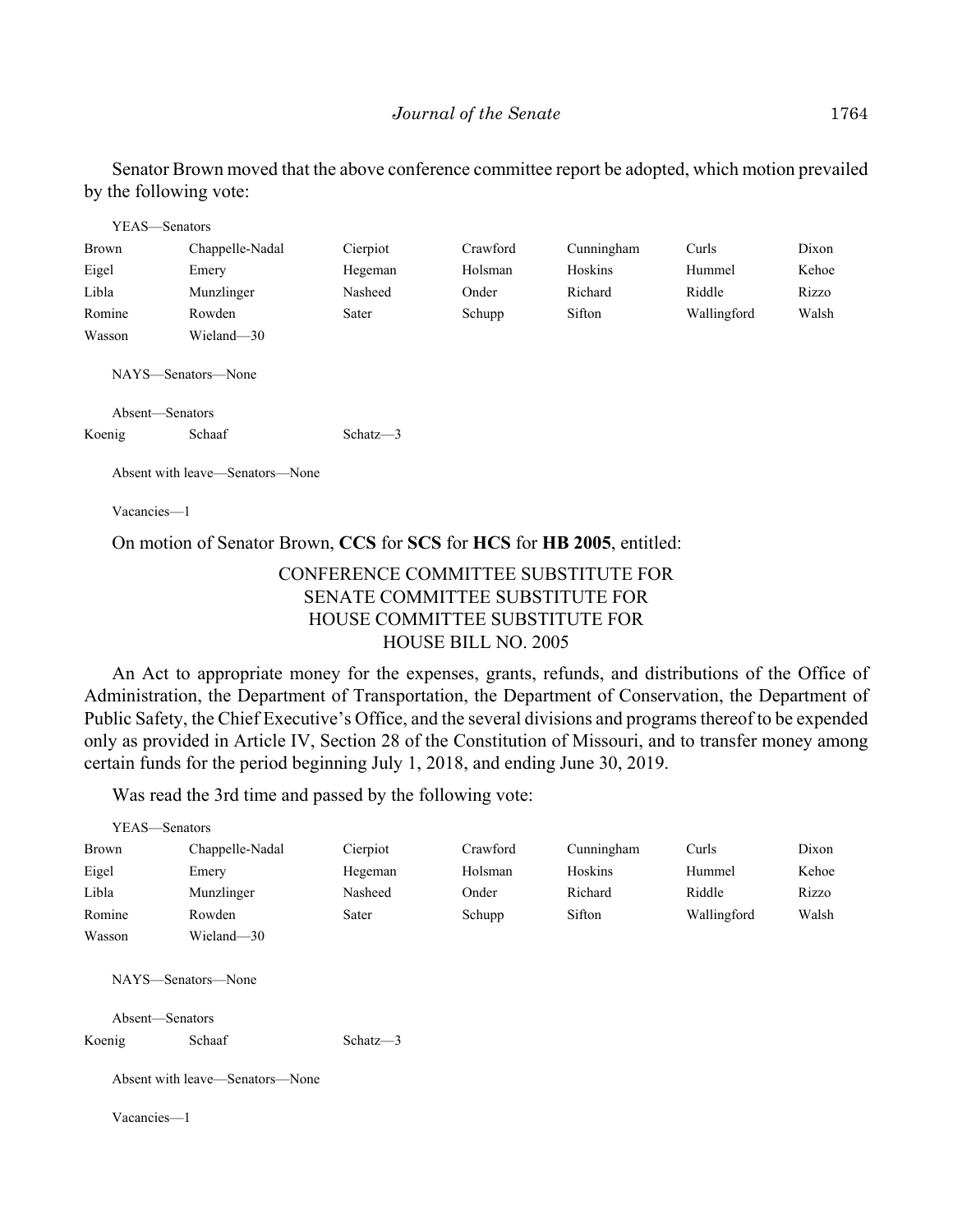The President declared the bill passed.

On motion of Senator Brown, title to the bill was agreed to.

Senator Brown moved that the vote by which the bill passed be reconsidered.

Senator Kehoe moved that motion lay on the table, which motion prevailed.

Senator Brown, on behalf of the conference committee appointed to act with a like committee from the House on **SCS** for **HCS** for **HB 2006**, as amended, moved that the following conference committee report be taken up, which motion prevailed.

## CONFERENCE COMMITTEE REPORT ON SENATE COMMITTEE SUBSTITUTE FOR HOUSE COMMITTEE SUBSTITUTE FOR HOUSE BILL NO. 2006

The Conference Committee appointed on Senate Committee Substitute for House Committee Substitute for House Bill No. 2006, as amended, begs leave to report that we, after free and fair discussion of the differences, have agreed to recommend and do recommend to the respective bodies as follows:

1. That the Senate recede from its position on Senate Committee Substitute for House Committee Substitute for House Bill No. 2006, as amended.

2. That the House recede from its position on House Committee Substitute for House Bill No. 2006.

3. That the attached Conference Committee Substitute for Senate Committee Substitute for House Committee Substitute for House Bill No. 2006, be truly agreed to and finally passed.

| <b>FOR THE HOUSE:</b>  | <b>FOR THE SENATE:</b> |
|------------------------|------------------------|
| /s/ Scott Fitzpatrick  | /s/ Dan Brown          |
| /s/ Justin Alferman    | /s/ Dan Hegeman        |
| /s/ Craig Redmon       | /s/ Mike Cunningham    |
| /s/ Kip Kendrick       | /s/ S. Kiki Curls      |
| /s/ Tommie Pierson Jr. | /s/ Jason Holsman      |

Senator Brown moved that the above conference committee report be adopted, which motion prevailed by the following vote:

| YEAS—Senators |                 |          |          |             |        |        |
|---------------|-----------------|----------|----------|-------------|--------|--------|
| Brown         | Chappelle-Nadal | Cierpiot | Crawford | Cunningham  | Curls  | Dixon  |
| Eigel         | Emery           | Hegeman  | Holsman  | Hoskins     | Hummel | Kehoe  |
| Libla         | Munzlinger      | Nasheed  | Onder    | Richard     | Riddle | Rizzo  |
| Romine        | Rowden          | Schupp   | Sifton   | Wallingford | Walsh  | Wasson |
| Wieland-29    |                 |          |          |             |        |        |

NAYS—Senators—None

|        | Absent—Senators |
|--------|-----------------|
| Koenig | Sater           |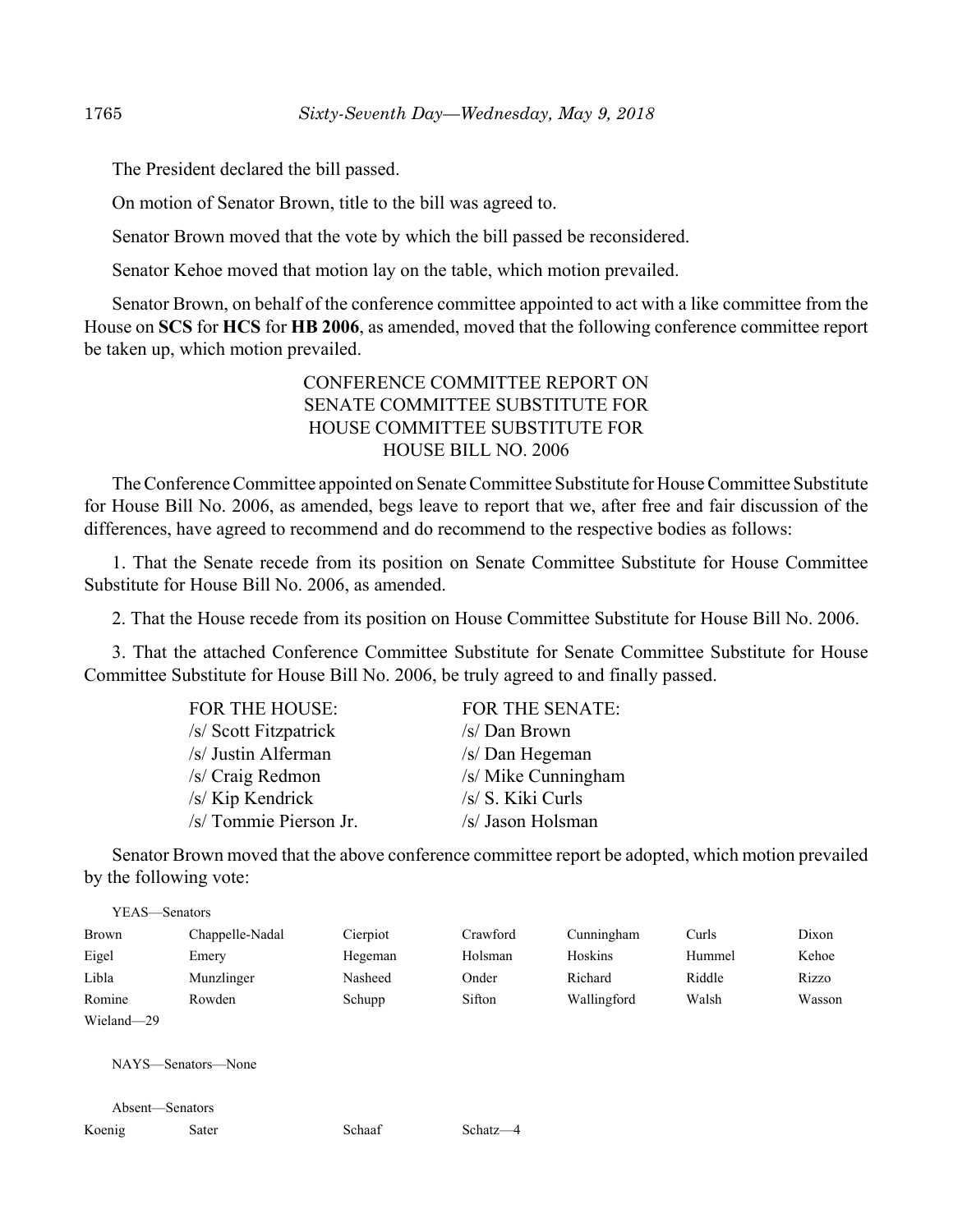Absent with leave—Senators—None

Vacancies—1

President Pro Tem Richard assumed the Chair.

On motion of Senator Brown, **CCS** for **SCS** for **HCS** for **HB 2006**, entitled:

# CONFERENCE COMMITTEE SUBSTITUTE FOR SENATE COMMITTEE SUBSTITUTE FOR HOUSE COMMITTEE SUBSTITUTE FOR HOUSE BILL NO. 2006

An Act to appropriate money for the expenses, grants, refunds, and distributions of the Department of Agriculture, Department of Natural Resources, Department of Conservation, and the several divisions and programs thereof and for the expenses, grants, refunds, distributions, and capital improvements projects involving the repair, replacement, and maintenance of state buildings and facilities of the Department of Natural Resources and the several divisions and programs thereof to be expended only as provided in Article IV, Section 28 of the Constitution of Missouri, and to transfer money among certain funds, for the period beginning July 1, 2018, and ending June 30, 2019.

Was read the 3rd time and passed by the following vote:

| YEAS—Senators   |                                 |             |          |            |             |       |
|-----------------|---------------------------------|-------------|----------|------------|-------------|-------|
| <b>Brown</b>    | Chappelle-Nadal                 | Cierpiot    | Crawford | Cunningham | Curls       | Dixon |
| Eigel           | Emery                           | Hegeman     | Holsman  | Hoskins    | Hummel      | Kehoe |
| Libla           | Munzlinger                      | Nasheed     | Onder    | Richard    | Riddle      | Rizzo |
| Romine          | Rowden                          | Sater       | Schupp   | Sifton     | Wallingford | Walsh |
| Wasson          | Wieland-30                      |             |          |            |             |       |
|                 | NAYS—Senators—None              |             |          |            |             |       |
| Absent-Senators |                                 |             |          |            |             |       |
| Koenig          | Schaaf                          | Schatz $-3$ |          |            |             |       |
|                 | Absent with leave—Senators—None |             |          |            |             |       |

Vacancies—1

The President declared the bill passed.

On motion of Senator Brown, title to the bill was agreed to.

Senator Brown moved that the vote by which the bill passed be reconsidered.

Senator Kehoe moved that motion lay on the table, which motion prevailed.

## **MESSAGES FROM THE HOUSE**

The following messages were received from the House of Representatives through its Chief Clerk:

Mr. President: I am instructed by the House of Representatives to inform the Senate that the House has taken up and adopted the Conference Committee Report on **SCS** for **HCS** for **HB 2008**, and has taken up and passed **CCS** for **SCS** for **HCS** for **HB 2008**.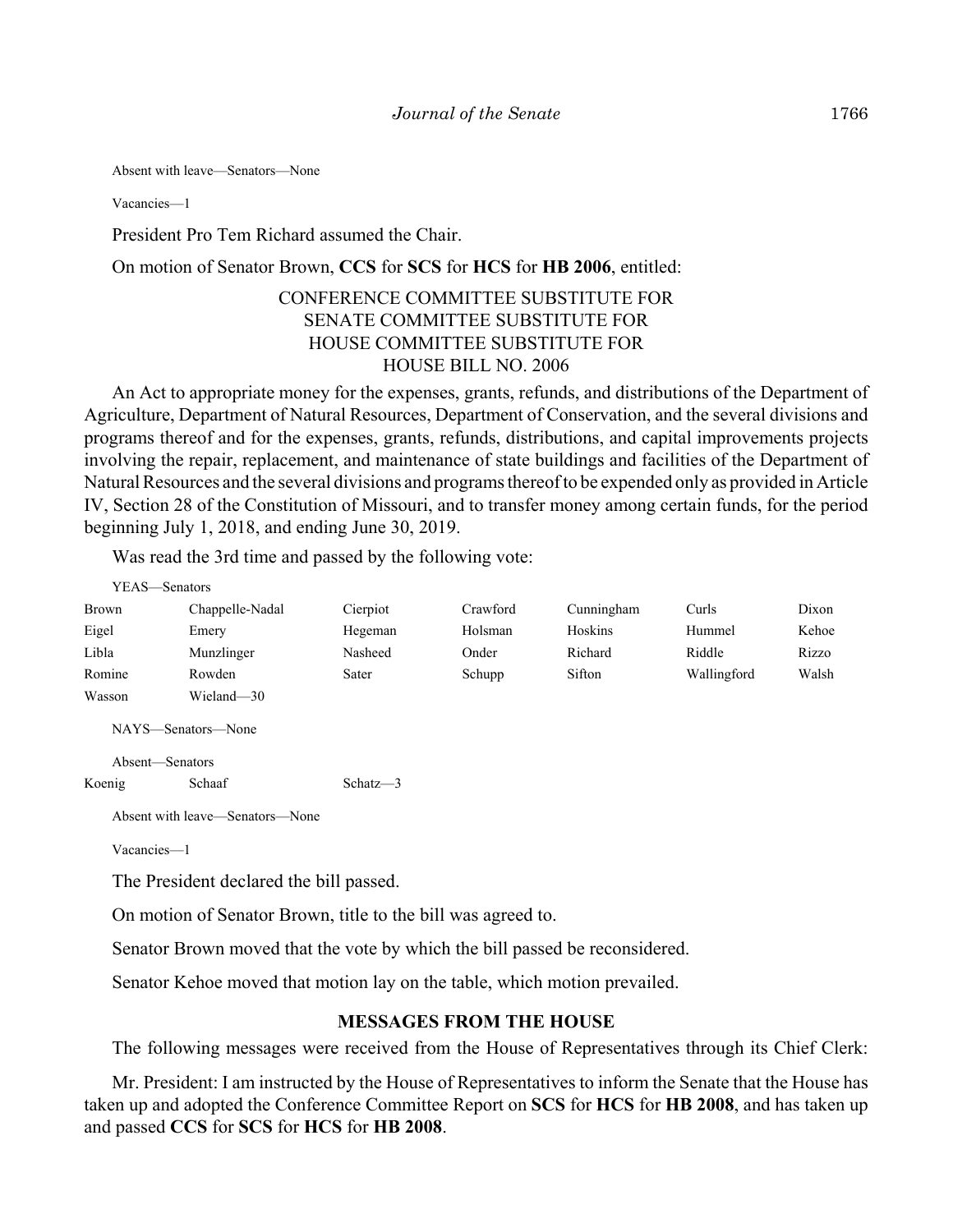#### Also,

Mr. President: I am instructed by the House of Representatives to inform the Senate that the House has taken up and adopted the Conference Committee Report on **SCS** for **HCS** for **HB 2009**, and has taken up and passed **CCS** for **SCS** for **HCS** for **HB 2009**.

Also,

Mr. President: I am instructed by the House of Representatives to inform the Senate that the House has taken up and adopted the Conference Committee Report on **SS** for **SCS** for **HCS** for **HB 2010**, and has taken up and passed **CCS** for **SS** for **SCS** for **HCS** for **HB 2010**.

#### Also,

Mr. President: I am instructed by the House of Representatives to inform the Senate that the House has taken up and adopted the Conference Committee Report on **SCS** for **HCS** for **HB 2011**, and has taken up and passed **CCS** for **SCS** for **HCS** for **HB 2011**.

Also,

Mr. President: I am instructed by the House of Representatives to inform the Senate that the House has taken up and adopted the Conference Committee Report on **SCS** for **HCS** for **HB 2012**, and has taken up and passed **CCS** for **SCS** for **HCS** for **HB 2012**.

Also,

Mr. President: I am instructed by the House of Representatives to inform the Senate that the motion to dissolve the Conference Committee on **SCS** for **HCS** for **HB 2013** was adopted. The House has taken up and adopted **SCS** for **HCS** for **HB 2013** and has passed **SCS** for **HCS** for **HB 2013**.

#### **PRIVILEGED MOTIONS**

Senator Brown, on behalf of the conference committee appointed to act with a like committee from the House on **SCS** for **HCS** for **HB 2007**, as amended, moved that the following conference committee report be taken up, which motion prevailed.

# CONFERENCE COMMITTEE REPORT ON SENATE COMMITTEE SUBSTITUTE FOR HOUSE COMMITTEE SUBSTITUTE FOR HOUSE BILL NO. 2007

The Conference Committee appointed on Senate Committee Substitute for House Committee Substitute for House Bill No. 2007, as amended, begs leave to report that we, after free and fair discussion of the differences, have agreed to recommend and do recommend to the respective bodies as follows:

1. That the Senate recede from its position on Senate Committee Substitute for House Committee Substitute for House Bill No. 2007, as amended.

2. That the House recede from its position on House Committee Substitute for House Bill No. 2007.

3. That the attached Conference Committee Substitute for Senate Committee Substitute for House Committee Substitute for House Bill No. 2007, be truly agreed to and finally passed.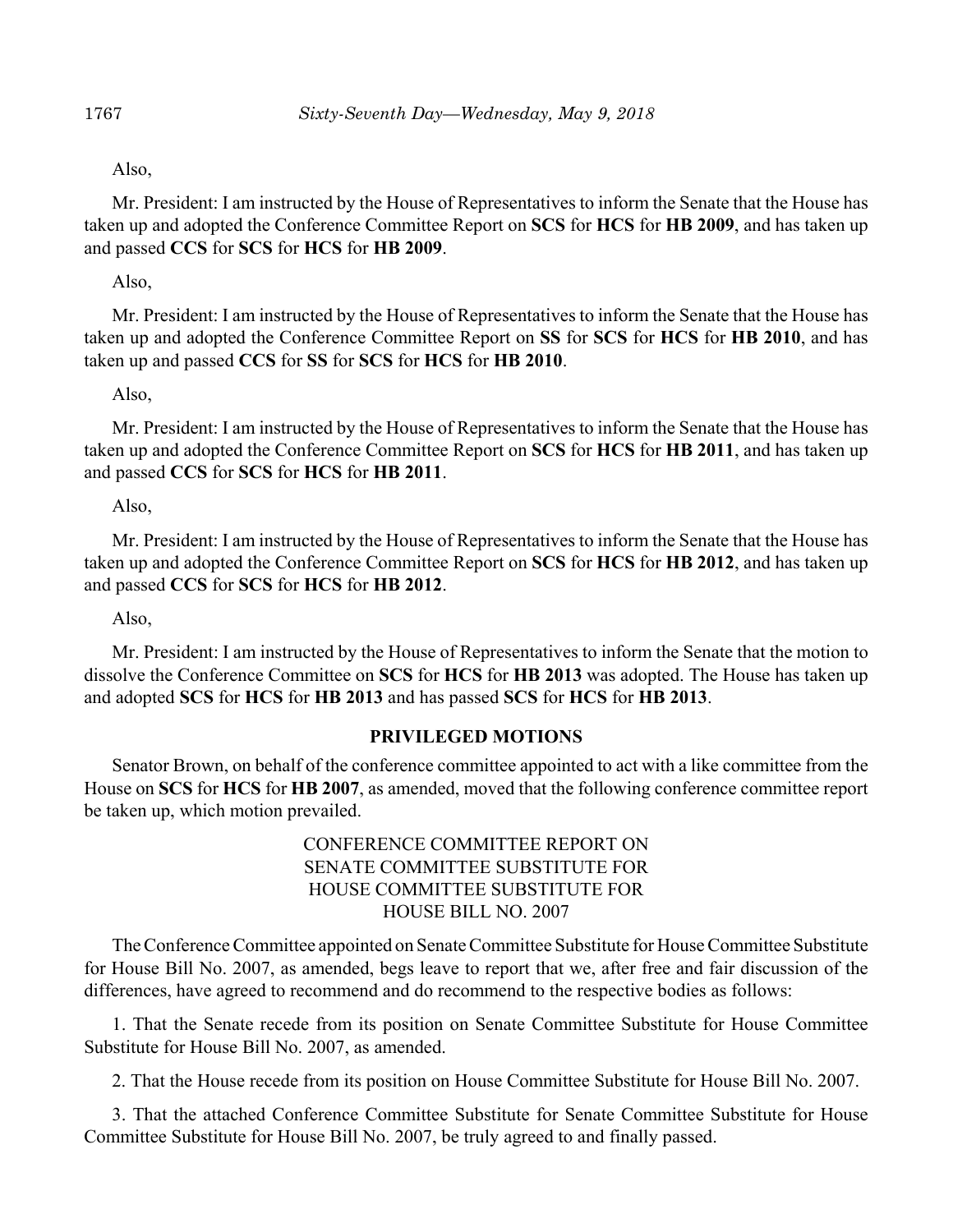| <b>FOR THE HOUSE:</b> | <b>FOR THE SENATE:</b> |
|-----------------------|------------------------|
| /s/ Scott Fitzpatrick | /s/ Dan Brown          |
| /s/ Justin Alferman   | /s/ Dan Hegeman        |
| /s/ Craig Redmon      | /s/ Mike Cunningham    |
| /s/ Ingrid Burnett    | /s/ S. Kiki Curls      |
| /s/ Kip Kendrick      | /s/ Jamilah Nasheed    |

Senator Brown moved that the above conference committee report be adopted, which motion prevailed by the following vote:

| YEAS—Senators |                       |             |            |        |            |            |
|---------------|-----------------------|-------------|------------|--------|------------|------------|
| <b>Brown</b>  | Chappelle-Nadal       | Crawford    | Cunningham | Curls  | Dixon      | Emery      |
| Hegeman       | Holsman               | Hoskins     | Kehoe      | Koenig | Libla      | Munzlinger |
| Nasheed       | Onder                 | Richard     | Riddle     | Rizzo  | Romine     | Rowden     |
| Schupp        | Sifton                | Wallingford | Walsh      | Wasson | Wieland-27 |            |
|               | NAYS—Senator Hummel—1 |             |            |        |            |            |

Absent—Senators

Cierpiot Sater Schaaf Schatz—4

Absent with leave—Senator Eigel—1

Vacancies—1

On motion of Senator Brown, **CCS** for **SCS** for **HCS** for **HB 2007**, entitled:

# CONFERENCE COMMITTEE SUBSTITUTE FOR SENATE COMMITTEE SUBSTITUTE FOR HOUSE COMMITTEE SUBSTITUTE FOR HOUSE BILL NO. 2007

An Act to appropriate money for the expenses, grants, refunds, and distributions of the Department of Economic Development, Department of Insurance, Financial Institutions and Professional Registration, Department of Labor and Industrial Relations and the several divisions and programs thereof to be expended only as provided in Article IV, Section 28 of the Constitution of Missouri, and to transfer money among certain funds for the period beginning July 1, 2018, and ending June 30, 2019.

Was read the 3rd time and passed by the following vote:

| YEAS—Senators |                 |          |             |        |        |            |
|---------------|-----------------|----------|-------------|--------|--------|------------|
| Brown         | Chappelle-Nadal | Crawford | Cunningham  | Curls  | Dixon  | Emery      |
| Hegeman       | Holsman         | Hoskins  | Kehoe       | Koenig | Libla  | Munzlinger |
| Nasheed       | Onder           | Richard  | Riddle      | Rizzo  | Romine | Rowden     |
| Sater         | Schupp          | Sifton   | Wallingford | Walsh  | Wasson | Wieland-28 |

NAYS—Senator Hummel—1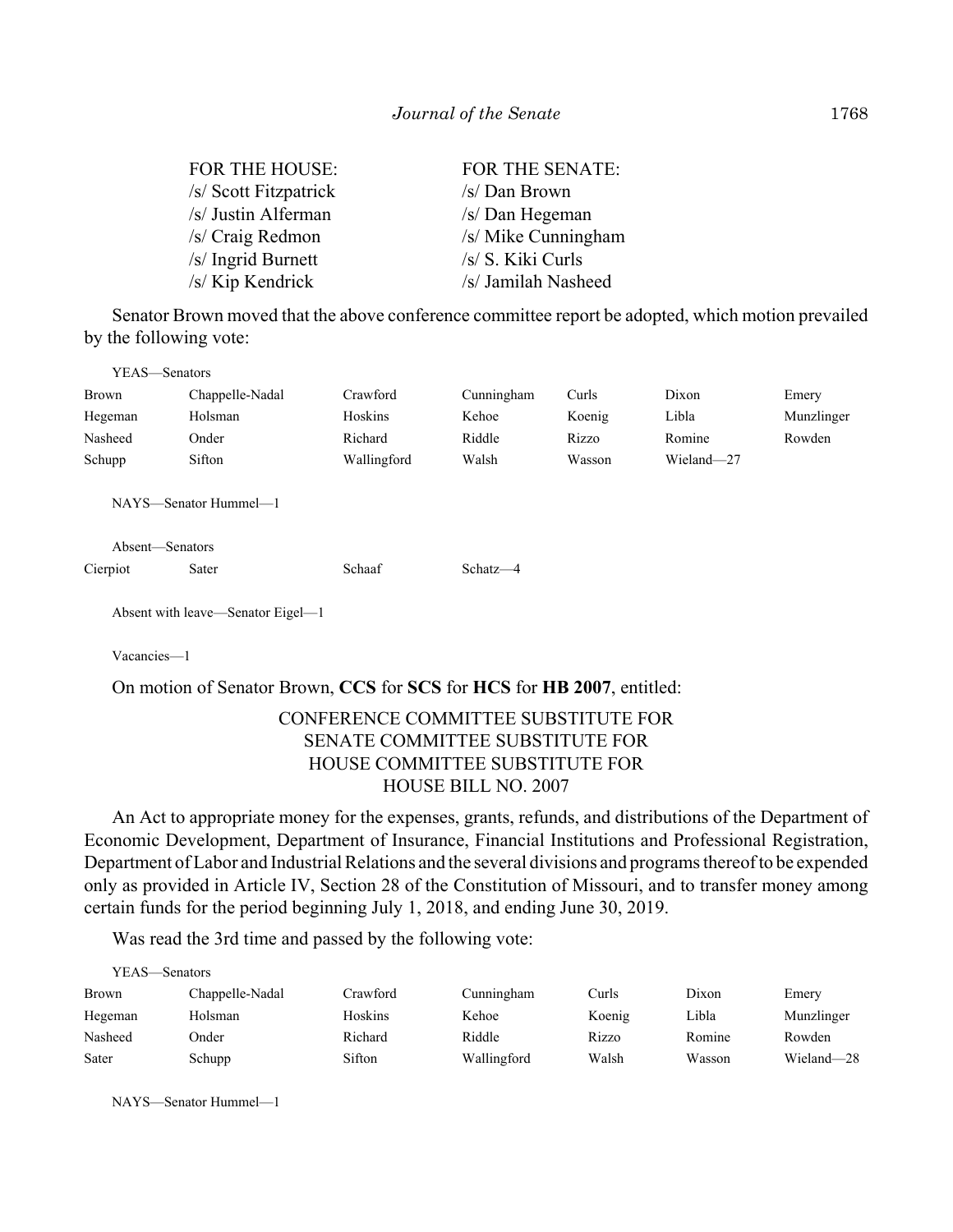|          | Absent—Senators |             |
|----------|-----------------|-------------|
| Cierpiot | Schaaf          | Schatz $-3$ |

Absent with leave—Senator Eigel—1

Vacancies—1

The President declared the bill passed.

On motion of Senator Brown, title to the bill was agreed to.

Senator Brown moved that the vote by which the bill passed be reconsidered.

Senator Kehoe moved that motion lay on the table, which motion prevailed.

Senator Brown, on behalf of the conference committee appointed to act with a like committee from the House on **SCS** for **HCS** for **HB 2008** moved that the following conference committee report be taken up, which motion prevailed.

# CONFERENCE COMMITTEE REPORT ON SENATE COMMITTEE SUBSTITUTE FOR HOUSE COMMITTEE SUBSTITUTE FOR HOUSE BILL NO. 2008

The Conference Committee appointed on Senate Committee Substitute for House Committee Substitute for House Bill No. 2008, begs leave to report that we, after free and fair discussion of the differences, have agreed to recommend and do recommend to the respective bodies as follows:

1. That the Senate recede from its position on Senate Committee Substitute for House Committee Substitute for House Bill No. 2008.

2. That the House recede from its position on House Committee Substitute for House Bill No. 2008.

3. That the attached Conference Committee Substitute for Senate Committee Substitute for House Committee Substitute for House Bill No. 2008, be truly agreed to and finally passed.

| <b>FOR THE HOUSE:</b> | FOR THE SENATE:     |
|-----------------------|---------------------|
| /s/ Scott Fitzpatrick | /s/ Dan Brown       |
| /s/ Justin Alferman   | /s/ Dan Hegeman     |
| /s/ Kathie Conway     | /s/ Mike Cunningham |
| /s/ Michael Butler    | /s/ S. Kiki Curls   |
| /s/ Karla May         | /s/ Jason Holsman   |

Senator Brown moved that the above conference committee report be adopted, which motion prevailed by the following vote:

| YEAS—Senators |                 |            |          |            |         |        |
|---------------|-----------------|------------|----------|------------|---------|--------|
| Brown         | Chappelle-Nadal | Cierpiot   | Crawford | Cunningham | Curls   | Dixon  |
| Eigel         | Emery           | Hegeman    | Holsman  | Hoskins    | Hummel  | Kehoe  |
| Koenig        | Libla           | Munzlinger | Nasheed  | Onder      | Richard | Riddle |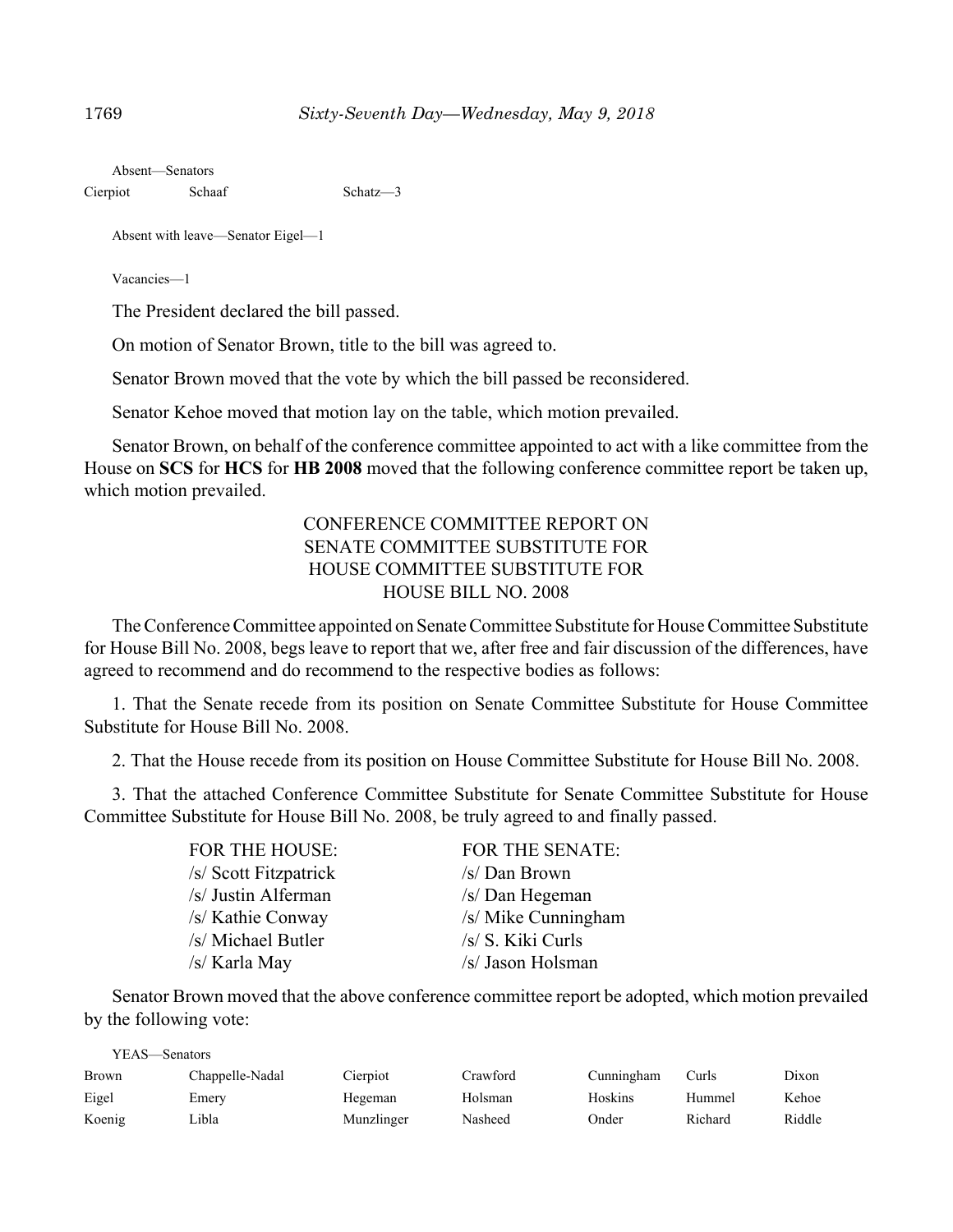| Rizzo<br>Walsh            | Romine<br>Wasson   | Rowden<br>Wieland-31 | Sater | Schupp | Sifton | Wallingford |
|---------------------------|--------------------|----------------------|-------|--------|--------|-------------|
|                           | NAYS—Senators—None |                      |       |        |        |             |
| Absent—Senators<br>Schaaf | Schatz-2           |                      |       |        |        |             |

Absent with leave—Senators—None

Vacancies—1

On motion of Senator Brown, **CCS** for **SCS** for **HCS** for **HB 2008**, entitled:

# CONFERENCE COMMITTEE SUBSTITUTE FOR SENATE COMMITTEE SUBSTITUTE FOR HOUSE COMMITTEE SUBSTITUTE FOR HOUSE BILL NO. 2008

An Act to appropriate money for the expenses, grants, refunds, and distributions of the Department of Public Safety and the several divisions and programs thereof to be expended only as provided in Article IV, Section 28 of the Constitution of Missouri, and to transfer money among certain funds for the period beginning July 1, 2018, and ending June 30, 2019.

Was read the 3rd time and passed by the following vote:

| YEAS—Senators |                 |            |          |            |         |             |
|---------------|-----------------|------------|----------|------------|---------|-------------|
| Brown         | Chappelle-Nadal | Cierpiot   | Crawford | Cunningham | Curls   | Dixon       |
| Eigel         | Emery           | Hegeman    | Holsman  | Hoskins    | Hummel  | Kehoe       |
| Koenig        | Libla           | Munzlinger | Nasheed  | Onder      | Richard | Riddle      |
| Rizzo         | Romine          | Rowden     | Sater    | Schupp     | Sifton  | Wallingford |
| Walsh         | Wasson          | Wieland-31 |          |            |         |             |

NAYS—Senators—None

```
Absent—Senators
Schaaf Schatz—2
```
Absent with leave—Senators—None

Vacancies—1

The President declared the bill passed.

On motion of Senator Brown, title to the bill was agreed to.

Senator Brown moved that the vote by which the bill passed be reconsidered.

Senator Kehoe moved that motion lay on the table, which motion prevailed.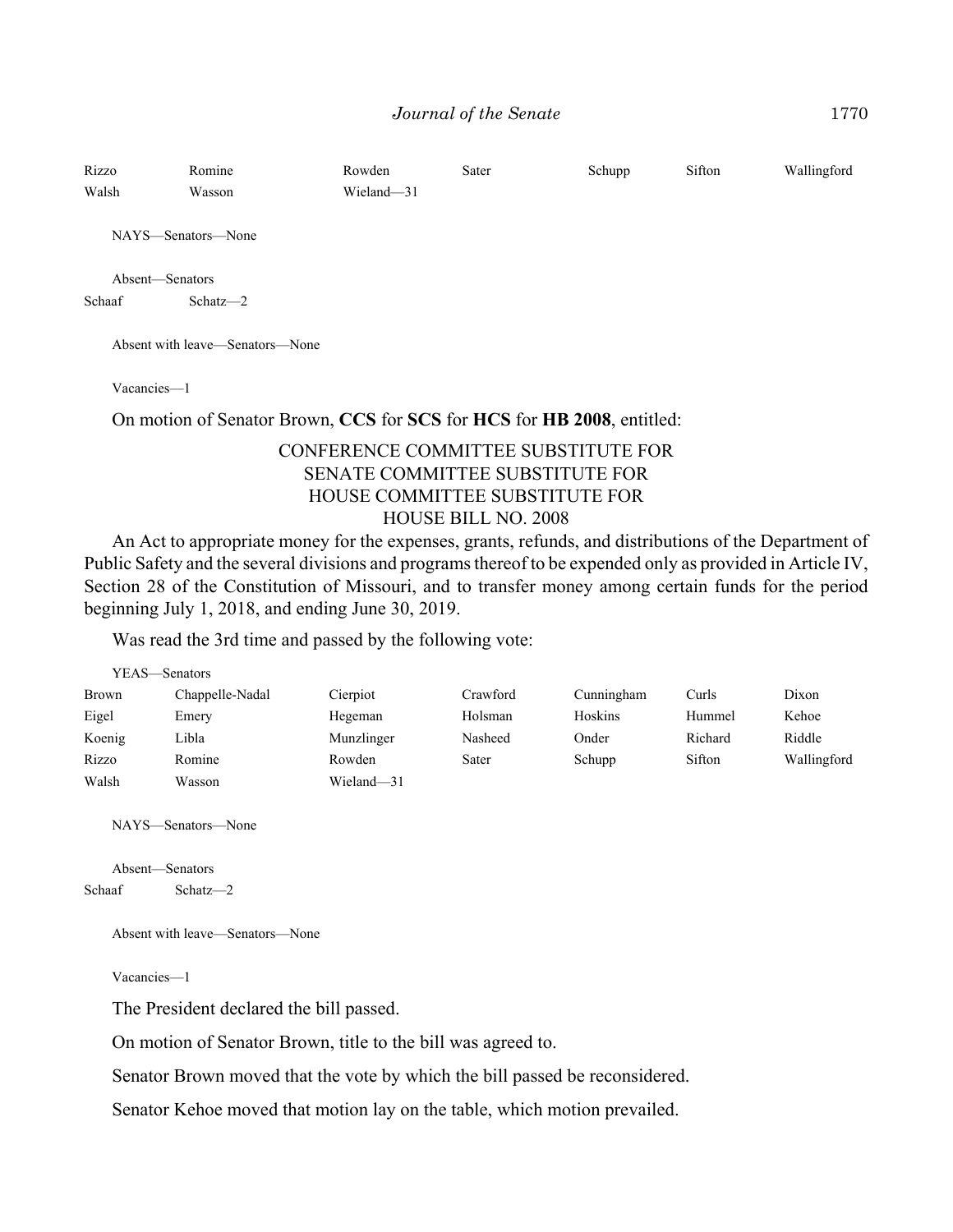Senator Brown, on behalf of the conference committee appointed to act with a like committee from the House on **SCS** for **HCS** for **HB 2009** moved that the following conference committee report be taken up, which motion prevailed.

# CONFERENCE COMMITTEE REPORT ON SENATE COMMITTEE SUBSTITUTE FOR HOUSE COMMITTEE SUBSTITUTE FOR HOUSE BILL NO. 2009

The Conference Committee appointed on Senate Committee Substitute for House Committee Substitute for House Bill No. 2009, begs leave to report that we, after free and fair discussion of the differences, have agreed to recommend and do recommend to the respective bodies as follows:

1. That the Senate recede from its position on Senate Committee Substitute for House Committee Substitute for House Bill No. 2009.

2. That the House recede from its position on House Committee Substitute for House Bill No. 2009.

3. That the attached Conference Committee Substitute for Senate Committee Substitute for House Committee Substitute for House Bill No. 2009, be truly agreed to and finally passed.

| <b>FOR THE HOUSE:</b> | <b>FOR THE SENATE:</b> |
|-----------------------|------------------------|
| /s/ Scott Fitzpatrick | /s/ Dan Brown          |
| /s/ Justin Alferman   | /s/ David Sater        |
| /s/ Kathie Conway     | /s/ Mike Cunningham    |
| /s/ Kip Kendrick      | /s/ S. Kiki Curls      |
| /s/ Karla May         | /s/ Jamilah Nasheed    |

Senator Brown moved that the above conference committee report be adopted, which motion prevailed by the following vote:

| YEAS—Senators |                 |          |          |            |             |        |
|---------------|-----------------|----------|----------|------------|-------------|--------|
| <b>Brown</b>  | Chappelle-Nadal | Cierpiot | Crawford | Cunningham | Curls       | Dixon  |
| Emery         | Hegeman         | Holsman  | Hoskins  | Hummel     | Kehoe       | Koenig |
| Libla         | Munzlinger      | Nasheed  | Onder    | Richard    | Riddle      | Rizzo  |
| Romine        | Rowden          | Sater    | Schupp   | Sifton     | Wallingford | Walsh  |
| Wasson        | Wieland-30      |          |          |            |             |        |

NAYS—Senator Eigel—1

Absent—Senators Schaaf Schatz—2

Absent with leave—Senators—None

Vacancies—1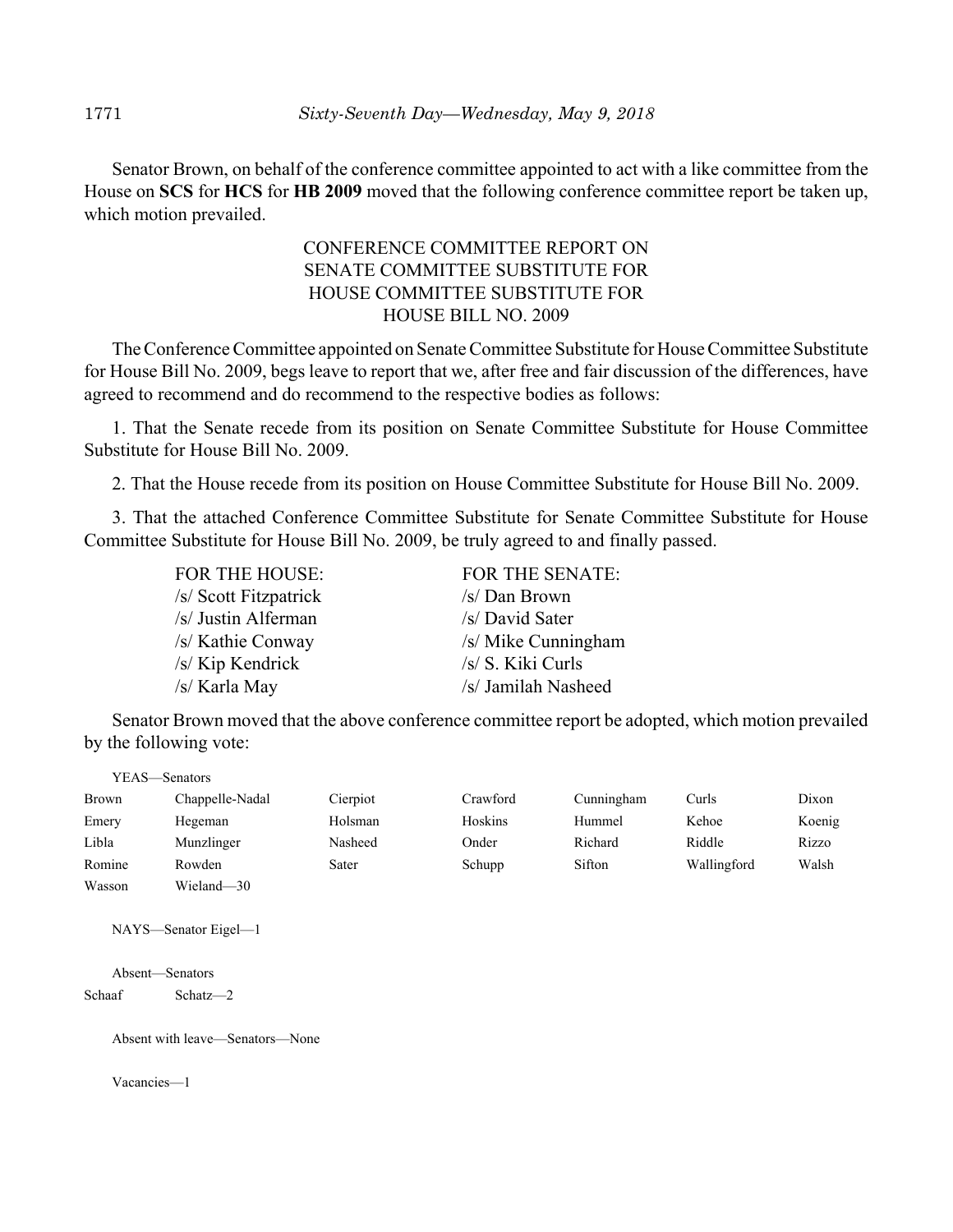## On motion of Senator Brown, **CCS** for **SCS** for **HCS** for **HB 2009**, entitled:

# CONFERENCE COMMITTEE SUBSTITUTE FOR SENATE COMMITTEE SUBSTITUTE FOR HOUSE COMMITTEE SUBSTITUTE FOR HOUSE BILL NO. 2009

An Act to appropriate money for the expenses, grants, refunds, and distributions of the Department of Corrections and the several divisions and programs thereof to be expended only as provided in Article IV, Section 28 of the Constitution of Missouri, for the period beginning July 1, 2018, and ending June 30, 2019.

Was read the 3rd time and passed by the following vote:

| YEAS—Senators |                 |          |          |            |             |        |
|---------------|-----------------|----------|----------|------------|-------------|--------|
| <b>Brown</b>  | Chappelle-Nadal | Cierpiot | Crawford | Cunningham | Curls       | Dixon  |
| Emery         | Hegeman         | Holsman  | Hoskins  | Hummel     | Kehoe       | Koenig |
| Libla         | Munzlinger      | Nasheed  | Onder    | Richard    | Riddle      | Rizzo  |
| Romine        | Rowden          | Sater    | Schupp   | Sifton     | Wallingford | Walsh  |
| Wasson-29     |                 |          |          |            |             |        |
| NAYS-Senators |                 |          |          |            |             |        |
| Eigel         | Wieland-2       |          |          |            |             |        |

Absent—Senators Schaaf Schatz—2

Absent with leave—Senators—None

Vacancies—1

The President declared the bill passed.

On motion of Senator Brown, title to the bill was agreed to.

Senator Brown moved that the vote by which the bill passed be reconsidered.

Senator Kehoe moved that motion lay on the table, which motion prevailed.

Senator Brown, on behalf of the conference committee appointed to act with a like committee from the House on **SS** for **SCS** for **HCS** for **HB 2010** moved that the following conference committee report be taken up, which motion prevailed.

# CONFERENCE COMMITTEE REPORT ON SENATE SUBSTITUTE FOR SENATE COMMITTEE SUBSTITUTE FOR HOUSE COMMITTEE SUBSTITUTE FOR HOUSE BILL NO. 2010

The Conference Committee appointed on Senate Substitute for Senate Committee Substitute for House Committee Substitute for House Bill No. 2010, begs leave to report that we, after free and fair discussion of the differences, have agreed to recommend and do recommend to the respective bodies as follows: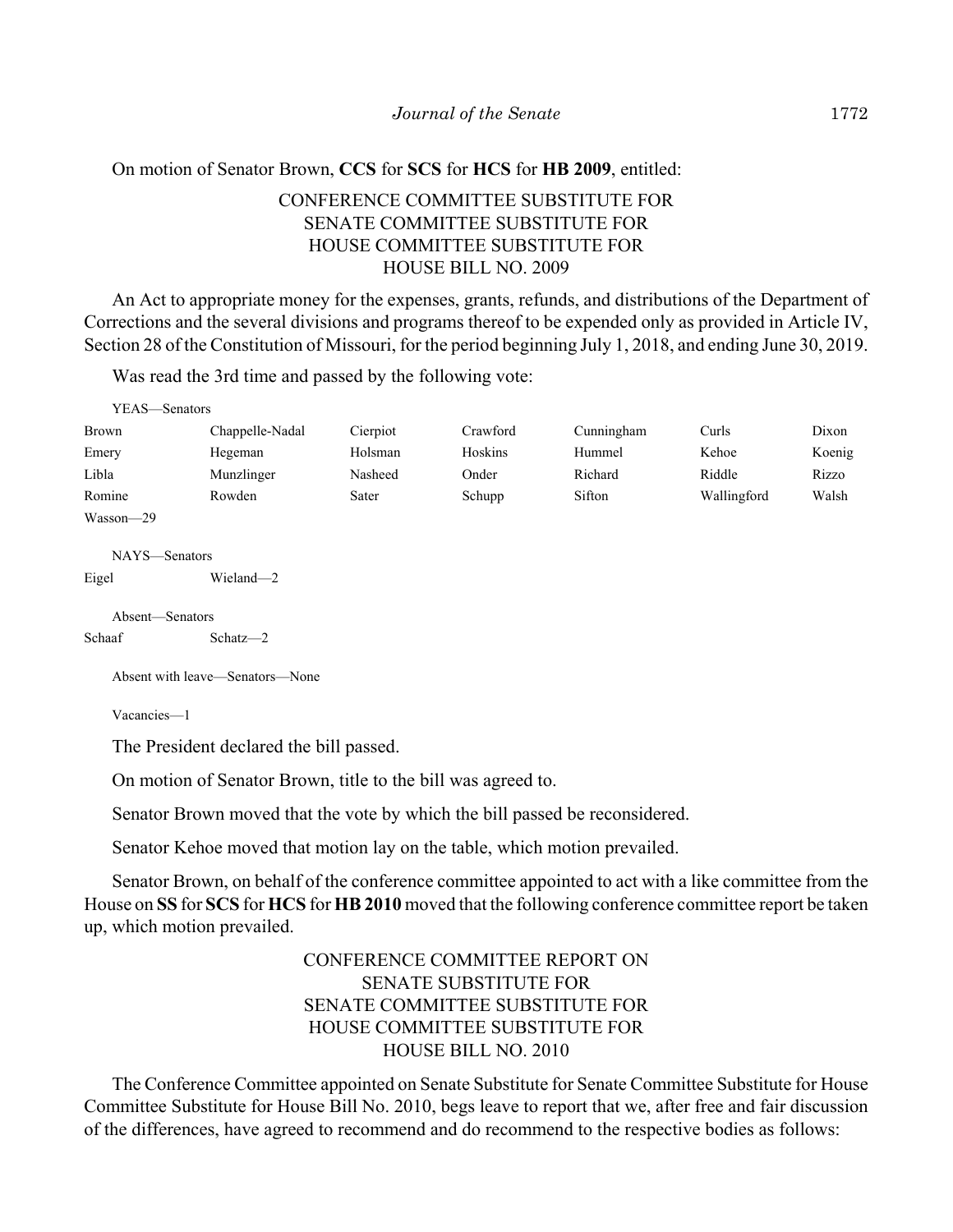1. That the Senate recede from its position on Senate Substitute for Senate Committee Substitute for House Committee Substitute for House Bill No. 2010.

2. That the House recede from its position on House Committee Substitute for House Bill No. 2010.

3. That the attached Conference Committee Substitute for Senate Substitute for Senate Committee Substitute for House Committee Substitute for House Bill No. 2010, be truly agreed to and finally passed.

| <b>FOR THE HOUSE:</b> | <b>FOR THE SENATE:</b> |
|-----------------------|------------------------|
| /s/ Scott Fitzpatrick | /s/ Dan Brown          |
| /s/ Justin Alferman   | /s/ Dan Hegeman        |
| /s/ David Wood        | /s/ David Sater        |
| Deb Lavender          | /s/ S. Kiki Curls      |
| Crystal Quade         | /s/ Jamilah Nasheed    |

Senator Brown moved that the above conference committee report be adopted, which motion prevailed by the following vote:

| YEAS-Senators   |               |             |        |        |        |            |
|-----------------|---------------|-------------|--------|--------|--------|------------|
| <b>Brown</b>    | Crawford      | Cunningham  | Curls  | Dixon  | Eigel  | Emery      |
| Hegeman         | Hoskins       | Hummel      | Kehoe  | Koenig | Libla  | Munzlinger |
| Onder           | Richard       | Riddle      | Rizzo  | Romine | Rowden | Sater      |
| Wallingford     | $Wasson - 23$ |             |        |        |        |            |
| NAYS—Senators   |               |             |        |        |        |            |
| Chappelle-Nadal | Holsman       | Nasheed     | Schupp | Sifton | Walsh  | Wieland-7  |
| Absent—Senators |               |             |        |        |        |            |
| Cierpiot        | Schaaf        | Schatz $-3$ |        |        |        |            |
|                 |               |             |        |        |        |            |

Absent with leave—Senators—None

Vacancies—1

On motion of Senator Brown, **CCS** for **SS** for **SCS** for **HCS** for **HB 2010**, entitled:

## CONFERENCE COMMITTEE SUBSTITUTE FOR SENATE SUBSTITUTE FOR SENATE COMMITTEE SUBSTITUTE FOR HOUSE COMMITTEE SUBSTITUTE FOR HOUSE BILL NO. 2010

An Act to appropriate money for the expenses, grants, refunds, and distributions of the Department of Mental Health, the Department of Health and Senior Services, and the several divisions and programs thereof, and the Missouri Health Facilities Review Committee to be expended only as provided in Article IV, Section 28 of the Constitution of Missouri, and to transfer money among certain funds for the period beginning July 1, 2018, and ending June 30, 2019.

Was read the 3rd time and passed by the following vote: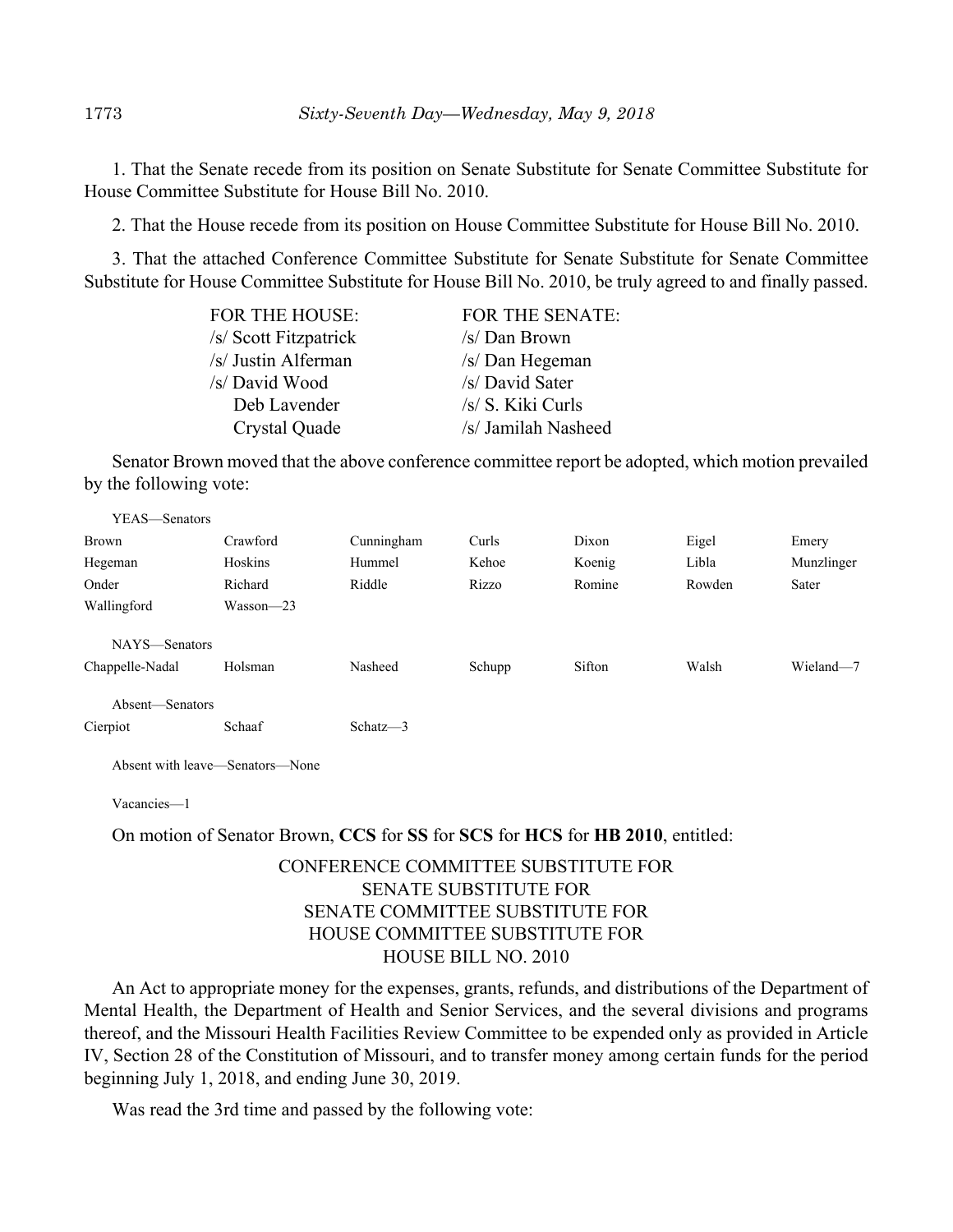| YEAS—Senators   |               |          |            |        |        |            |
|-----------------|---------------|----------|------------|--------|--------|------------|
| <b>Brown</b>    | Cierpiot      | Crawford | Cunningham | Curls  | Dixon  | Eigel      |
| Emery           | Hegeman       | Hoskins  | Kehoe      | Koenig | Libla  | Munzlinger |
| Onder           | Richard       | Riddle   | Rizzo      | Romine | Rowden | Sater      |
| Wallingford     | $Wasson - 23$ |          |            |        |        |            |
|                 |               |          |            |        |        |            |
| NAYS-Senators   |               |          |            |        |        |            |
| Chappelle-Nadal | Holsman       | Hummel   | Nasheed    | Schupp | Sifton | Walsh      |
| Wieland-8       |               |          |            |        |        |            |
|                 |               |          |            |        |        |            |
| Absent-Senators |               |          |            |        |        |            |
| Schaaf          | Schatz-2      |          |            |        |        |            |

Absent with leave—Senators—None

Vacancies—1

The President declared the bill passed.

On motion of Senator Brown, title to the bill was agreed to.

Senator Brown moved that the vote by which the bill passed be reconsidered.

Senator Kehoe moved that motion lay on the table, which motion prevailed.

Senator Brown, on behalf of the conference committee appointed to act with a like committee from the House on **SCS** for **HCS** for **HB 2011** moved that the following conference committee report be taken up, which motion prevailed.

## CONFERENCE COMMITTEE REPORT ON SENATE COMMITTEE SUBSTITUTE FOR HOUSE COMMITTEE SUBSTITUTE FOR HOUSE BILL NO. 2011

The Conference Committee appointed on Senate Committee Substitute for House Committee Substitute for House Bill No. 2011, begs leave to report that we, after free and fair discussion of the differences, have agreed to recommend and do recommend to the respective bodies as follows:

1. That the Senate recede from its position on Senate Committee Substitute for House Committee Substitute for House Bill No. 2011.

2. That the House recede from its position on House Committee Substitute for House Bill No. 2011.

3. That the attached Conference Committee Substitute for Senate Committee Substitute for House Committee Substitute for House Bill No. 2011, be truly agreed to and finally passed.

> FOR THE HOUSE: FOR THE SENATE: /s/ Scott Fitzpatrick /s/ Dan Brown /s/ Justin Alferman /s/ Dan Hegeman /s/ David Wood /s/ David Sater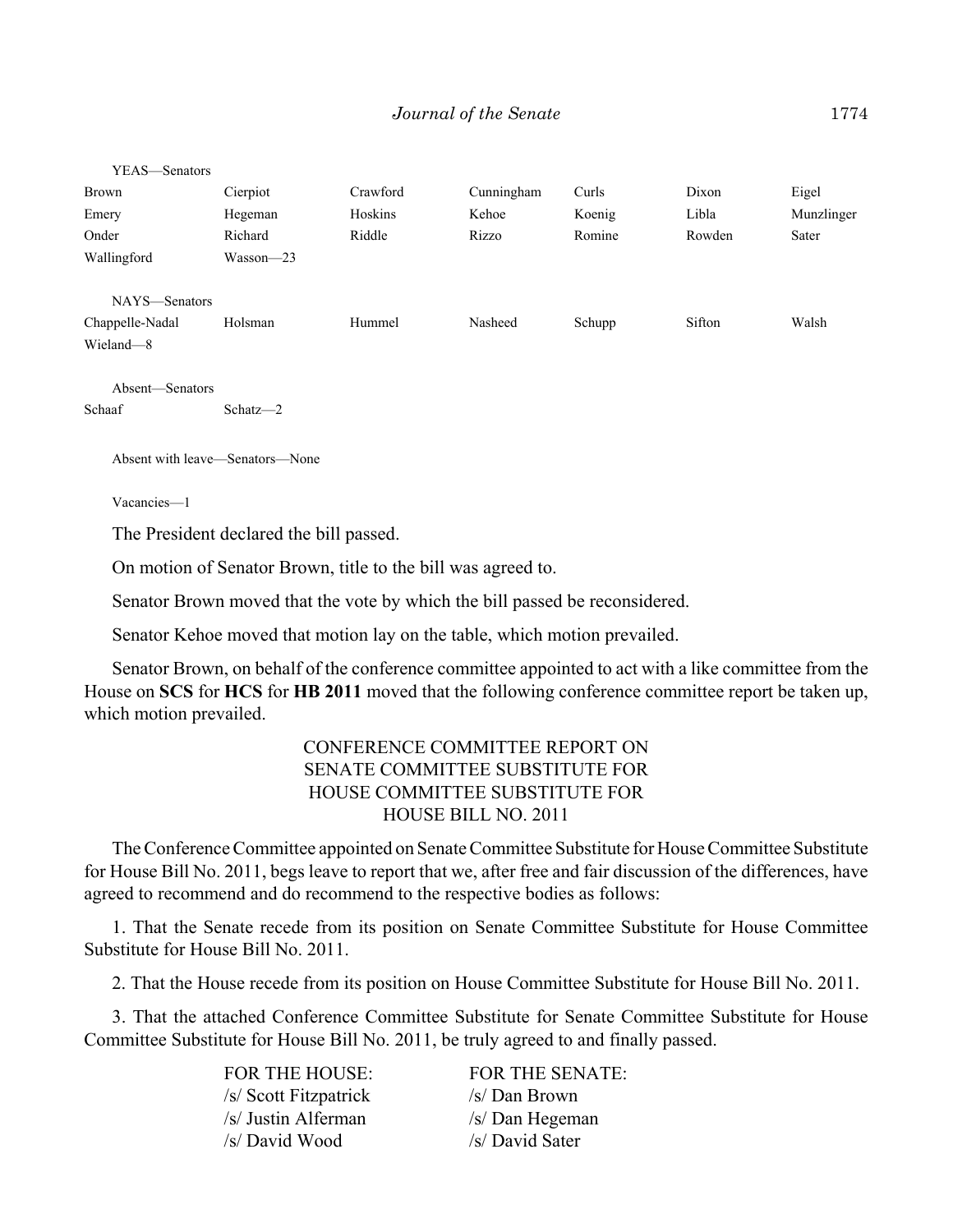| /s/ Deb Lavender  | /s/ S. Kiki Curls |
|-------------------|-------------------|
| /s/ Crystal Quade | Jamilah Nasheed   |

Senator Brown moved that the above conference committee report be adopted, which motion prevailed by the following vote:

| YEAS-Senators   |            |          |            |         |            |             |
|-----------------|------------|----------|------------|---------|------------|-------------|
| <b>Brown</b>    | Cierpiot   | Crawford | Cunningham | Curls   | Dixon      | Emery       |
| Hegeman         | Hoskins    | Kehoe    | Koenig     | Libla   | Munzlinger | Onder       |
| Richard         | Riddle     | Rizzo    | Romine     | Rowden  | Sater      | Wallingford |
| Wasson          | Wieland-23 |          |            |         |            |             |
|                 |            |          |            |         |            |             |
| NAYS-Senators   |            |          |            |         |            |             |
| Chappelle-Nadal | Eigel      | Holsman  | Hummel     | Nasheed | Schupp     | Sifton      |
| Walsh—8         |            |          |            |         |            |             |
|                 |            |          |            |         |            |             |

Absent—Senators Schaaf Schatz—2

Absent with leave—Senators—None

Vacancies—1

On motion of Senator Brown, **CCS** for **SCS** for **HCS** for **HB 2011**, entitled:

## CONFERENCE COMMITTEE SUBSTITUTE FOR SENATE COMMITTEE SUBSTITUTE FOR HOUSE COMMITTEE SUBSTITUTE FOR HOUSE BILL NO. 2011

An Act to appropriate money for the expenses, grants, and distributions of the Department of Social Services and the several divisions and programs thereof to be expended only as provided in Article IV, Section 28 of the Constitution of Missouri, and to transfer money among certain funds for the period beginning July 1, 2018, and ending June 30, 2019.

Was read the 3rd time and passed by the following vote:

| YEAS—Senators   |               |          |            |        |        |            |
|-----------------|---------------|----------|------------|--------|--------|------------|
| <b>Brown</b>    | Cierpiot      | Crawford | Cunningham | Curls  | Dixon  | Emery      |
| Hegeman         | Hoskins       | Hummel   | Kehoe      | Koenig | Libla  | Munzlinger |
| Onder           | Richard       | Riddle   | Rizzo      | Romine | Rowden | Sater      |
| Wallingford     | $Wasson - 23$ |          |            |        |        |            |
| NAYS—Senators   |               |          |            |        |        |            |
| Chappelle-Nadal | Eigel         | Holsman  | Nasheed    | Schupp | Sifton | Walsh      |
| Wieland-8       |               |          |            |        |        |            |

Absent—Senators Schaaf Schatz—2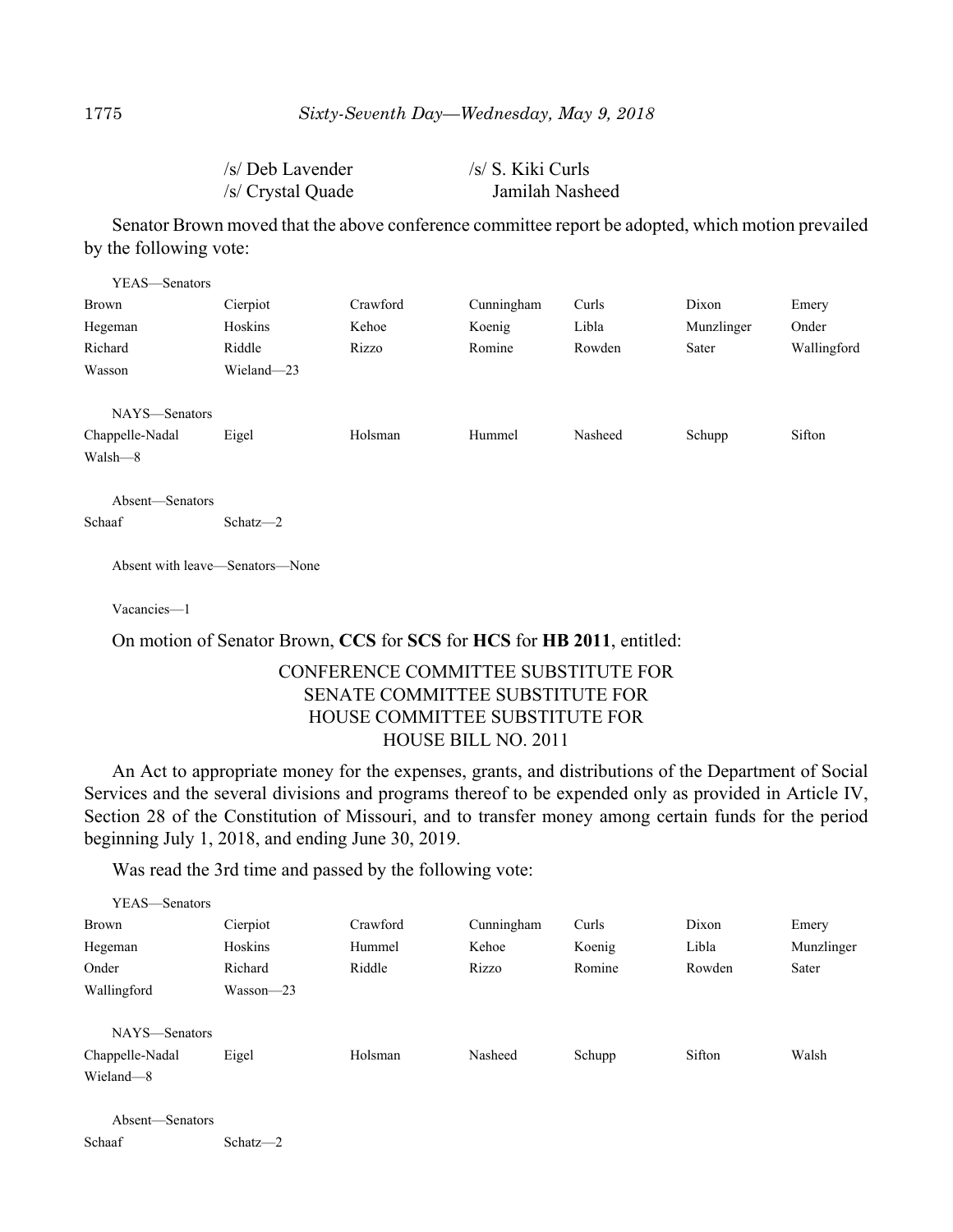Absent with leave—Senators—None

Vacancies—1

The President declared the bill passed.

On motion of Senator Brown, title to the bill was agreed to.

Senator Brown moved that the vote by which the bill passed be reconsidered.

Senator Kehoe moved that motion lay on the table, which motion prevailed.

Senator Brown, on behalf of the conference committee appointed to act with a like committee from the House on **SCS** for **HCS** for **HB 2012** moved that the following conference committee report be taken up, which motion prevailed.

# CONFERENCE COMMITTEE REPORT ON SENATE COMMITTEE SUBSTITUTE FOR HOUSE COMMITTEE SUBSTITUTE FOR HOUSE BILL NO. 2012

The Conference Committee appointed on Senate Committee Substitute for House Committee Substitute for House Bill No. 2012, begs leave to report that we, after free and fair discussion of the differences, have agreed to recommend and do recommend to the respective bodies as follows:

1. That the Senate recede from its position on Senate Committee Substitute for House Committee Substitute for House Bill No. 2012.

2. That the House recede from its position on House Committee Substitute for House Bill No. 2012.

3. That the attached Conference Committee Substitute for Senate Committee Substitute for House Committee Substitute for House Bill No. 2012, be truly agreed to and finally passed.

| FOR THE HOUSE:        | <b>FOR THE SENATE:</b> |
|-----------------------|------------------------|
| /s/ Scott Fitzpatrick | /s/ Dan Brown          |
| /s/ Justin Alferman   | /s/ Dan Hegeman        |
| /s/ Kurt M. Bahr      | /s/ David Sater        |
| /s/ Deb Lavender      | /s/ S. Kiki Curls      |
| /s/ Peter Merideth    | /s/ Jamilah Nasheed    |

Senator Brown moved that the above conference committee report be adopted, which motion prevailed by the following vote:

| YEAS—Senators |          |          |            |        |        |            |
|---------------|----------|----------|------------|--------|--------|------------|
| <b>Brown</b>  | Cierpiot | Crawford | Cunningham | Curls  | Dixon  | Emery      |
| Hegeman       | Hoskins  | Hummel   | Kehoe      | Koenig | Libla  | Munzlinger |
| Onder         | Richard  | Riddle   | Rizzo      | Romine | Rowden | Sater      |
| Wallingford   | Walsh    | Wasson   | Wieland-25 |        |        |            |
|               |          |          |            |        |        |            |
| NAYS-Senators |          |          |            |        |        |            |
| Eigel         | Nasheed  | Schupp   | $Sifton-4$ |        |        |            |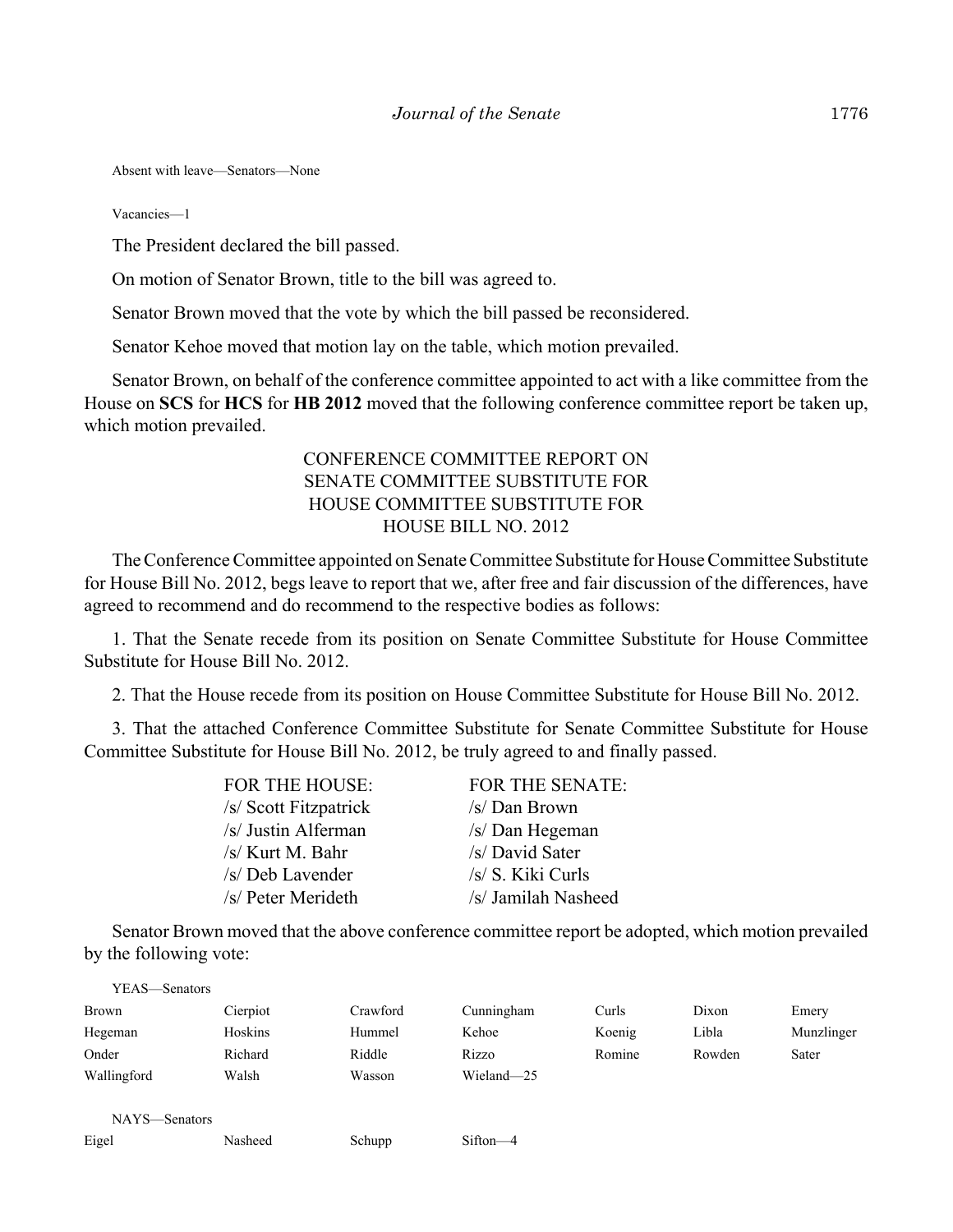Absent—Senators

Chappelle-Nadal Holsman Schaaf Schatz—4

Absent with leave—Senators—None

Vacancies—1

On motion of Senator Brown, **CCS** for **SCS** for **HCS** for **HB 2012**, entitled:

## CONFERENCE COMMITTEE SUBSTITUTE FOR SENATE COMMITTEE SUBSTITUTE FOR HOUSE COMMITTEE SUBSTITUTE FOR HOUSE BILL NO. 2012

An Act to appropriate money for expenses, grants, refunds, and distributions of the Chief Executive's Office and Mansion, Lieutenant Governor, Secretary of State, State Auditor, State Treasurer, Attorney General, Missouri Prosecuting Attorneys and Circuit Attorneys Retirement Systems, and the Judiciary and the Office of the State Public Defender, and the several divisions and programs thereof, and for the payment of salaries and mileage of members of the State Senate and the House of Representatives and contingent expenses of the General Assembly, including salaries and expenses of elective and appointive officers and necessary capital improvements expenditures; for salaries and expenses of members and employees and other necessary operating expenses of the Committee on Legislative Research, various joint committees, for the expenses of the interim committees established by the General Assembly, and to transfer money among certain funds, to be expended only as provided in Article IV, Section 28 of the Constitution of Missouri, for the period beginning July 1, 2018, and ending June 30, 2019.

Was read the 3rd time and passed by the following vote:

| YEAS—Senators   |                                             |          |            |            |        |        |
|-----------------|---------------------------------------------|----------|------------|------------|--------|--------|
| <b>Brown</b>    | Cierpiot                                    | Crawford | Cunningham | Curls      | Dixon  | Emery  |
| Hegeman         | Holsman                                     | Hoskins  | Hummel     | Kehoe      | Koenig | Libla  |
| Munzlinger      | Onder                                       | Richard  | Riddle     | Rizzo      | Romine | Rowden |
| Sater           | Wallingford                                 | Walsh    | Wasson     | Wieland-26 |        |        |
| NAYS-Senators   |                                             |          |            |            |        |        |
| Eigel           | Nasheed                                     | Schupp   | Sifton-4   |            |        |        |
| Absent-Senators |                                             |          |            |            |        |        |
| Schaaf          | Schatz-2                                    |          |            |            |        |        |
|                 | Absent with leave—Senator Chappelle-Nadal—1 |          |            |            |        |        |
| Vacancies-1     |                                             |          |            |            |        |        |
|                 | The President declared the bill passed.     |          |            |            |        |        |

On motion of Senator Brown, title to the bill was agreed to.

Senator Brown moved that the vote by which the bill passed be reconsidered.

Senator Kehoe moved that motion lay on the table, which motion prevailed.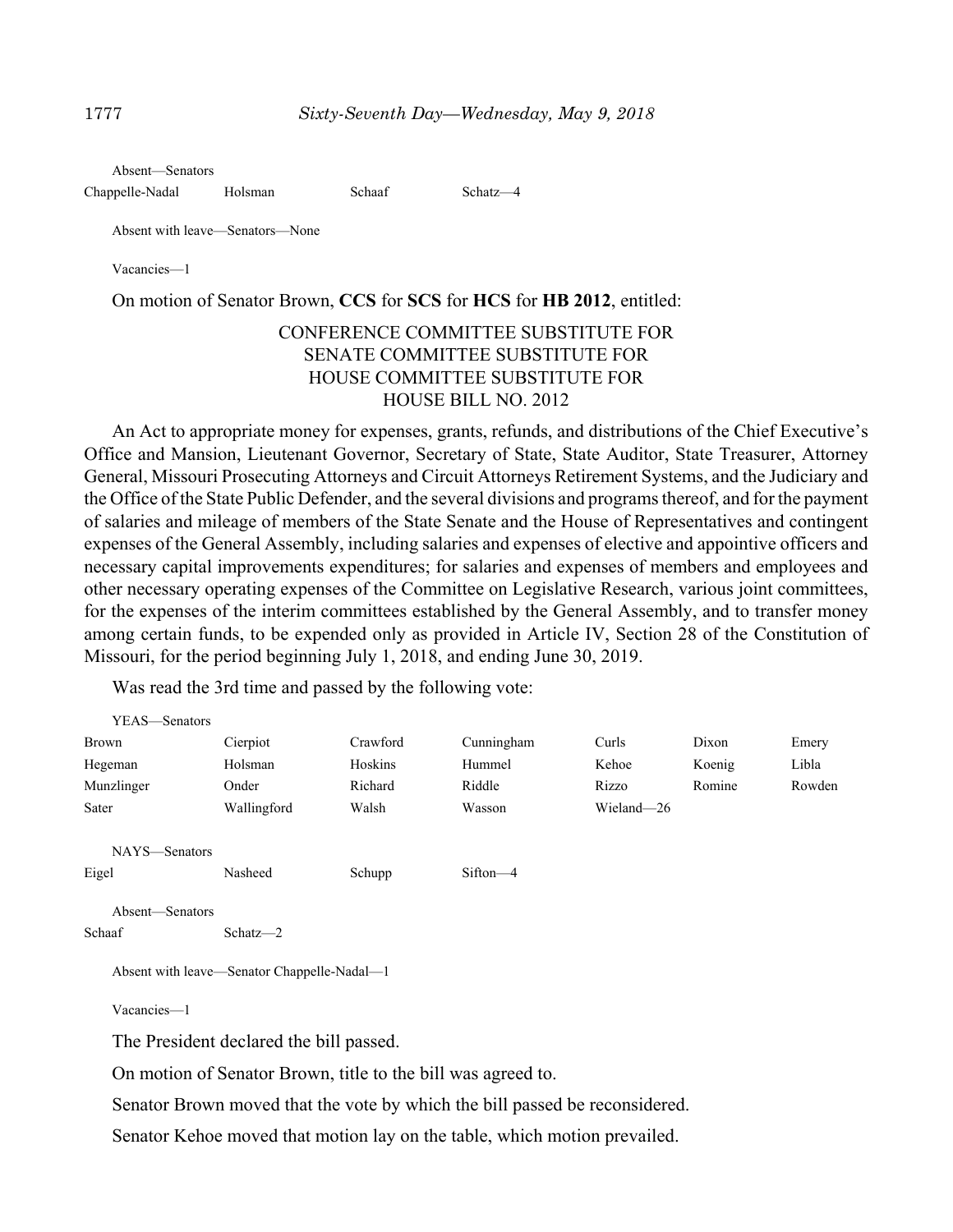## **HOUSE BILLS ON THIRD READING**

#### **HCS** for **HB 2017**, entitled:

An Act to appropriate money for capital improvement and other purposes for the several departments of state government and the divisions and programs thereof to be expended only as provided in Article IV, Section 28 of the Constitution of Missouri, from the funds herein designated for the period beginning July 1, 2018, and ending June 30, 2019.

Was called from the Informal Calendar and taken up by Senator Brown.

On motion of Senator Brown, **HCS** for **HB 2017** was read the 3rd time and passed by the following vote:

| YEAS—Senators      |            |          |            |         |             |        |
|--------------------|------------|----------|------------|---------|-------------|--------|
| <b>Brown</b>       | Cierpiot   | Crawford | Cunningham | Curls   | Dixon       | Eigel  |
| Emery              | Hegeman    | Holsman  | Hoskins    | Hummel  | Kehoe       | Koenig |
| Libla              | Munzlinger | Nasheed  | Onder      | Richard | Riddle      | Rizzo  |
| Romine             | Rowden     | Sater    | Schupp     | Sifton  | Wallingford | Walsh  |
| Wasson             | Wieland-30 |          |            |         |             |        |
|                    |            |          |            |         |             |        |
| NAYS—Senators—None |            |          |            |         |             |        |

```
Absent—Senators
Schaaf Schatz—2
```
Absent with leave—Senator Chappelle-Nadal—1

Vacancies—1

The President declared the bill passed.

On motion of Senator Brown, title to the bill was agreed to.

Senator Brown moved that the vote by which the bill passed be reconsidered.

Senator Kehoe moved that motion lay on the table, which motion prevailed.

**HCS** for **HB 2018**, entitled:

An Act to appropriate money for purposes for the several departments and offices of state government; for the purchase of equipment; for planning, expenses, and for capital improvement projects involving the maintenance, repair, replacement, and improvement of state buildings and facilities, including installation, modification, and renovation of facility components, equipment or systems; for refunds, distributions, planning, expenses, and land improvements; and to transfer money among certain funds, from the funds designated for the fiscal period beginning July 1, 2018, and ending June 30, 2019.

Was called from the Informal Calendar and taken up by Senator Brown.

On motion of Senator Brown, **HCS** for **HB 2018** was read the 3rd time and passed by the following vote: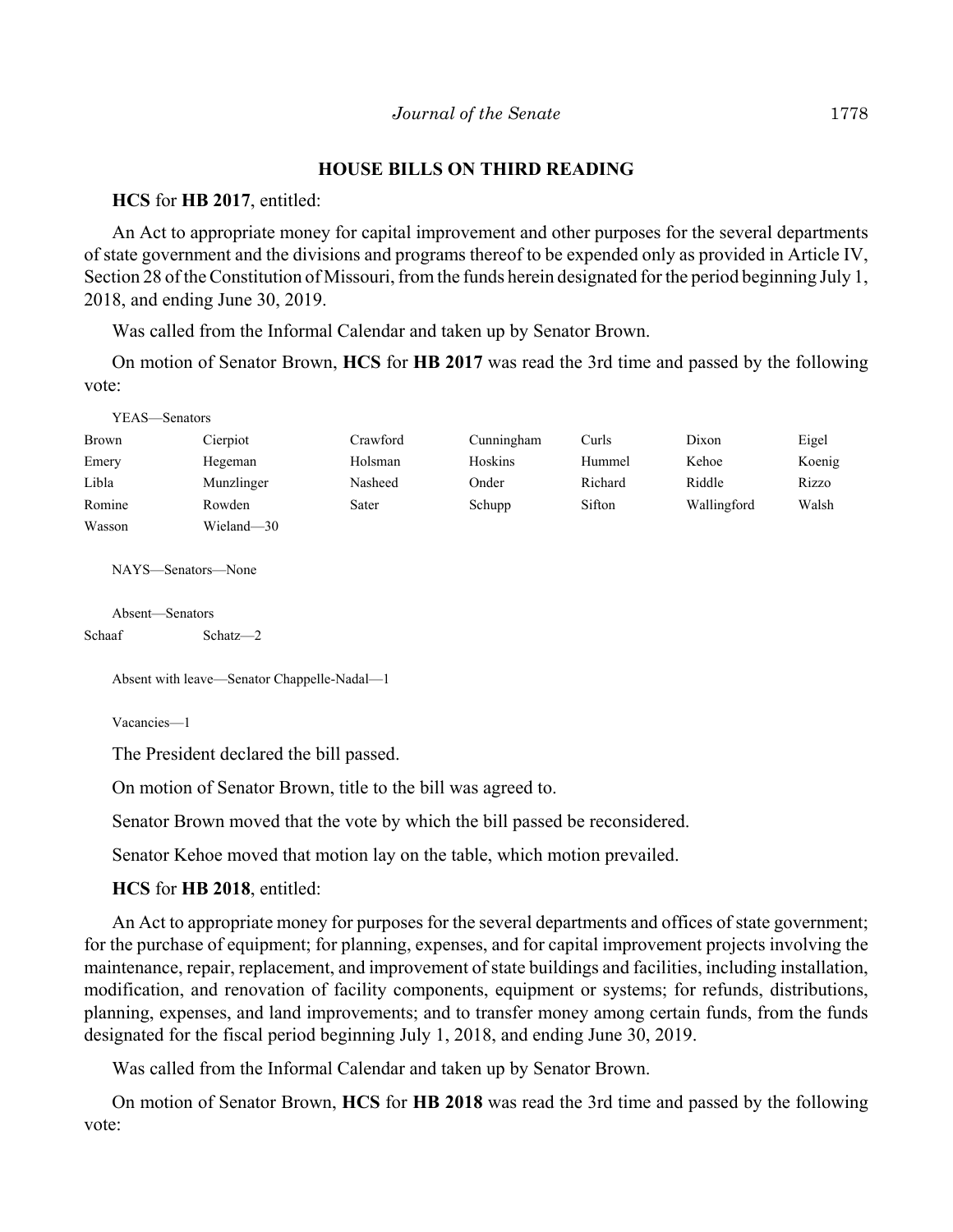| YEAS—Senators |            |          |            |         |             |        |
|---------------|------------|----------|------------|---------|-------------|--------|
| Brown         | Cierpiot   | Crawford | Cunningham | Curls   | Dixon       | Eigel  |
| Emery         | Hegeman    | Holsman  | Hoskins    | Hummel  | Kehoe       | Koenig |
| Libla         | Munzlinger | Nasheed  | Onder      | Richard | Riddle      | Rizzo  |
| Romine        | Rowden     | Sater    | Schupp     | Sifton  | Wallingford | Walsh  |
| Wasson        | Wieland-30 |          |            |         |             |        |

NAYS—Senators—None

Absent—Senators Schaaf Schatz—2

Absent with leave—Senator Chappelle-Nadal—1

Vacancies—1

The President declared the bill passed.

On motion of Senator Brown, title to the bill was agreed to.

Senator Brown moved that the vote by which the bill passed be reconsidered.

Senator Kehoe moved that motion lay on the table, which motion prevailed.

**HB 1250**, with **SCS**, was placed on the Informal Calendar.

**HCS** for **HB 2129**, entitled:

An Act to amend chapter 170, RSMo, by adding thereto one new section relating to public awareness of organ donation.

Was taken up by Senator Romine.

Senator Romine offered **SS** for **HCS** for **HB 2129**, entitled:

# SENATE SUBSTITUTE FOR HOUSE COMMITTEE SUBSTITUTE FOR HOUSE BILL NO. 2129

An Act to amend chapter 170, RSMo, by adding thereto one new section relating to public awareness of organ donation.

Senator Romine moved that **SS** for **HCS** for **HB 2129** be adopted.

At the request of Senator Romine, **HCS** for **HB 2129**, with **SS** (pending), was placed on the Informal Calendar.

#### **PRIVILEGED MOTIONS**

Senator Eigel, on behalf of the conference committee appointed to act with a like committee from the House on **SS** for **HB 1858** moved that the following conference committee report be taken up, which motion prevailed.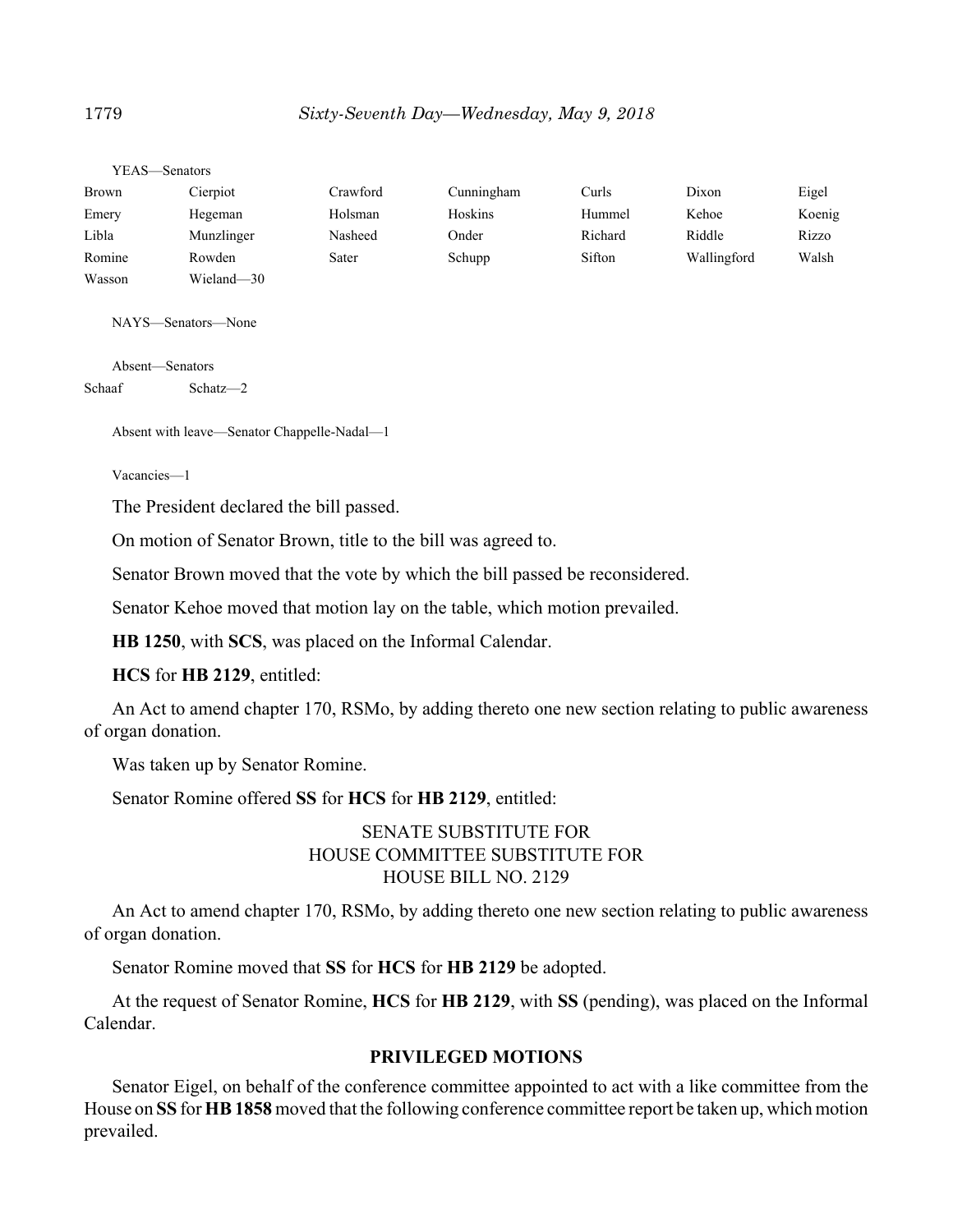## CONFERENCE COMMITTEE REPORT ON SENATE SUBSTITUTE FOR HOUSE BILL NO. 1858

The Conference Committee appointed on Senate Substitute for House Bill No. 1858 begs leave to report that we, after free and fair discussion of the differences, have agreed to recommend and do recommend to the respective bodies as follows:

1. That the Senate recede from its position on Senate Substitute for House Bill No. 1858;

2. That the House recede from its position on House Bill No. 1858;

3. That the attached Conference Committee Substitute for Senate Substitute for House Bill No. 1858 be Third Read and Finally Passed.

| FOR THE HOUSE:          | <b>FOR THE SENATE:</b> |
|-------------------------|------------------------|
| /s/ Phil Christofanelli | $/s/$ Bill Eigel       |
| /s/ Paul Curtman        | /s/ Andrew Koenig      |
| /s/ Cody Smith          | /s/ Wayne Wallingford  |
| /s/ Jon Carpenter       | /s/ Jamilah Nasheed    |
| /s/ Judy Morgan         | /s/ John Rizzo         |

Senator Eigel moved that the above conference committee report be adopted, which motion prevailed by the following vote:

| YEAS—Senators   |                    |          |            |             |        |            |  |
|-----------------|--------------------|----------|------------|-------------|--------|------------|--|
| <b>Brown</b>    | Cierpiot           | Crawford | Cunningham | Curls       | Dixon  | Eigel      |  |
| Emery           | Hegeman            | Holsman  | Hoskins    | Hummel      | Kehoe  | Koenig     |  |
| Libla           | Munzlinger         | Nasheed  | Onder      | Richard     | Riddle | Rizzo      |  |
| Romine          | Rowden             | Schupp   | Sifton     | Wallingford | Walsh  | Wieland-28 |  |
|                 | NAYS—Senators—None |          |            |             |        |            |  |
| Absent—Senators |                    |          |            |             |        |            |  |
| Sater           | Schaaf             | Schatz   | Wasson-4   |             |        |            |  |

Absent with leave—Senator Chappelle-Nadal—1

Vacancies—1

On motion of Senator Eigel, **CCS** for **SS** for **HB 1858**, entitled:

# CONFERENCE COMMITTEE SUBSTITUTE FOR SENATE SUBSTITUTE FOR HOUSE BILL NO. 1858

An Act to repeal sections 32.069 and 143.811, RSMo, and to enact in lieu thereof three new sections relating to the department of revenue, with a delayed effective date for a certain section.

Was read the 3rd time and passed by the following vote: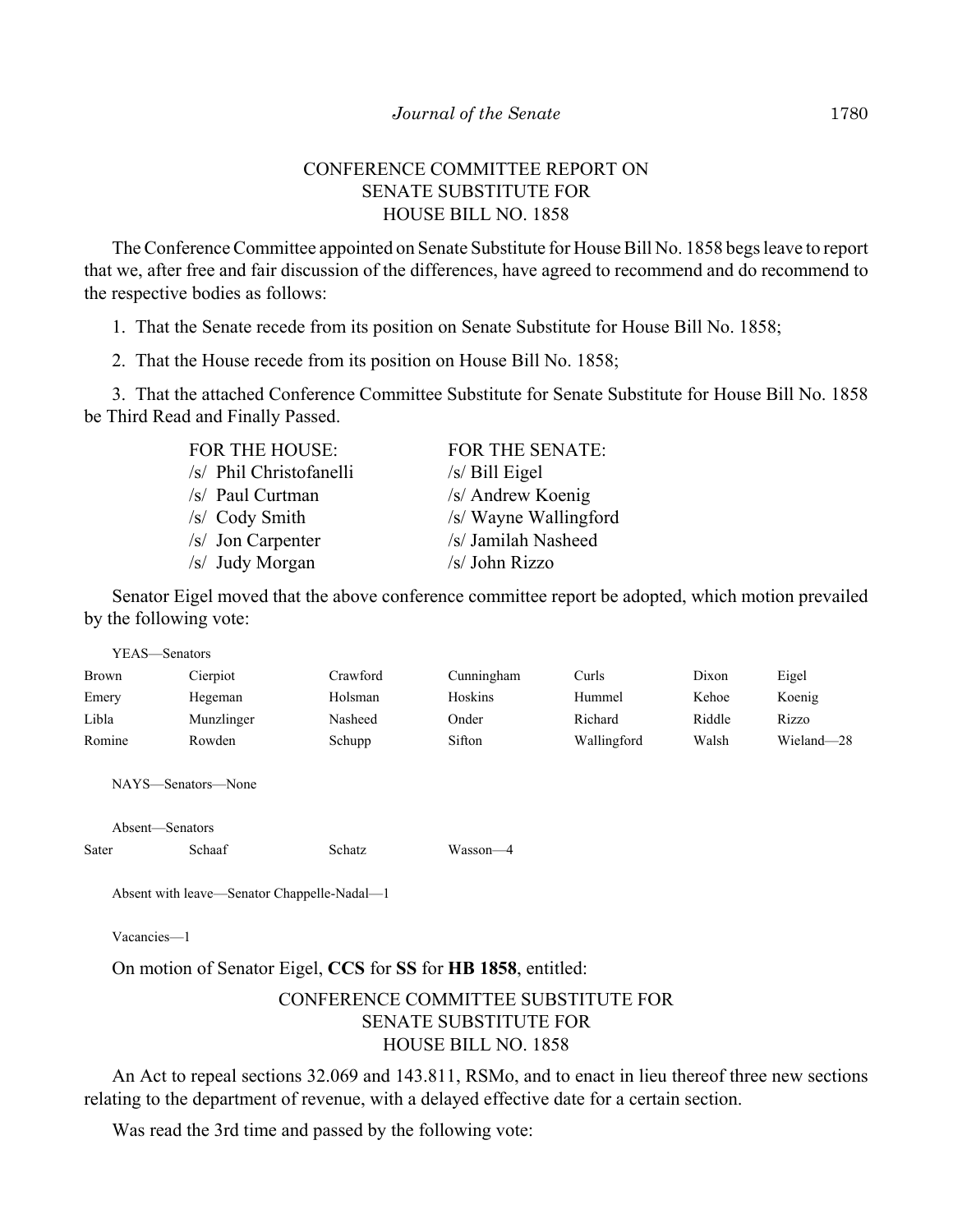| I LAS—SCHALOIS                              |            |          |            |             |        |            |  |
|---------------------------------------------|------------|----------|------------|-------------|--------|------------|--|
| Brown                                       | Cierpiot   | Crawford | Cunningham | Curls       | Dixon  | Eigel      |  |
| Emery                                       | Hegeman    | Holsman  | Hoskins    | Hummel      | Kehoe  | Koenig     |  |
| Libla                                       | Munzlinger | Nasheed  | Onder      | Richard     | Riddle | Rizzo      |  |
| Romine                                      | Rowden     | Schupp   | Sifton     | Wallingford | Walsh  | Wieland-28 |  |
| NAYS—Senators—None<br>Absent—Senators       |            |          |            |             |        |            |  |
| Sater                                       | Schaaf     | Schatz   | Wasson-4   |             |        |            |  |
| Absent with leave—Senator Chappelle-Nadal—1 |            |          |            |             |        |            |  |

Vacancies—1

YEAS—Senators

The President declared the bill passed.

On motion of Senator Eigel, title to the bill was agreed to.

Senator Eigel moved that the vote by which the bill passed be reconsidered.

Senator Kehoe moved that motion lay on the table, which motion prevailed.

Senator Romine, on behalf of the conference committee appointed to act with a like committee from the House on **SS** for **SCS** for **HB 1291**, as amended, moved that the following conference committee report be taken up, which motion prevailed.

# CONFERENCE COMMITTEE REPORT ON SENATE SUBSTITUTE FOR SENATE COMMITTEE SUBSTITUTE FOR HOUSE BILL NO. 1291

The Conference Committee appointed on Senate Substitute for Senate Committee Substitute for House Bill No. 1291, with Senate Substitute No. 1 for Senate Amendment No. 2, and Senate Amendment No. 3, begs leave to report that we, after free and fair discussion of the differences, have agreed to recommend and do recommend to the respective bodies as follows:

1. That the Senate recede from its position on Senate Substitute for Senate Committee Substitute for House Bill No. 1291, as amended;

2. That the House recede from its position on House No. 1291;

3. That the attached Conference Committee Substitute for Senate Substitute for Senate Committee Substitute for House Bill No. 1291, be Third Read and Finally Passed.

| FOR THE HOUSE:           | FOR THE SENATE:     |
|--------------------------|---------------------|
| /s/ Mike Henderson       | /s/ Gary Romine     |
| /s/ Cheri Toalson Reisch | /s/ Dan Hegeman     |
| /s/ Nate Walker          | /s/ Bob Onder       |
| /s/ Joe Adams            | <b>Scott Sifton</b> |
| <b>Ingrid Burnett</b>    | /s/ Gina Walsh      |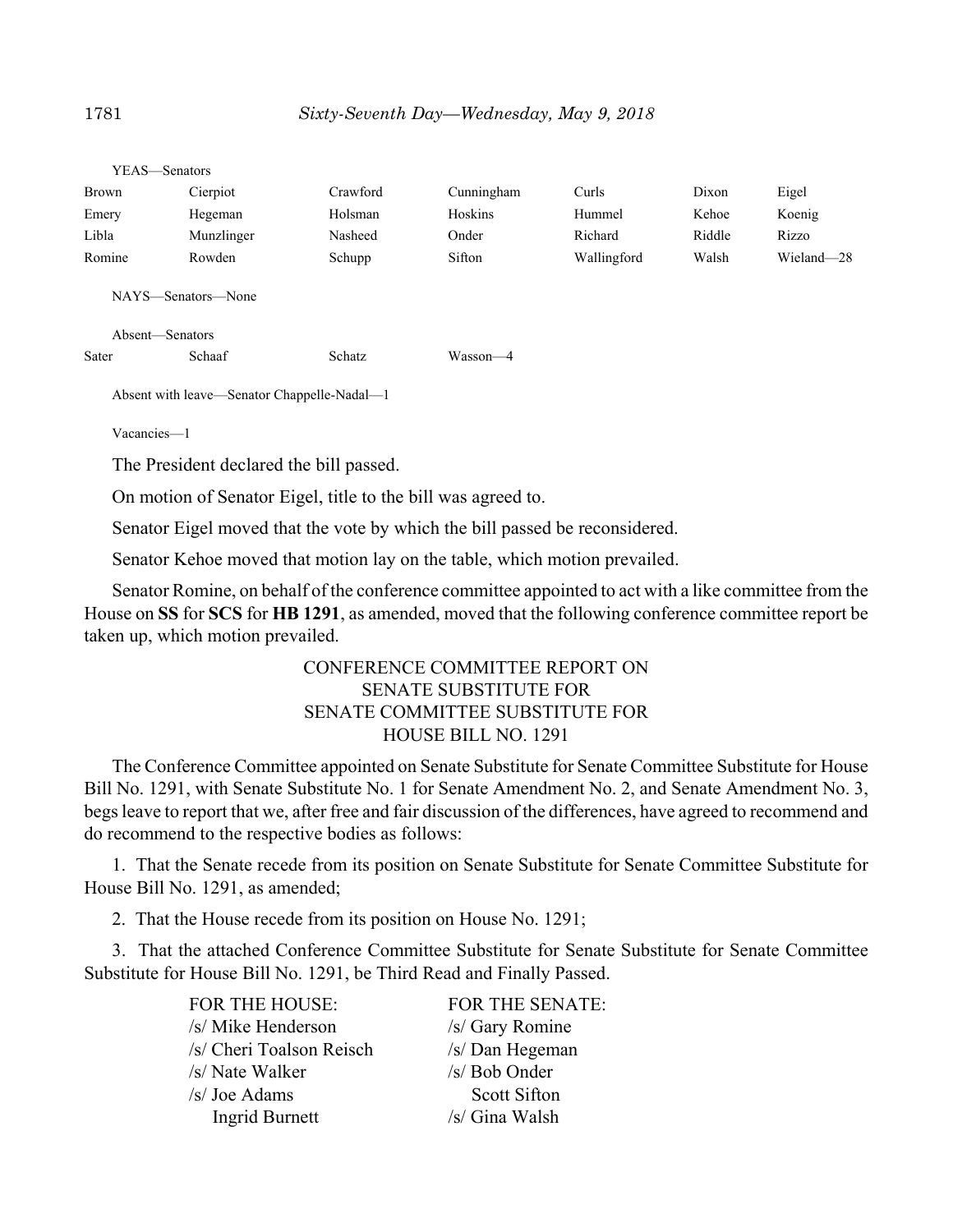Senator Romine moved that the above conference committee report be adopted, which motion prevailed by the following vote:

| YEAS—Senators   |                                             |            |            |         |             |        |
|-----------------|---------------------------------------------|------------|------------|---------|-------------|--------|
| Brown           | Cierpiot                                    | Crawford   | Cunningham | Curls   | Dixon       | Eigel  |
| Emery           | Hegeman                                     | Holsman    | Hoskins    | Hummel  | Kehoe       | Koenig |
| Libla           | Munzlinger                                  | Nasheed    | Onder      | Richard | Riddle      | Rizzo  |
| Romine          | Rowden                                      | Sater      | Schupp     | Sifton  | Wallingford | Walsh  |
| Wieland-29      |                                             |            |            |         |             |        |
| Absent-Senators | NAYS—Senators—None                          |            |            |         |             |        |
| Schaaf          | Schatz                                      | $Wasson-3$ |            |         |             |        |
| Vacancies-1     | Absent with leave—Senator Chappelle-Nadal—1 |            |            |         |             |        |

On motion of Senator Romine, **CCS** for **SS** for **SCS** for **HB 1291**, entitled:

# CONFERENCE COMMITTEE SUBSTITUTE FOR SENATE SUBSTITUTE FOR SENATE COMMITTEE SUBSTITUTE FOR HOUSE BILL NO. 1291

An Act to repeal sections 56.363, 56.805, 56.807, 56.814, 56.833, 56.840, 59.800, 65.610, 65.620, 87.135, 94.900, 108.120, 137.555, 137.556, 162.441, 227.600, RSMo, and to enact in lieu thereof eighteen new sections relating to political subdivisions.

Was read the 3rd time and passed by the following vote:

| YEAS—Senators |            |          |            |         |             |        |
|---------------|------------|----------|------------|---------|-------------|--------|
| <b>Brown</b>  | Cierpiot   | Crawford | Cunningham | Curls   | Dixon       | Eigel  |
| Emery         | Hegeman    | Holsman  | Hoskins    | Hummel  | Kehoe       | Koenig |
| Libla         | Munzlinger | Nasheed  | Onder      | Richard | Riddle      | Rizzo  |
| Romine        | Rowden     | Sater    | Schupp     | Sifton  | Wallingford | Walsh  |
| Wasson        | Wieland—30 |          |            |         |             |        |

NAYS—Senators—None

Absent—Senators Schaaf Schatz—2

Absent with leave—Senator Chappelle-Nadal—1

Vacancies—1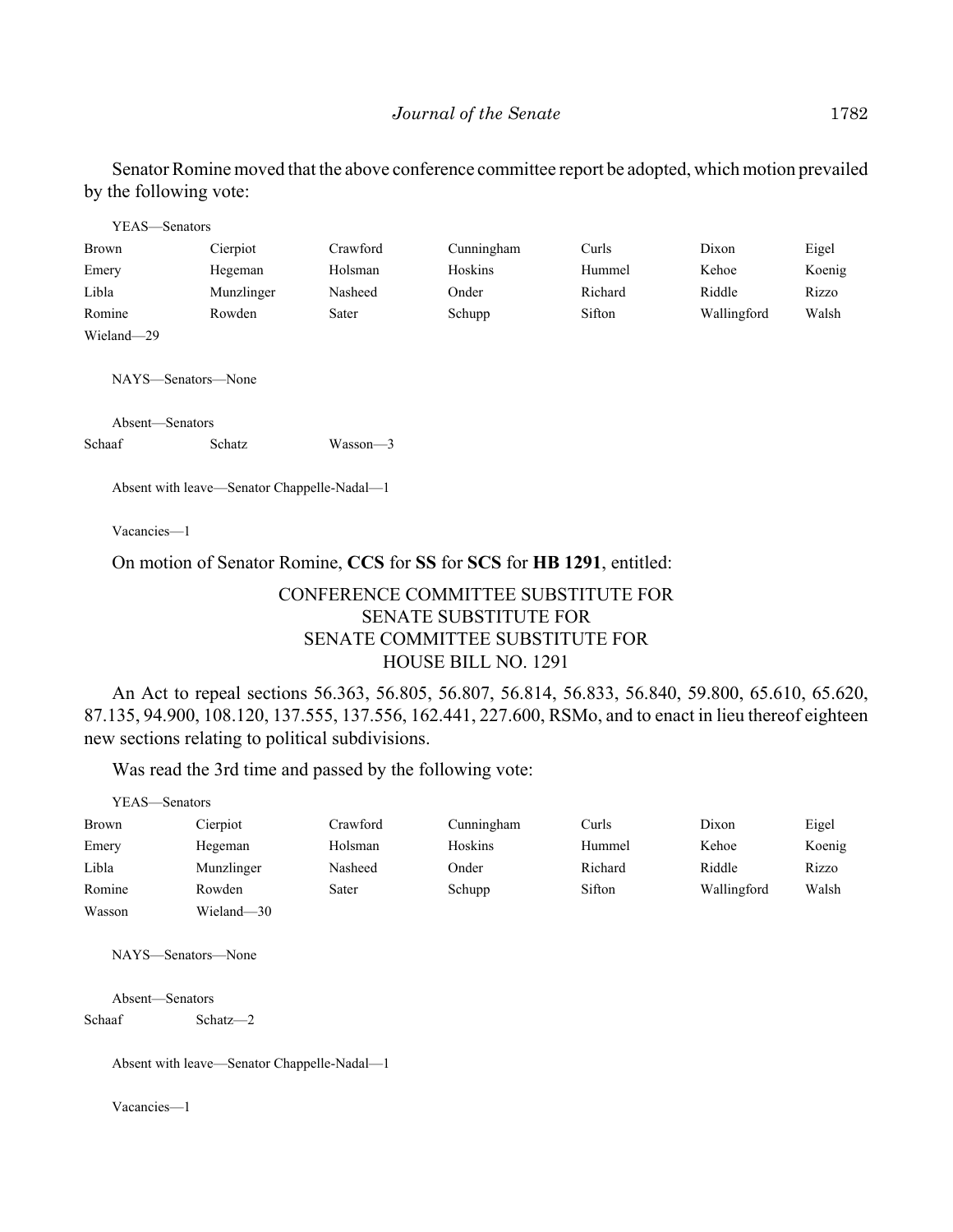The President declared the bill passed.

On motion of Senator Romine, title to the bill was agreed to.

Senator Romine moved that the vote by which the bill passed be reconsidered.

Senator Kehoe moved that motion lay on the table, which motion prevailed.

## **REPORTS OF STANDING COMMITTEES**

Senator Hegeman, Chairman of the Committee on Local Government and Elections, submitted the following report:

Mr. President: Your Committee on Local Government and Elections, to which was referred **HB 2208**, begs leave to report that it has considered the same and recommends that the Senate Committee Substitute, hereto attached, do pass.

## **MESSAGES FROM THE HOUSE**

The following messages were received from the House of Representatives through its Chief Clerk:

Mr. President: I am instructed by the House of Representatives to inform the Senate that the House refuses to recede from its position on **HCS** for **SB 806**, as amended, and grants the Senate a conference thereon.

Also,

Mr. President: The Speaker of the House of Representatives has appointed the following committee to act with a like committee from the Senate on **HCS** for **SB 806**, as amended. Representatives: Neely, Beard, Corlew, Mitten, Ellebracht.

Also,

Mr. President: I am instructed by the House of Representatives to inform the Senate that the House refuses to recede from its position on **HCS** for **SB 743**, as amended, and grants the Senate a conference thereon.

#### Also,

Mr. President: The Speaker of the House of Representatives has appointed the following committee to act with a like committee from the Senate on **HCS** for **SB 743**, as amended. Representatives: Redmon, Fraker, Roeber, Burnett, Morgan.

Also,

Mr. President: I am instructed by the House of Representatives to inform the Senate that the House refuses to recede from its position on **HCS** for **SB 687**, as amended, and grants the Senate a conference thereon.

Also,

Mr. President: The Speaker of the House of Representatives has appointed the following committee to act with a like committee from the Senate on **HCS** for **SB 687**, as amended. Representatives: Rowland (155), Wood, Swan, Kendrick, Morgan.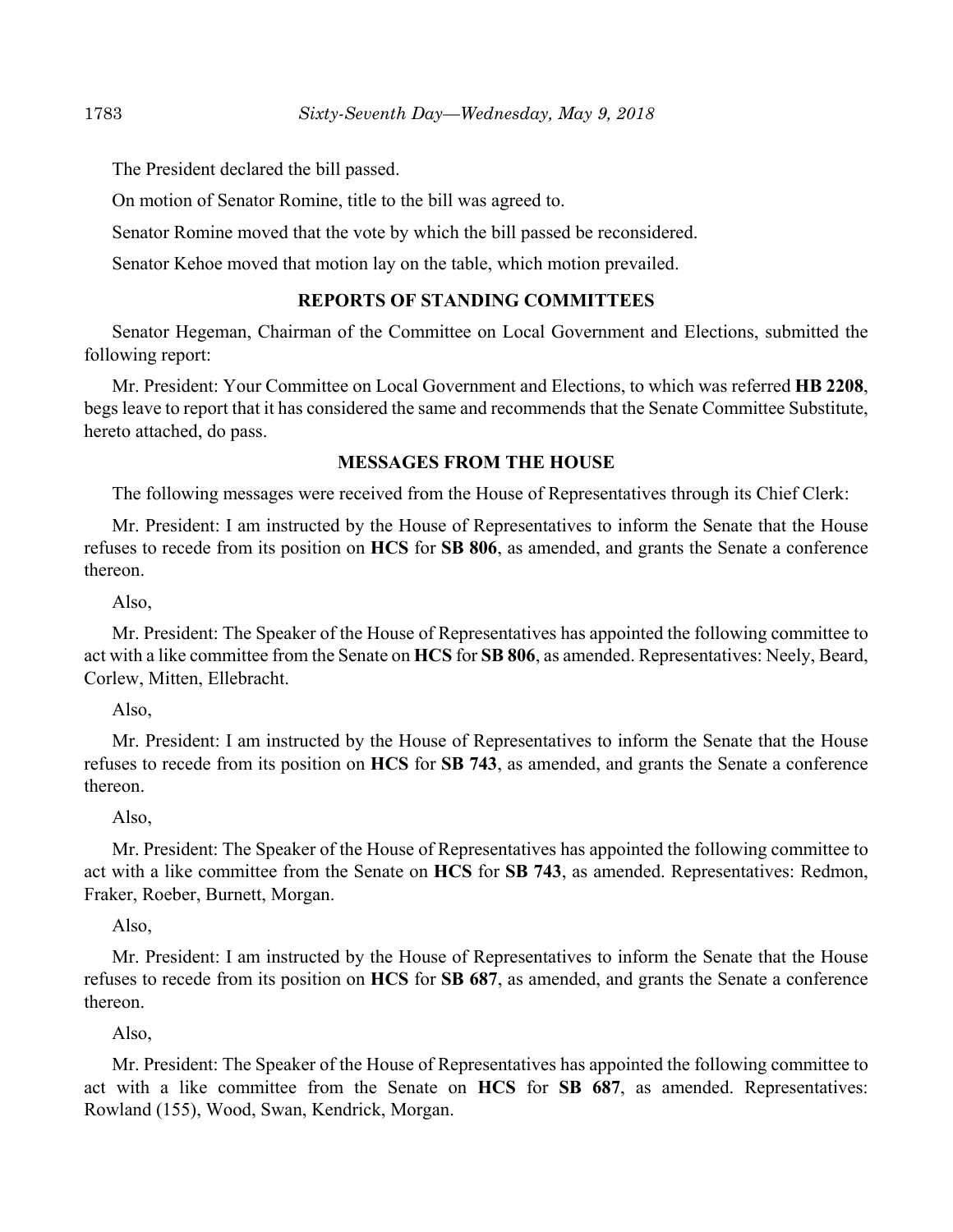## **CONFERENCE COMMITTEE APPOINTMENTS**

President Pro Tem Richard appointed the following conference committee to act with a like committee from the House on **HCS** for **SB 806**, as amended: Senators Crawford, Riddle, Wieland, Schupp and Walsh.

President Pro Tem Richard appointed the following conference committee to act with a like committee from the House on **HCS** for **SB 743**, as amended: Senators Sater, Romine, Wasson, Holsman and Sifton.

President Pro Tem Richard appointed the following conference committee to act with a like committee from the House on **HCS** for **SB 687**, as amended: Senators Sater, Romine, Hegeman, Holsman and Sifton.

#### **RESOLUTIONS**

Senator Brown offered Senate Resolution No. 2049, regarding Major General John D. Havens, which was adopted.

Senator Brown offered Senate Resolution No. 2050, regarding Sergeant Major Franklin H. Havens, which was adopted.

Senator Curls offered Senate Resolution No. 2051, regarding Herndon Career Center Culinary Team, Raytown, which was adopted.

## **INTRODUCTION OF GUESTS**

Senator Wasson introduced to the Senate, the Physician of the Day, Dr. William Reynolds, Nixa.

Senator Cunningham introduced to the Senate, students and chaperones from Niangua R-V School.

On motion of Senator Kehoe, the Senate adjourned under the rules.

## SENATE CALENDAR

## SIXTY-EIGHTH DAY–THURSDAY, MAY 10, 2018

## FORMAL CALENDAR

#### HOUSE BILLS ON SECOND READING

HB 2644-Rowland

## THIRD READING OF SENATE BILLS

SS for SB 579-Libla (In Fiscal Oversight) SS for SB 699-Sifton (In Fiscal Oversight) SS#2 for SCS for SB 949-Emery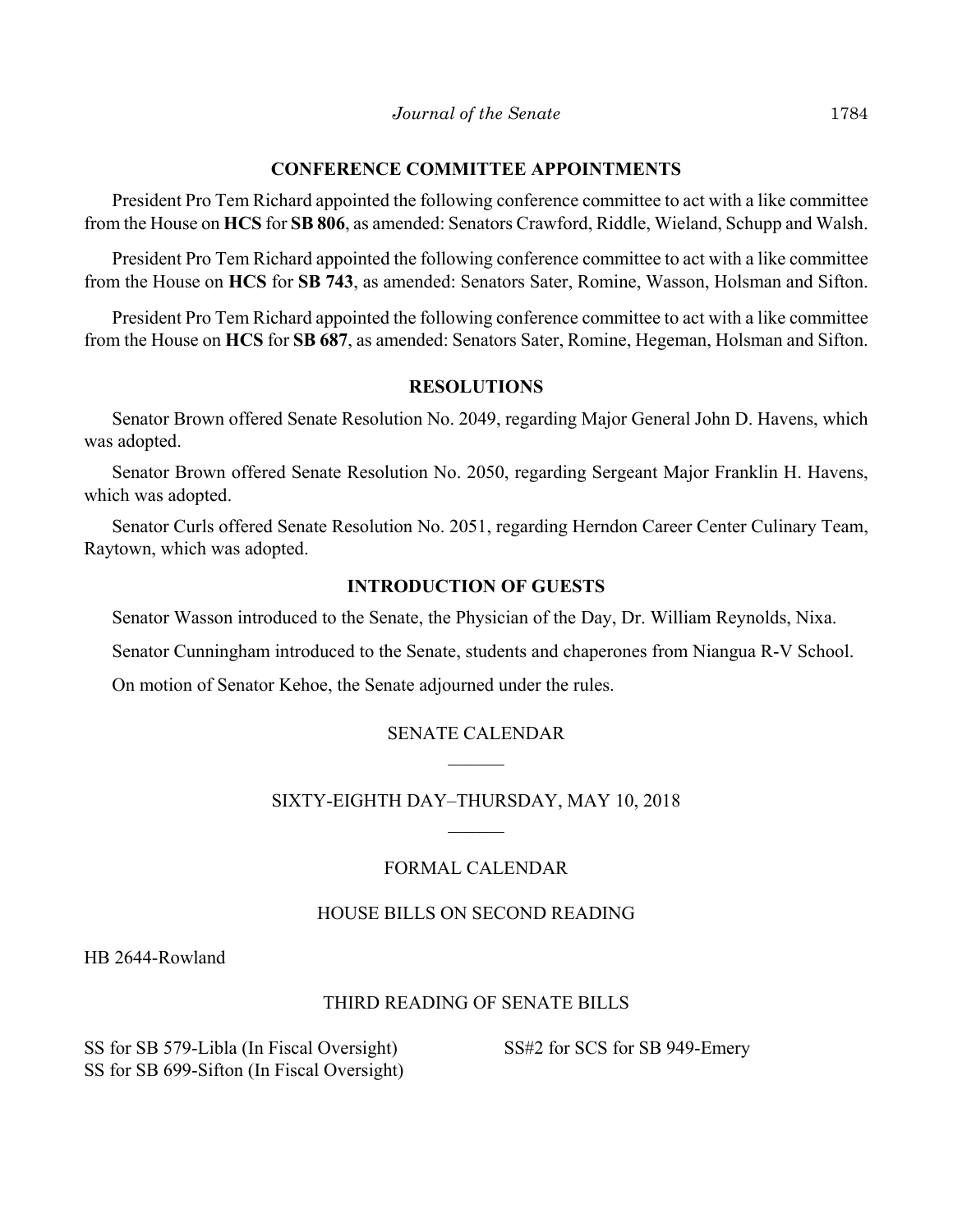#### SENATE BILLS FOR PERFECTION

- 1. SJR 36-Schatz, with SCS
- 2. SB 678-Eigel
- 3. SB 1102-Kehoe, with SCS
- 4. SB 1015-Wieland, with SCS
- 5. SB 709-Schatz, with SCS
- 6. SB 640-Sater
- 7. SB 963-Wieland, with SCS
- 8. SB 952-Rowden
- 9. SB 864-Hoskins
- 10. SB 998-Schatz, with SCS
- 11. SB 703-Hegeman
- 12. SB 915-Crawford
- 13. SB 934-Hegeman
- 14. SB 988-Rowden, with SCS
- 15. SB 790-Cierpiot, with SCS
- 16. SB 734-Schatz, with SCS

#### HOUSE BILLS ON THIRD READING

- 1. HCS for HB 1456, with SCS (Wallingford) (In Fiscal Oversight)
- 2. HCS for HB 1872 (Hegeman) (In Fiscal Oversight)
- 3. HB 1516-Wiemann (Riddle) (In Fiscal Oversight)
- 4. HCS for HB 1388, with SCS (Riddle) (In Fiscal Oversight)
- 5. HB 1719-Grier, with SCS (Riddle) (In Fiscal Oversight)
- 6. HB 1633-Corlew, with SCS (Dixon) (In Fiscal Oversight)
- 7. HCS for HB 2042, with SCS (Dixon) (In Fiscal Oversight)
- 8. HCS for HB 1868, with SCS (Riddle) (In Fiscal Oversight)
- 9. HCS for HB 2249, with SCS (Riddle) (In Fiscal Oversight)
- 10. HCS for HB 2540, with SCS (Eigel) (In Fiscal Oversight)
- 11. HB 1446-Eggleston, with SCS (Koenig)
- 12. HCS for HBs 2337 & 2272, with SCS (Wieland) (In Fiscal Oversight)
- 13. HCS for HBs 2277 & 1983, with SCS (Schatz) (In Fiscal Oversight)
- 14. HCS for HB 2031 (Hoskins)
- 15. HCS for HB 2019 (Brown)
- 16. HCS for HB 1667, with SCS (Wallingford)
- 17. HCS for HB 1713, with SCS (Sater)
- 18. HB 1249-Plocher, with SCS (Dixon)
- 19. HB 1832-Cornejo, with SCS (Riddle)
- 20. HB 2347-Davis, with SCS (Wallingford)
- 21. HCS for HBs 2280, 2120, 1468 & 1616, with SCS (Sater)
- 22. HB 2562-Austin, with SCS (Dixon)
- 23. HB 1892-Wilson (Cierpiot)
- 24. HB 2208-Curtman, with SCS (Eigel)

#### INFORMAL CALENDAR

#### THIRD READING OF SENATE BILLS

SS#2 for SCS for SBs 617, 611 & 667-Eigel (In Fiscal Oversight)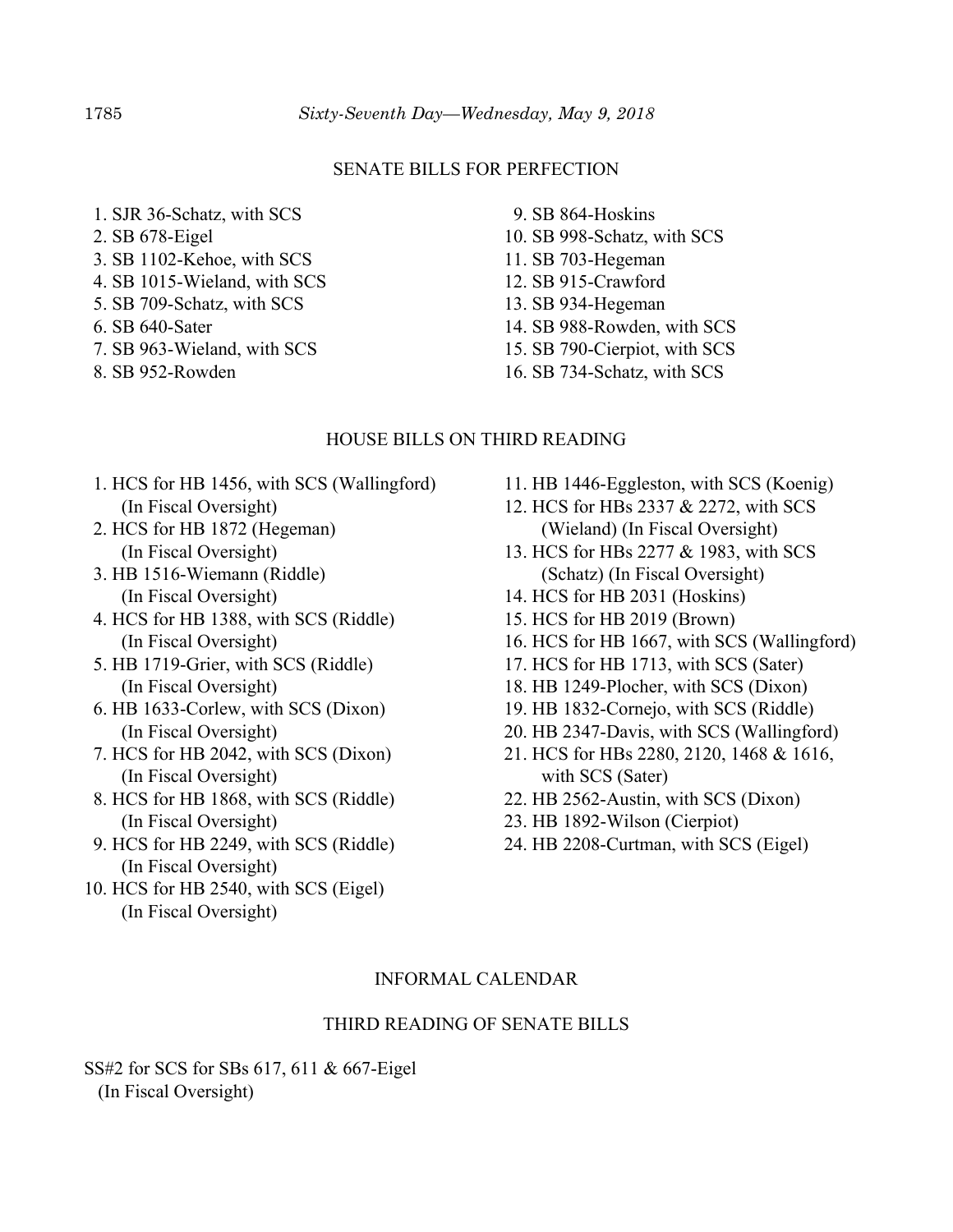#### SENATE BILLS FOR PERFECTION

SB 546-Munzlinger, with SS#4 (pending) SB 550-Wasson, with SCS SBs 555 & 609-Brown, with SCS SB 556-Brown, with SA 1 (pending) SB 561-Sater, with SA 1 (pending) SB 567-Cunningham, with SCS, SS for SCS, SA 1 & SA 1 to SA 1 (pending) SB 578-Romine SB 591-Hegeman, with SCS SB 596-Riddle, with SCS SB 599-Schatz SB 602-Onder, with SCS SB 612-Koenig, with SCS, SS#2 for SCS, SA 2, SSA 1 for SA 2 & SA 1 to SSA 1 for SA 2 (pending) SB 663-Schatz, with SCS, SS for SCS & SA 1 (pending) SB 730-Wallingford, with SCS & SA 1 (pending) SB 751-Schatz SB 767-Hoskins, with SCS, SS for SCS & SA 2 (pending) SB 774-Munzlinger

SB 813-Riddle, with SCS & SA 1 (pending) SB 822-Hegeman, with SCS & SS for SCS (pending) SB 832-Rowden, with SCS, SS#2 for SCS & point of order (pending) SB 837-Rowden SB 848-Riddle SB 849-Kehoe and Schupp, with SCS, SA 1 & SA 1 to SA 1 (pending) SB 859-Koenig, with SCS & SS for SCS (pending) SB 860-Koenig, with SCS, SS for SCS & SA 1 (pending) SB 861-Hegeman, with SCS SB 865-Kehoe SB 893-Sater, with SCS, SS for SCS & SA 1 (pending) SB 912-Rowden, with SCS & SS#3 for SCS (pending) SB 920-Riddle, with SS & SA 2 (pending) SB 928-Onder, with SCS SB 1003-Wasson, with SS & SA 1 (pending) SB 1021-Dixon and Wallingford, with SCS

#### HOUSE BILLS ON THIRD READING

HB 1247-Pike (Onder) HB 1250-Plocher, with SCS (Dixon) HCS for HB 1251, with SCS (Crawford) HCS for HB 1264 (Hegeman) HB 1267-Lichtenegger (Munzlinger) SS#2 for SCS for HCS for HBs 1288, 1377 & 2050 (Dixon) (In Fiscal Oversight) HB 1303-Alferman, with SCS (Rowden) HB 1329-Remole, with SCS, SS for SCS & SA 5 (pending) (Munzlinger) HB 1389-Fitzpatrick, with SCS (Schatz) HB 1409-Fitzpatrick (Kehoe) HB 1413-Taylor, with SCS, SS for SCS & SA 1 (pending) (Onder) SS for HB 1415-Lauer (Wasson) (In Fiscal Oversight)

HB 1428-Muntzel, with SS, SA 1 & SSA 1 for SA 1 (pending) (Munzlinger) HB 1442-Alferman, with SCS, SS for SCS & SA 1 (pending) (Schatz) HCS for HB 1443, with SCS (Sater) HCS for HB 1461 (Rowden) HB 1484-Brown (57) (Romine) HB 1578-Kolkmeyer (Munzlinger) HCS for HB 1597, with SCS (Dixon) HCS for HB 1605, with SCS (Kehoe) HCS for HB 1611 (Riddle) HCS for HB 1614 (Hegeman) HCS for HB 1617, with SCS, SS#2 for SCS & SA 1 (pending) (Onder) HB 1630-Evans (Rowden) HCS for HB 1645 (Rowden)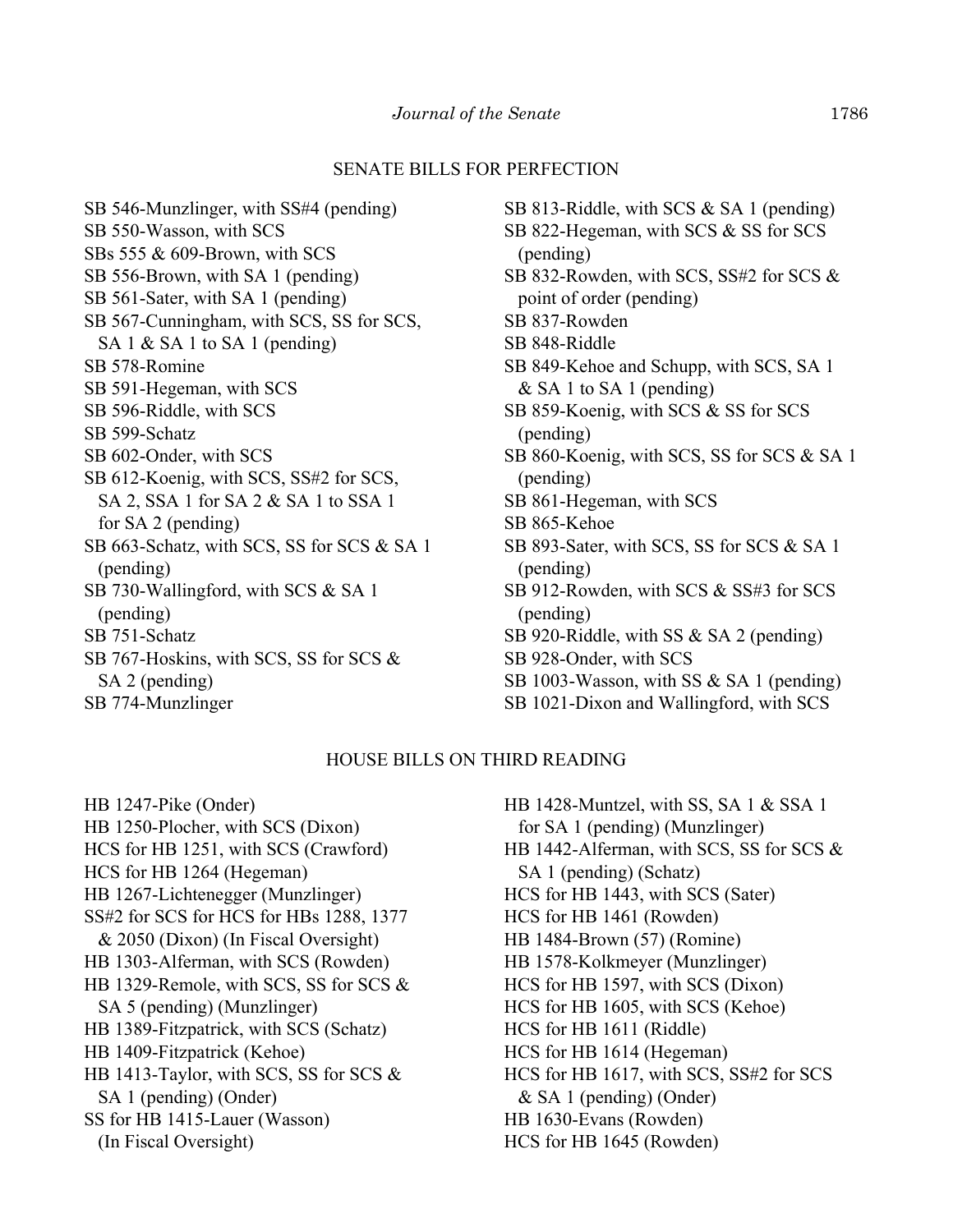HB 1691-Miller, with SCS & SS for SCS (pending) (Emery) HCS for HB 1710, with SCS (Eigel) HCS for HBs 1729, 1621 & 1436 (Brown) HCS for HB 1796, with SS (pending) (Rowden) HB 1809-Tate (Schatz) HB 1831-Ruth, with SA 1 & SA 1 to SA 1 (pending) (Wieland) HB 1968-Grier (Schatz) HB 1998-Bondon, with SCS (Emery) HB 2026-Wilson, with SCS (Rowden)

HB 2043-Tate (Wasson) HB 2044-Taylor, with SCS (pending) (Dixon) HCS for HB 2079, with SCS (Crawford) HCS for HB 2119 (Rowden) HB 2122-Engler, with SCS (Schatz) HCS for HB 2129, with SS (pending) (Romine) HB 2179-Richardson (Kehoe) HCS for HB 2216, with SCS (Emery) HJR 59-Brown (57) (Romine)

## SENATE BILLS WITH HOUSE AMENDMENTS

SCS for SB 718-Eigel, with HCS, as amended SB 793-Wallingford, with HCS, as amended

SB 800-Libla, with HCS, as amended

#### BILLS IN CONFERENCE AND BILLS CARRYING REQUEST MESSAGES

In Conference

SB 569-Cunningham, with HCS, as amended SS for SB 608-Hoskins, with HCS SB 660-Riddle, with HCS, as amended SB 687-Sater, with HCS, as amended SS for SCS for SB 707-Schatz, with HCS, as amended SB 743-Sater, with HCS, as amended SS for SCS for SB 775-Brown, with HCS, as amended

SB 806-Crawford, with HCS, as amended SS for SCS for SB 826-Sater, with HCS, as amended SS for SB 870-Hegeman, with HCS, as amended SCS for SB 892-Walsh, with HA 1, HA 2, HA 3, HA 4 & HA 5 HCS for HB 1879, with SS for SCS, as amended (Cunningham)

#### RESOLUTIONS

SR 1137-Walsh, with SS (pending) SR 1487-Schaaf

SR 2020-Schaaf

Reported from Committee